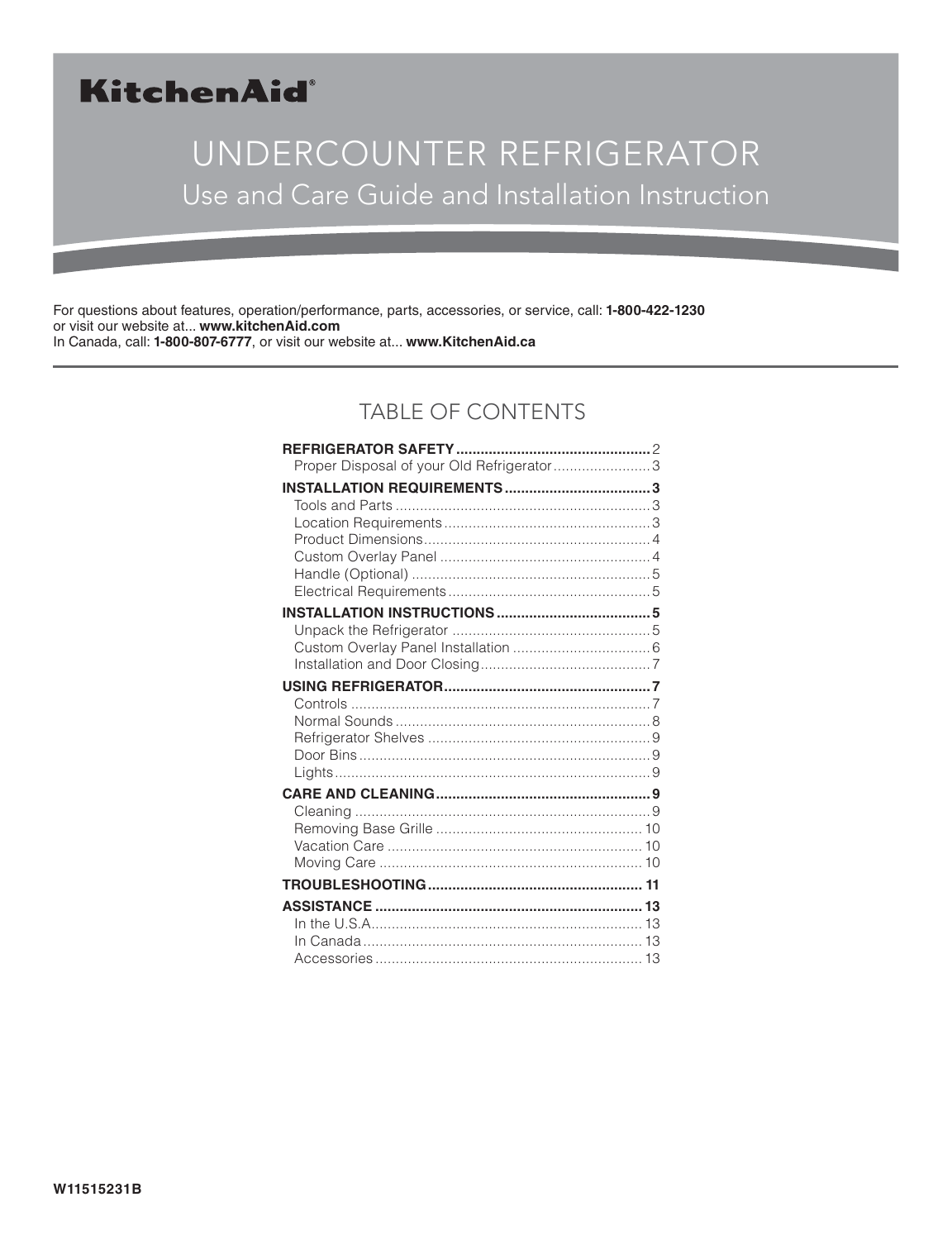# REFRIGERATOR SAFETY

### **Your safety and the safety of others are very important.**

We have provided many important safety messages in this manual and on your appliance. Always read and obey all safety messages.



This is the safety alert symbol.

This symbol alerts you to potential hazards that can kill or hurt you and others.

**instructions.**

All safety messages will follow the safety alert symbol and either the word "DANGER" or "WARNING." These words mean:

## DANGER

## **A WARNING**

**You can be killed or seriously injured if you don't follow instructions.**

**You can be killed or seriously injured if you don't immediately follow** 

All safety messages will tell you what the potential hazard is, tell you how to reduce the chance of injury, and tell you what can happen if the instructions are not followed.

### **IMPORTANT SAFETY INSTRUCTIONS**

**WARNING:** To reduce the risk of fire, electric shock, or injury when using your refrigerator, follow these basic precautions:

- **Plug into a grounded 3 prong outlet.**
- Do not remove ground prong.
- Do not use an adapter.
- Do not use an extension cord.
- **Disconnect power before servicing.**
- **B** Replace all parts and panels before operating.
- **Remove doors from your old refrigerator.**
- **Use non flammable cleaner.**
- Do not store or use petrol, flammable liquids or gas in the vicinity of this or other electrical appliances. The fumes can cause fires or explosions.
- Do not store explosive substances such as aerosol cans with a flammable propellant in this refrigerator.
- **Do not use or place electrical devices inside the** refrigerator compartments if they are not of the type expressly authorized by the manufacturer.
- Use two or more people to move and install refrigerator.
- This appliance is not intended for use by persons (including children) with reduced physical, sensory or mental capabilities, or lack of experience and knowledge, unless they have been given supervision or instruction concerning use of the appliance by a person responsible for their safety.
- Children should be supervised to ensure that they do not play with the appliance.
- To avoid the risk of children becoming trapped and suffocating, do not allow them to play or hide inside the refrigerator.
- If the power supply cord is damaged, it must be replaced by the manufacturer or its service agent or a similarly qualified person.
- Keep ventilation openings, in the appliance enclosure or in the built-in structure, clear of obstruction.
- Do not use mechanical devices or other means to accelerate the defrosting process, other than those recommended by the manufacturer
- **Do not damage the refrigerant circuit.**

### **SAVE THESE INSTRUCTIONS**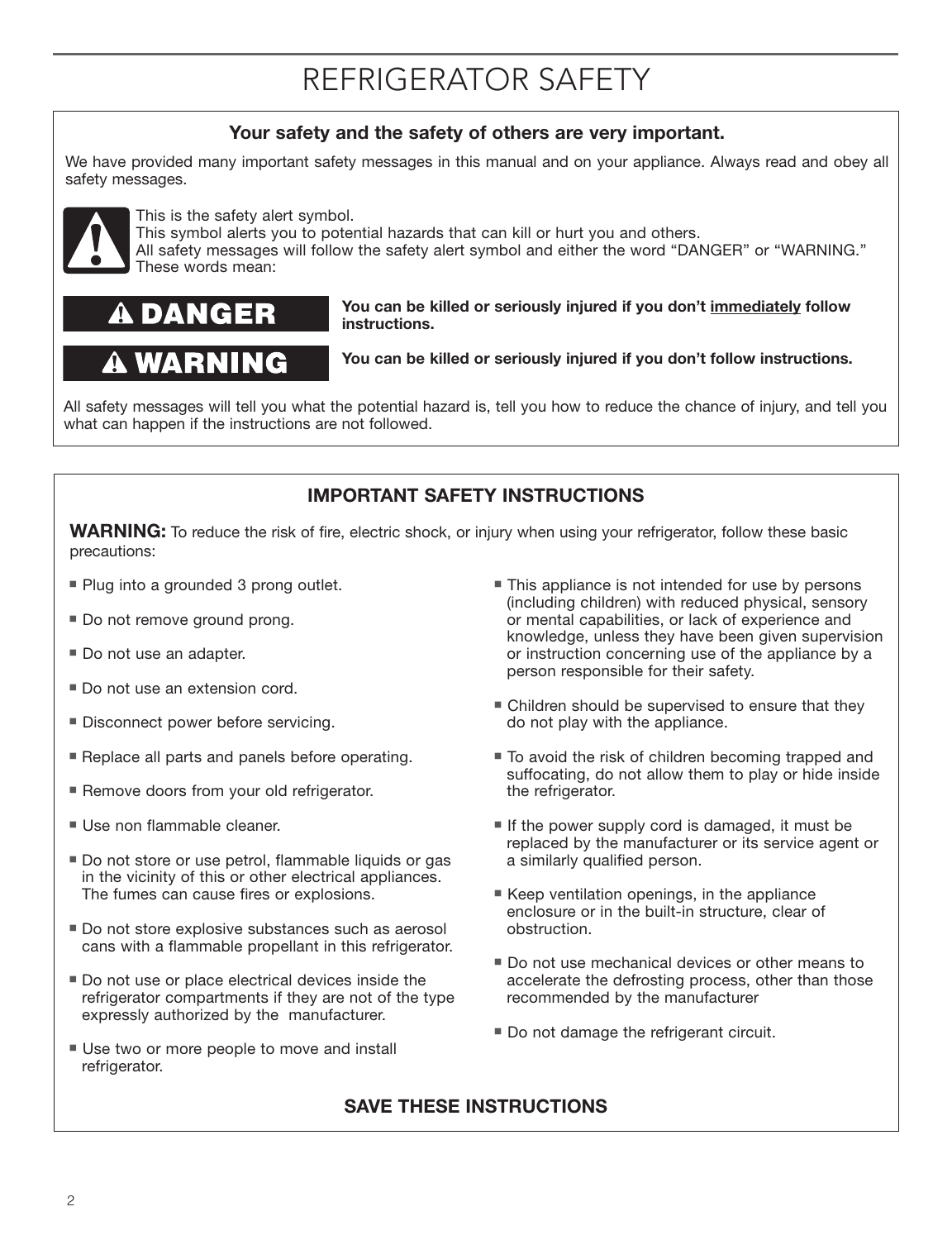## Proper Disposal of your Old Refrigerator

#### **WARNING: Risk of child entrapment. Before You Throw Away Your Old Refrigerator or Freezer:**

- Take off the door.
- **E** Leave the shelves in place so that children may not easily climb inside.

# **WARNING**

#### **Suffocation Hazard**

**Remove doors or lid from your old appliance.**

**Failure to do so can result in death or brain damage.**

**IMPORTANT:** Child entrapment and suffocation are not problems of the past. Junked or abandoned refrigerators are still dangerous –even if they will sit for "just a few days."



If you are getting rid of your old refrigerator, please follow these instructions to help prevent accidents.

#### **Important information to know about disposal of refrigerants:**

Dispose of refrigerator in accordance with Federal and Local regulations. Refrigerants must be evacuated by a licensed, EPA certified refrigerant technician in accordance with established procedures.

## INSTALLATION REQUIREMENTS

## Tools and Parts

Gather the required tools and parts before starting installation.

#### **Tools and parts needed:**

- · Phillips screwdriver.
- Custom Overlay Door Panel Refer "Custom Overlay Panel Preparation".
- Custom handle and mounting hardware (optional).

#### **Parts supplied:**

■ M4 x 30 flathead screws (8).

## Location Requirements

## **VING**



#### **Explosion Hazard**

**Keep flammable materials and vapors, such as gasoline, away from refrigerator.**

#### **Failure to do so can result in death, explosion, or fire.**

**IMPORTANT:** This appliances is intended to be used in household and similar applications such as:

- **Staff kitchen areas in shops, office and other working** environments;
- Farm houses and by clients in hotels, motels and other residential type environments;
- **Bed and breakfast type environments;**
- **E** Catering and similar non-retail applications.

#### **NOTES:**

- --------<br>■ For the refrigerator to be flush with the front of the base cabinets, remove any baseboards or moldings from the rear of the opening. Refer "Product Dimensions" and later in this section, "Opening Dimensions."
- It is recommended that you do not install the refrigerator near an oven, radiator, or other heat source.
- Do not install in a location where the temperature will fall below 55 °F (13 °C). For best performance, do not install the refrigerator behind a cabinet door or block the base grille.

#### **Opening Dimensions:**

**E** Height dimensions are shown with the leveling legs extended to the minimum height.

**NOTE:** When leveling legs are fully extended, add 5/8" (15 mm) to the height dimensions. Refer "Product Dimensions."

If the floor of the opening is not level with the kitchen floor, shim the opening to make it level with the kitchen floor.

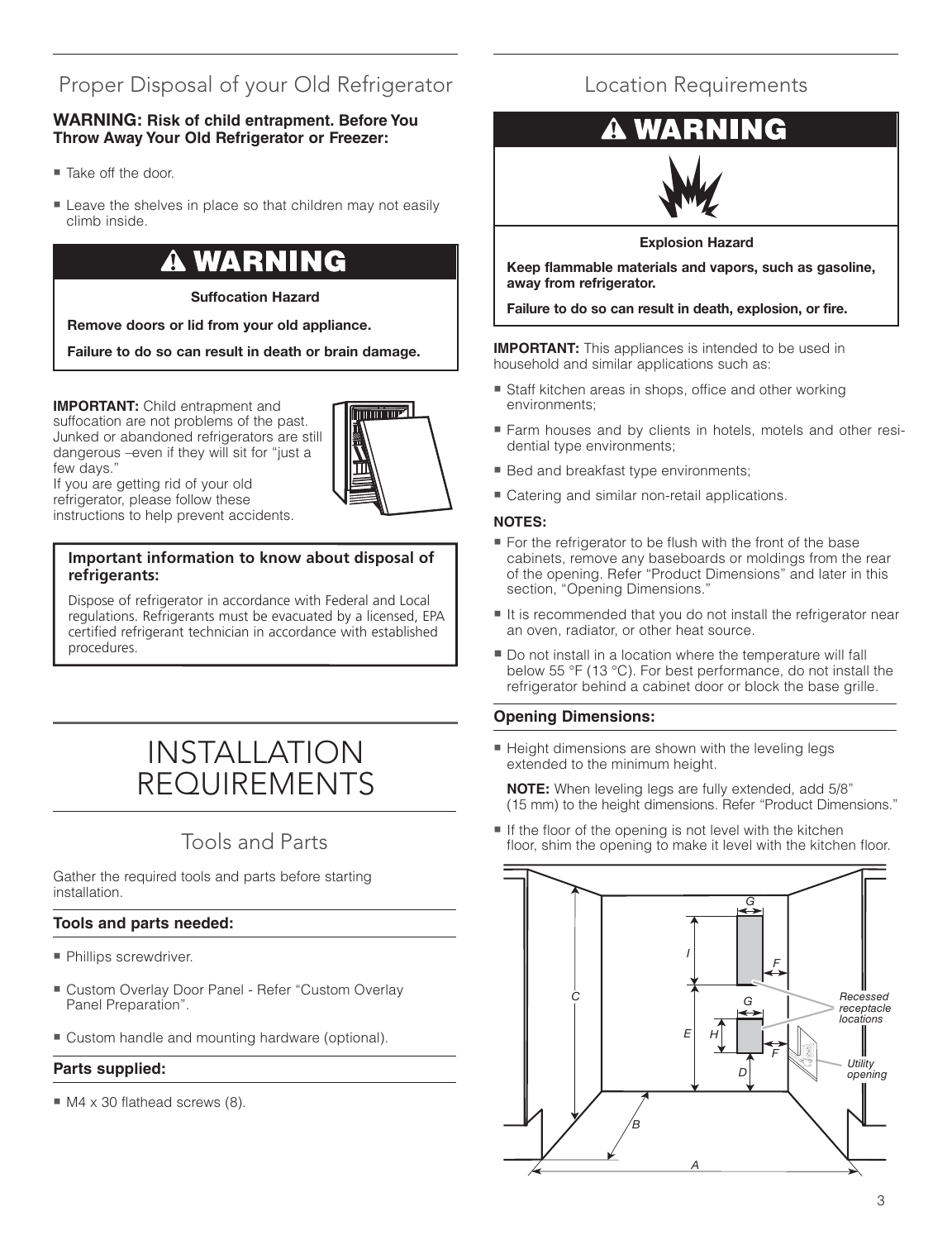| Opening and utility location dimensions |                                             |
|-----------------------------------------|---------------------------------------------|
| Opening width - A                       | 24" (60.96 cm) min.                         |
| Opening depth - B                       | 24" (60.96 cm) min.                         |
| Opening height - C                      | 341/2" (87.6 cm) min.<br>35" (88.9 cm) max. |
| Dimension - D                           | 12 <sup>1</sup> /16" (30.64 cm)             |
| Dimension - F                           | $213/4$ " (55.16 cm)                        |
| Dimension - F                           | $13/4$ " (4.44 cm)                          |
| Dimension - G                           | 3" (7.55 cm)                                |
| Dimension - H                           | $4^{1}/2$ " (11.37 cm)                      |
| Dimension - I                           | $91/4$ " (23.47 cm)                         |

For flush installation, the power outlet can be installed in adjacent cabinetry with a cutout on the power cord side for routing of the power cord.

The power outlet can also be recessed on the back wall behind the unit as per recommended receptacle locations in the above illustration.

### Product Dimensions

| <b>Overall product</b>                                      |                                |
|-------------------------------------------------------------|--------------------------------|
| Width (up to hinge cover)                                   | 237/8" (60.72 cm)              |
| Height (up to hinge cover)                                  | 343/8" (87.32 cm)              |
| Panel ready models depth<br>(with 3/4" panel and no handle) | $23^{13}/16"$ (60.5 cm)        |
| Raw Door Height                                             | 30 <sup>5</sup> /8" (77.75 cm) |
| Depth (no handle)                                           | 23 <sup>5</sup> /8" (60.01 cm) |



#### **NOTE:** The power cord is 60" (152.4 cm) long.

## Custom Overlay Panel

**NOTE:** For standard stainless steel or glass door models, skip these instructions and go to "Electrical Requirements" section.

If you plan to install a custom overlay panel, you will need to create the panel yourself or consult a qualified cabinetmaker or carpenter. Refer dimension drawings for panel specifications.

#### **IMPORTANT:**

- ··················<br>■ The thickness of the overlay panel must be 3/4" (19 mm).
- Custom solid door overlay panel must not weigh more than 20 lb (9.07 kg).
- Custom glass door overlay panel must not weigh more than 10 lb (4.54 kg).
- Overlay panels weighing more than recommended may cause damage to your appliance.

#### **Solid door overlay panel - Preparation:**

Create the custom overlay panel using the dimensions shown in the illustration "Solid door overlay panel and hinge routing dimensions". Rout shaded areas to a 1/2" (12 mm) depth as shown.

**IMPORTANT:** The following graphic shows a custom panel for a door with the hinges installed on the right-hand side. If your refrigerator has the hinges installed on the left-hand side, rotate the custom frame 180° so the hinge markings will be on the left.



Solid door overlay panel and hinge routing dimensions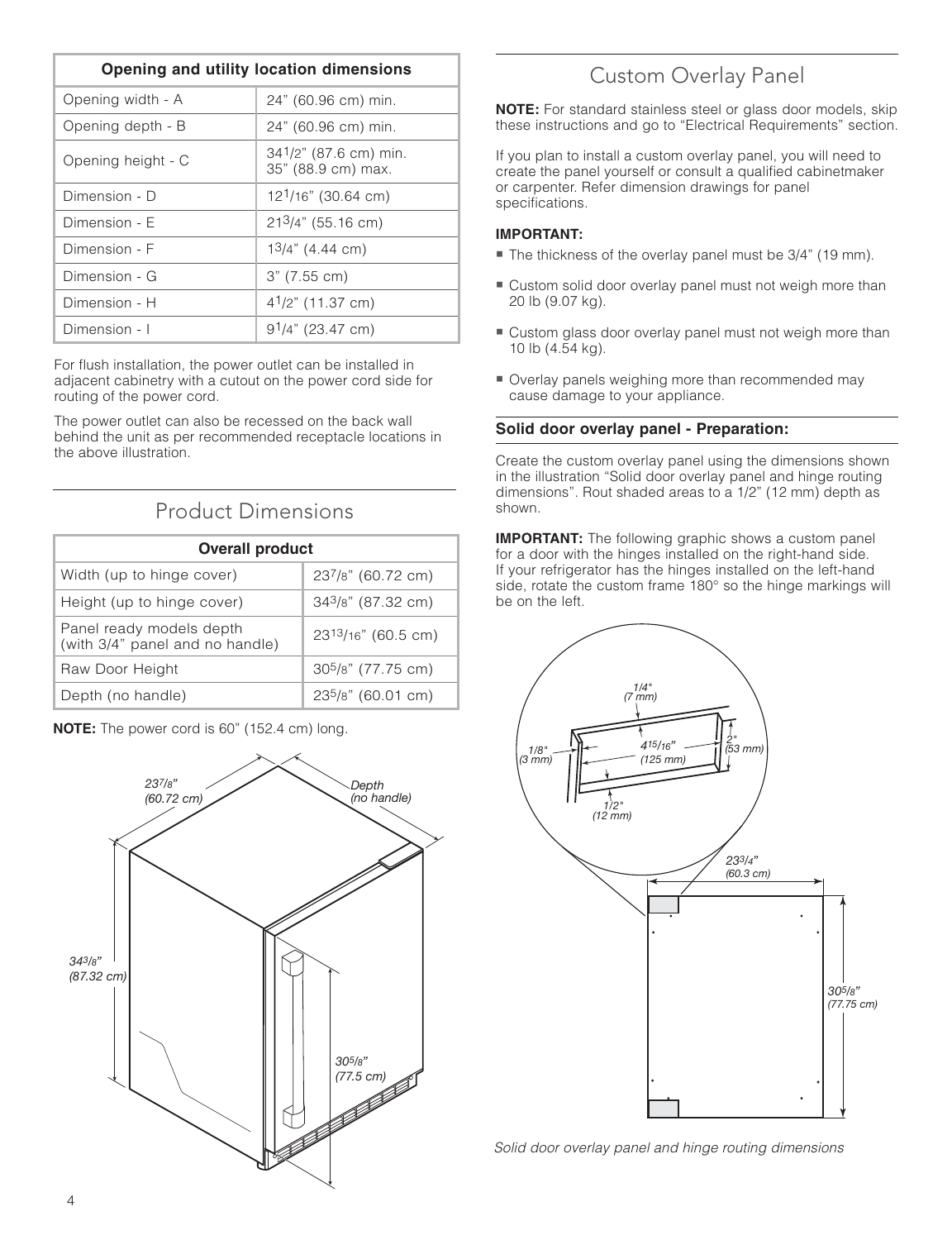#### **Glass door overlay panel - Preparation:**

Create the custom overlay panel using the dimensions shown in the illustration "Glass door overlay panel and hinge routing dimensions". Rout shaded areas to a 1/2" (12 mm) depth as shown.

**IMPORTANT:** The following graphic shows a custom panel for a door with the hinges installed on the right-hand side. If your refrigerator has the hinges installed on the left-hand side, rotate the custom frame 180° so the hinge markings will be on the left.



Glass door overlay panel and hinge routing dimensions

## Handle (optional)

Custom handles are typically attached to the custom overlay door panel only.

Refer instructions received with KitchenAid handle kits to install these handles on custom wood panels.

Custom handle needs to be installed on the door panel with countersunk holes and installed before the custom overlay door panel has been installed on the refrigerator door.

### Electrical Requirements

# IING

**Electrical Shock Hazard**

**Plug into a grounded 3 prong outlet.**

**Do not remove ground prong.**

**Do not use an adapter.**

**Do not use an extension cord.**

**Failure to follow these instructions can result in death, fire, or electrical shock.**

Before you move your refrigerator into its final location, it is important to make sure you have the proper electrical connection.

#### **Recommended grounding method:**

A 115 V, 60 Hz, AC only, 15 A or 20 A fused, grounded electrical supply is required. It is recommended that a separate circuit serving only your refrigerator be provided. Use an outlet that cannot be turned off by a switch. Do not use an extension cord.

**NOTE:** Before performing any type of installation, cleaning, or removing a light bulb, unplug refrigerator or disconnect power.

## INSTALLATION INSTRUCTIONS

Unpack the Refrigerator

#### WARN NG

#### **Excessive Weight Hazard**

**Use two or more people to move and install or uninstall appliance.**

**Failure to do so can result in back or other injury.**

Before using your refrigerator, all packaging materials should be removed and the interior should be cleaned.

- **Remove tape and glue residue from surfaces before turning** on the refrigerator. With your fingers, rub a small amount of liquid dish soap over any adhesive and wipe with warm water to remove.
- Do not use sharp instruments, rubbing alcohol, flammable fluids, or abrasive cleaners to remove tape or glue. These can damage the surfaces of your refrigerator. For more information, refer "Refrigerator Safety" section.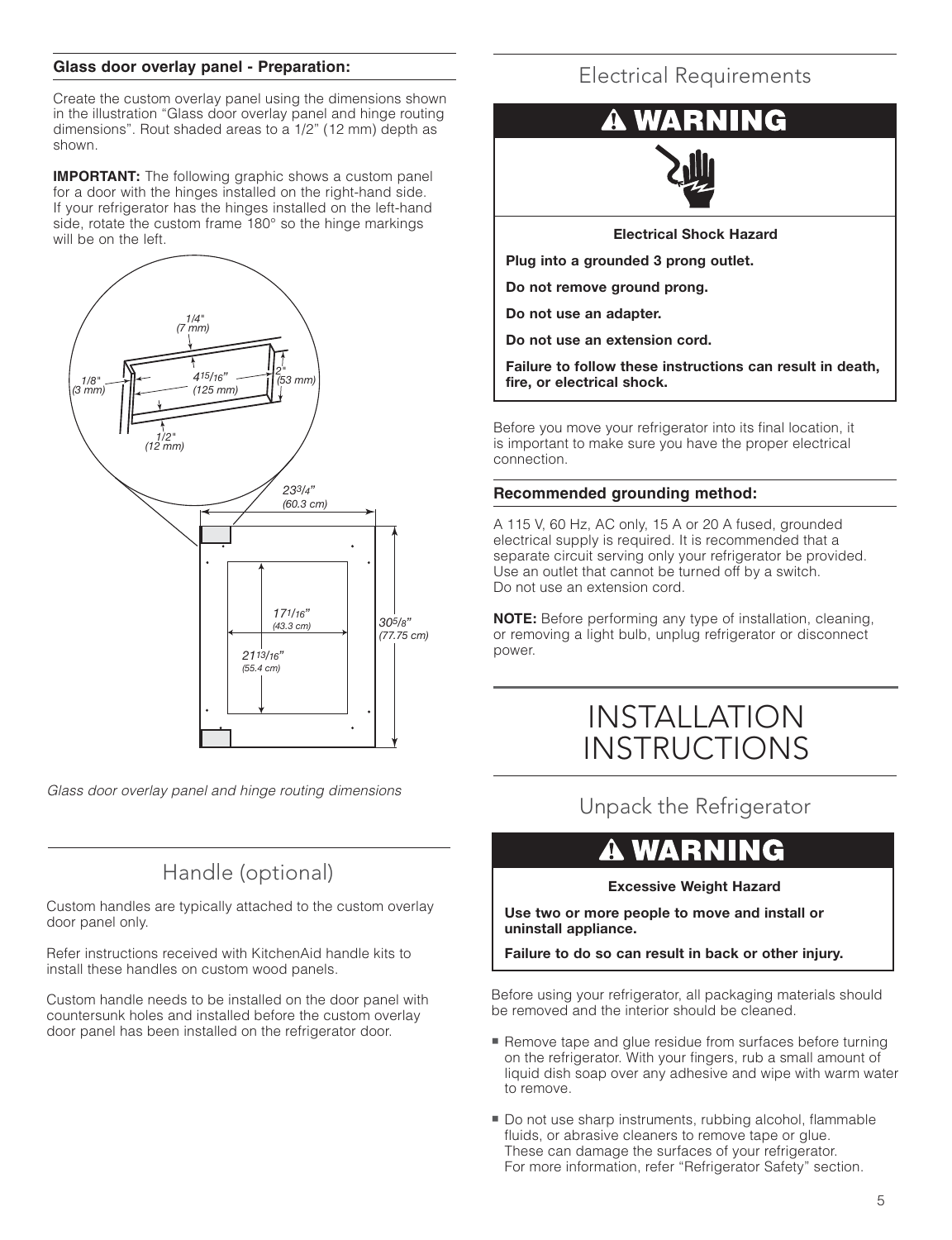- **Dispose of and/or recycle all packaging materials.**
- After all packaging materials have been removed, clean the inside of your refrigerator. Refer the cleaning instructions in "Cleaning" section.

#### **Important information to know about glass shelves and covers:**

Do not clean glass shelves or covers with warm water when they are cold. Shelves and covers may break if exposed to sudden temperature changes or impact, such as bumping. Tempered glass is designed to shatter into many small, pebblesize pieces. This is normal. Glass shelves and covers are heavy. Use both hands when removing them to avoid dropping.

**NOTE:** For standard stainless steel or glass door models, skip to "Door Closing" section.

## Custom Overlay Panel Installation

#### **IMPORTANT:**

- **E** Create custom overlay panel according to the specifications in the "Custom Overlay Panel" section.
- KitchenAid is not responsible for the removal or addition of molding or decorative panels that would not allow access to the refrigerator for service.
- **1.** Open the door completely to 115°.



**2.** Remove the gasket from the corners of the door, pulling gently until the two screw holes in each corner of the door can be seen.

 **NOTE:** The gasket does not have to be removed from the door, only the corners.



**3.** Using two people, hold the custom overlay panel against the door. Be sure that the top and bottom hinges fit accurately into the routing on back of the custom wood panel.



**NOTE:** Handle needs to be installed before the custom overlay door panel has been installed on the refrigerator door.

**4.** Fasten the custom panel to the door using two wood screws (provided in installation kit) at each corner.



- A. M4 x 30 flathead screws (provided in installation kit)
- **5.** Press the gasket firmly back into it's original position.



A. Screw holes

B. Gasket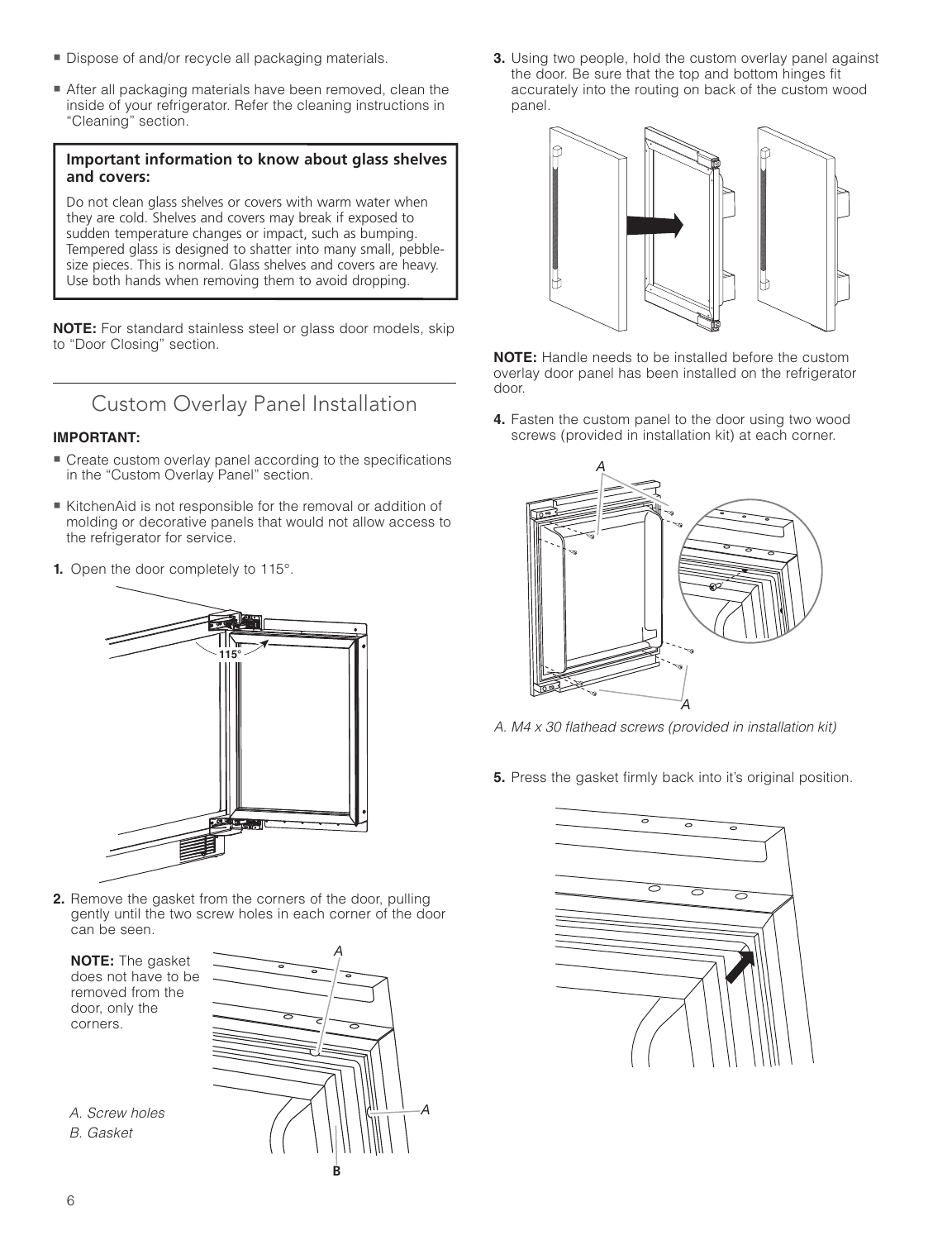## Installation and Door Closing

Your refrigerator has four leveling legs. If your refrigerator seems unsteady or you want the door to close more easily, adjust the refrigerator's tilt using the instructions below.



**Electrical Shock Hazard**

**Plug into a grounded 3 prong outlet.**

**Do not remove ground prong.**

**Do not use an adapter.**

**Do not use an extension cord.**

**Failure to follow these instructions can result in death, fire, or electrical shock.**

**1.** Plug into a grounded 3 prong outlet.

#### WARNI Ē

**Excessive Weight Hazard**

**Use two or more people to move and install or uninstall appliance.**

**Failure to do so can result in back or other injury.**

#### **When moving your Refrigerator:**

Your refrigerator is heavy. When moving the refrigerator for cleaning or service, be sure to cover the oor with cardboard or hardboard to avoid door damage. Always pull the refrigerator straight out when moving it. Do not wiggle or "walk" the refrigerator when trying to move it, as oor damage could occur.

- **2.** Move the refrigerator into its final location.
- **3.** Turn the leveling legs to the right to lower the refrigerator, or turn the leveling legs to the left to raise it. It may take several turns of the leveling legs to adjust the tilt of the refrigerator.

**NOTE:** Having someone push against the top of the refrigerator takes some weight off the leveling legs. This makes it easier to adjust the leveling legs.



**4.** Open the door and check that it closes as easily as you like. If not, tilt the refrigerator slightly more to the rear by turning both front leveling screws to the right. It may take several more turns, and you should turn both leveling legs the same amount.



#### **NOTES:**

- The control panel is located at the top of the compartment and facing front.
- The control of the refrigerator has no mechanical parts or buttons. When disconnected, the control panel displays nothing and may be difficult to locate.

#### **1.** Turning Control On/Off

 The first time that the refrigerator is plugged in, the control will be in Cool Off mode. Cool On and Cool Off will be the only options that display.



 Press Cool On for 3 seconds to turn on the refrigerator. All menus and recommended temperature settings will be displayed.

#### **2.** Max Cool

 Decrease internal temperatures to their lowest point for 24 hours.

- Press Max Cool to turn on the feature. The feature will activate.

Max Cool

**Press Max Cool to turn off the feature and return to the** previous settings.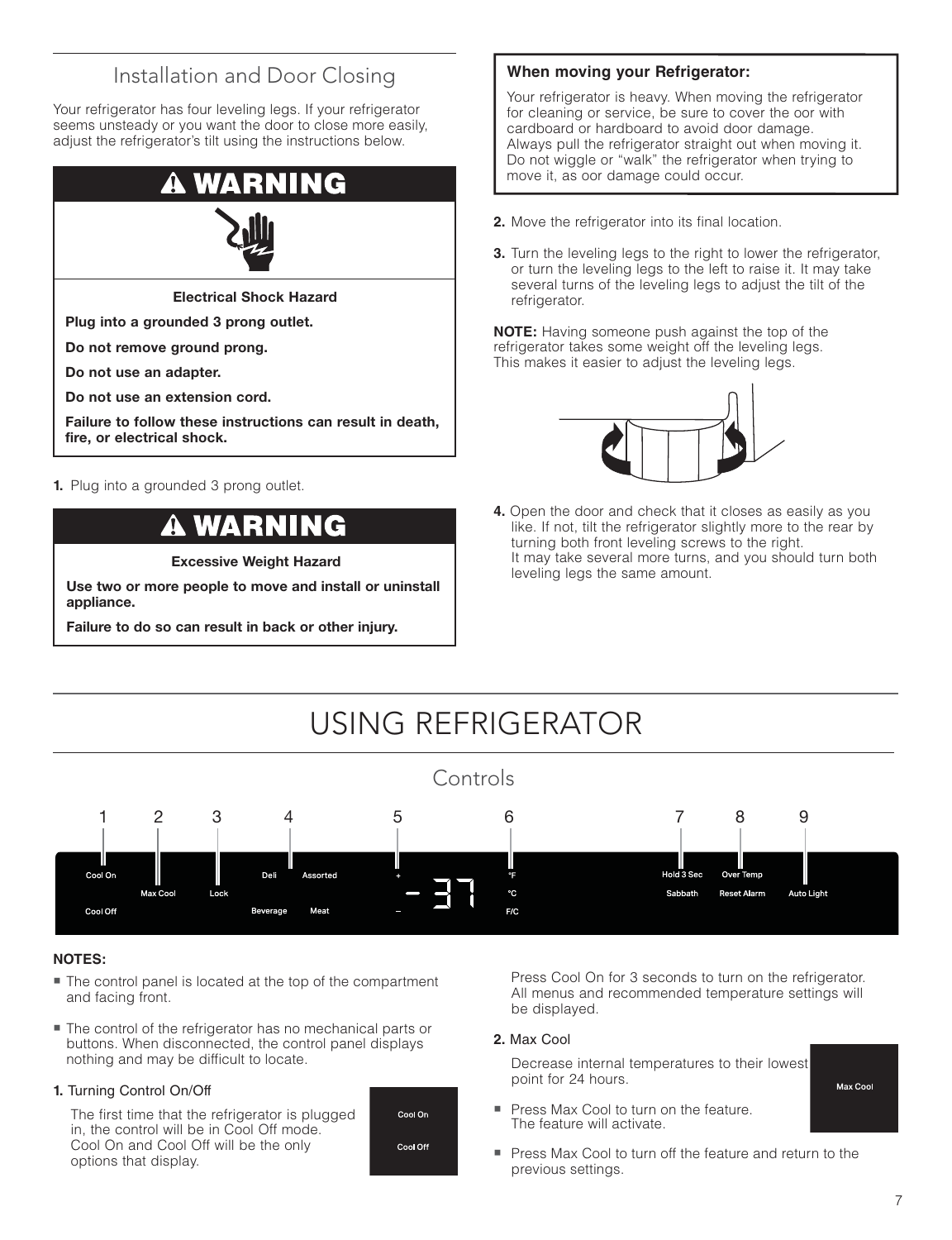#### **3.** Control Lock

 Avoids unintended temperature changes and makes it easy to clean the controls.



 To activate Lock Mode, press and hold LOCK for 3 seconds. After the countdown, all other displays will turn off and become unavailable except Cool On, Cool Off and Lock.

#### **4.** Using Presets



For your convenience, your refrigerator also has controls that are preset to recommended storage temperatures for specific products. Pressing any preset option will set the temperature value to recommended temperature for each category:

| Deli: $39 \text{ }^{\circ}F$ (3 $^{\circ}C$ )     |
|---------------------------------------------------|
| Assorted: $37 \text{ }^{\circ}F$ (2 $^{\circ}C$ ) |
| Beverage: $34 \text{ }^{\circ}F$ (1 $^{\circ}C$ ) |
| Meat: $32 \text{ }^{\circ}F$ (0 $^{\circ}C$ )     |
|                                                   |

#### **5.** Adjusting the Temperatures

 To adjust set point temperatures, press "**+**" (plus) or "**-**" (minus) until the desired temperature setting is



#### **NOTES:**

- The default recommended temperature for the refrigerator is 37 °F (2 °C). The set point range for this model is 32 °F to 42 °F (0 °C to 5 °C).
- Wait at least 24 hours between adjustments so the refrigerator can acclimate.

#### **6.** Viewing Celsius/Fahrenheit Temperatures

 Press the F/C touch pad to toggle between displaying the temperature in degrees Fahrenheit and degrees Celsius. The corresponding indicator will illuminate.



 $^{\circ}$ E °C  $F/C$ 

#### **7.** Sabbath Mode

 Allows the door of the refrigerator to be opened or closed on the Sabbath or other religious holidays without directly turning on or off any lights, digital readouts, fans, valves, tones or alarms. By selecting this feature, the temperature set points remain unchanged,



but the control panel lights, interior lights, and control audio turn off. For most efficient refrigerator operation, it is recommended to exit the Sabbath Mode when it is no longer required.

- Press and hold SABBATH for 3 seconds to turn on the feature. After the 3-second countdown, the feature will activate and all other displays will turn Off.

- Press and hold SABBATH for 3 seconds to turn off the feature and turn on the display.

#### **8.** Over Temp Alarm

 Helps avoid food from spoiling by giving an audible and visual alert if the temperature rises above the preset range for 4 hours.

Over Temp **Reset Alarm** 

 The audio alarm will shut off automatically when the temperature returns to normal. To let you know an Over Temperature condition occurred, the indicator light will continue to flash until the Reset Alarm touch pad is pressed. If the over temperature condition is still present when an Over Temp reset is performed, the indicator light will continue to reactivate every 4 hours until the refrigerator temperature is below preset range.

**NOTE:** These features will not appear on your control unless your refrigerator is above preset range and the alarm requires a reset.

#### **9.** Auto Light (Glass Door Models)

 The refrigerator has a sensor that will turn on the interior display light automatically when someone walks by. When motion is no longer detected, the interior display light will go off after 2 minutes.

**Auto Light** 

- **Press the Auto Light option to activate this feature.**
- When the Auto Light is not activated, the interior display light will only turn on when the door is opened.

 **NOTE:** Leaving the light on for an extended period of time will slightly increase the temperature of the refrigerator.

#### **10.** Door Open Alarm

 Helps avoid food from spoiling by giving an audio and visual alert if the door is left open for 5 minutes.

 If the door is open longer than 5 minutes, an alarm will sound every 2 minutes until the door is closed or any control is pressed.

#### **11.** Showroom Mode

 This mode is used only when the refrigerator is on display in a retail store. To activate Showroom Mode, press and hold both Cool On and Sabbath for 3 seconds. If you unintentionally turn on Showroom Mode, Cool Off will light up on the display, and the controls will appear to work. Exit Showroom Mode by pressing and holding COOL ON and SABBATH at the same time for 3 seconds.

### Normal Sounds

Your new refrigerator may make sounds that your old one didn't make. Because the sounds are new to you, you might be concerned about them. Most of the new sounds are normal. Hard surfaces, such as the flooring and surrounding structures, can make the sounds seem louder. The following describes the kinds of sounds and what may be making them.

■ Your refrigerator is designed to run more efficiently to keep your food at the desired temperatures and to minimize energy usage. The high efficiency compressor and fans may cause your refrigerator to run longer than your old one. You may also hear a pulsating or high-pitched sound from the compressor or fans adjusting to optimize performance.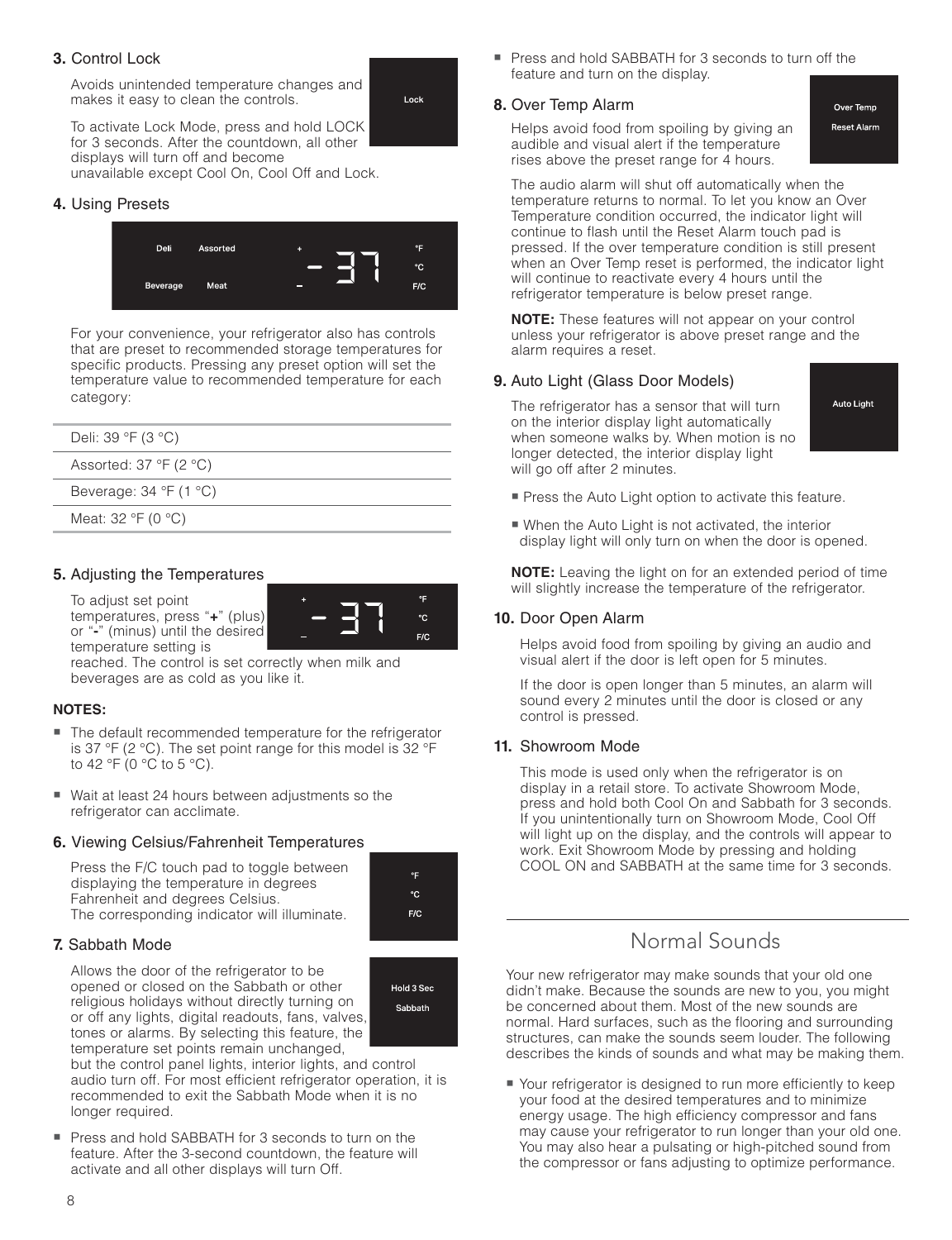- num Rattling noises may come from the flow of refrigerant or items stored inside the refrigerator.
- **As each cycle ends, you may hear a gurgling sound due** to the refrigerant flowing in your refrigerator.
- You may hear water running into the drain pan when the refrigerator is defrosting.
- You may hear clicking sounds when the refrigerator starts or stops running.

Refrigerator Shelves

#### **To remove or adjust upper shelves:**

**1.** Remove the shelf by lifting it up and out of the shelf brackets.



**2.** Replace the shelf by inserting it into the shelf brackets.

**NOTE:** Be sure the shelf is leveled.

#### **To remove and replace bottom shelf:**

**1.** The very bottom glass shelf slides straight out.



**2.** Replace the shelf by aligning the edges with the guides and pushing it in toward the back of the refrigerator.



## Door Bins (Solid Door Models)

Your refrigerator has two door bin locations for maximum storage capacity.

#### **To remove and replace the door bins:**

- **1.** Remove the door bin by tilting it forward and pulling it out.
- **2.** Replace the bin by placing the rear of the bin under the support on the door and sliding into place.



### Lights

The refrigerator has an interior light that illuminates when the door is opened.

**NOTE:** The light is an LED which does not need to be replaced. If the LED does not illuminate when the door is opened, call Service. Refer "Assistance" section for contact information.

# CARE AND CLEANING

Cleaning



Clean the refrigerator once a month to avoid buildup of odors. Wipe up spills immediately.

#### **To clean your refrigerator:**

- **1.** Unplug refrigerator or disconnect power.
- **2.** Remove all shelves and bins from inside the refrigerator.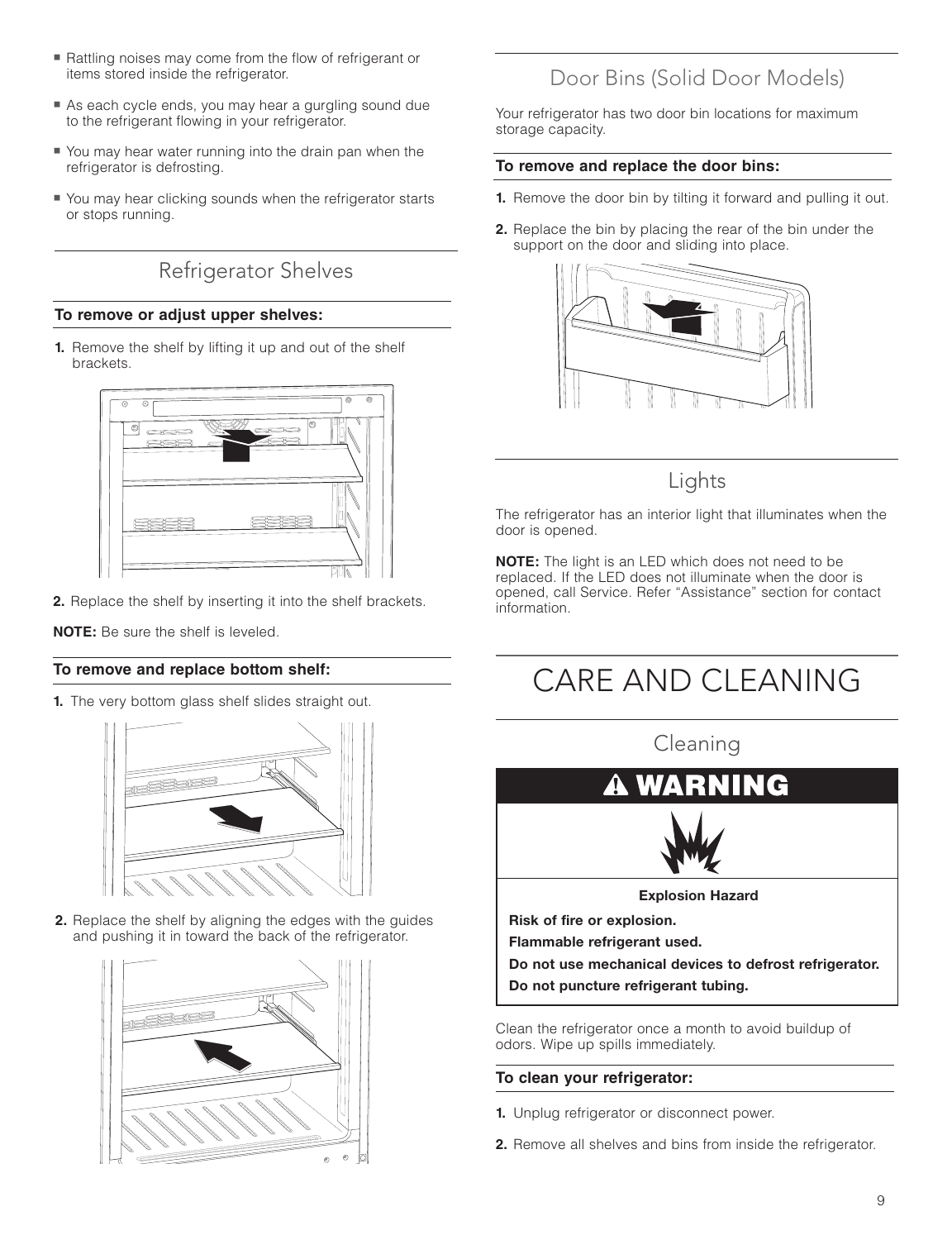- **3.** Hand wash, rinse, and dry removable parts and interior surfaces thoroughly. Use a clean sponge or soft cloth and a mild detergent in warm water.
- To avoid damaging wooden tines and trim pieces, wipe them off with a clean sponge or soft cloth and warm water. Do not use detergent or immerse the entire rack into water when cleaning.
- Do not use abrasive or harsh cleaners such as window sprays, scouring cleansers, flammable fluids, cleaning waxes, concentrated detergents, bleaches or cleansers containing petroleum products on plastic parts, interior and door liners or gaskets. Do not use paper towels, scouring pads, or other harsh cleaning tools. These can scratch or damage materials.
- To help remove odors, you can wash interior walls with a mixture of warm water and baking soda (2 tbs to 1 qt [26 g to 0.95 L] of water).
- **4.** Wash stainless steel and painted metal exteriors with a clean sponge or soft cloth and a mild detergent in warm water. Do not use abrasive or harsh cleaners, or cleaners containing chlorine. These can scratch or damage materials. Dry immediately with a soft, dry cloth to absorb any remaining water.

 **NOTE:** To keep your stainless steel refrigerator looking like new and to remove minor scuffs or marks, it is recommended that you use the manufacturer's approved Stainless Steel Cleaner and Polish.

#### **IMPORTANT:**

- This cleaner is for stainless steel parts only!
- Do not allow the Stainless Steel Cleaner and Polish to come into contact with any plastic parts such as the trim pieces, dispenser covers or door gaskets. If unintentional contact does occur, clean plastic part with a sponge and mild detergent in warm water. Dry immediately with a soft, dry cloth to absorb any remaining water.
- **5.** Replace the shelves and bins.

#### **Condenser cleaning**



- **1.** Remove the base grille to access condenser for cleaning. Refer "Removing Base Grille" section.
- **2.** Clean the condenser coils regularly. They are located behind the base grille. Coils may need to be cleaned as often as every other month. This may help save energy.

## Removing Base Grille

You must remove the base grille to access the condenser coils for cleaning.

#### **To remove the base grille:**

**1.** Open the refrigerator door.



- **2.** Using a Phillips screwdriver, remove the two screws.
- **3.** Remove the base grille.

#### **To replace the base grille:**

- **1.** Open the refrigerator door.
- **2.** Position the base grille so that both tabs align and the base grille snaps into place. Replace two screws. Tighten the screws.

## Vacation Care

If you choose to turn the refrigerator off before you leave, follow these steps.

- **1.** Remove all food from the refrigerator.
- **2.** Unplug the refrigerator.
- **3.** Clean the refrigerator. Refer "Cleaning" section.
- **4.** Tape a rubber or wood block to the top of the door to prop it open far enough for air to get in. This stops odor and mold from building up.

## Moving Care

When you are moving your refrigerator to a new home, follow these steps to prepare it for the move.

- **1.** Remove all food from the refrigerator.
- **2.** Unplug the refrigerator.
- **3.** Clean, wipe, and dry it thoroughly.
- **4.** Take out all removable parts, wrap them well, and tape them together so they don't shift and rattle during the move.
- **5.** Tape the doors shut and tape the power cord to the refrigerator.

When you get to your new home, put everything back and refer to the "Installation Instructions" section.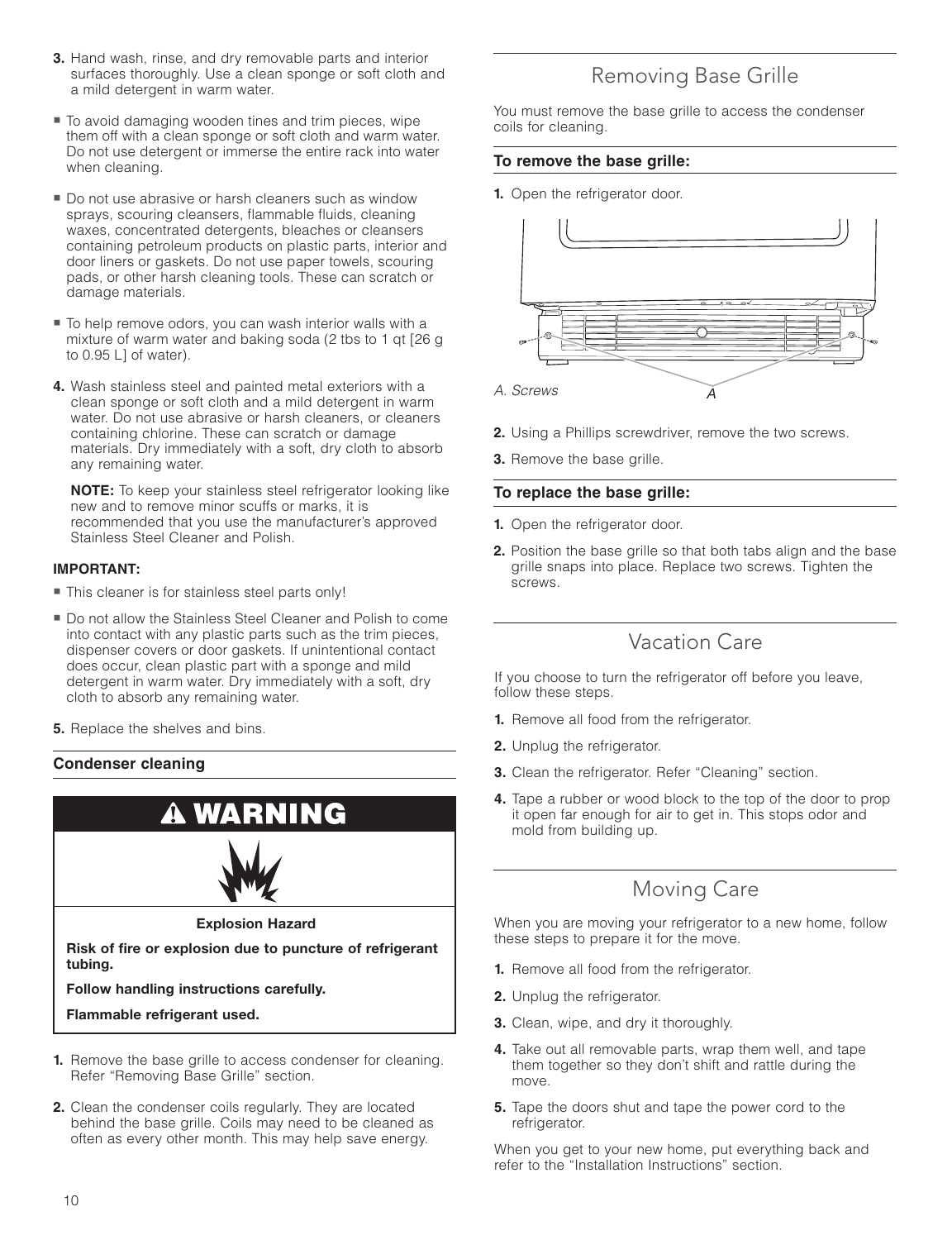# TROUBLESHOOTING

Try the solutions suggested here first in order to avoid the cost of an unnecessary service call.



| <b>GENERAL OPERATION</b>        | <b>Possible Causes and/or Recommended Solutions</b>                                                                                                                                                                                                                                   |
|---------------------------------|---------------------------------------------------------------------------------------------------------------------------------------------------------------------------------------------------------------------------------------------------------------------------------------|
| Refrigerator will not operate   | <b>Power supply cord unplugged?</b> Plug into a grounded 3 prong outlet.                                                                                                                                                                                                              |
|                                 | <b>Is outlet working?</b> Plug in a lamp to see if the outlet is working.                                                                                                                                                                                                             |
|                                 | <b>Household fuse blown, or a circuit breaker tripped?</b> Replace the fuse or reset the<br>circuit. If the problem continues, call an electrician.                                                                                                                                   |
|                                 | <b>Are controls on?</b> Be sure that the refrigerator controls are on. Refer "Controls"<br>section.                                                                                                                                                                                   |
| The motor seems to run too much | <b>s Is the temperature outside hotter than normal?</b> Expect the motor to run longer<br>under warm conditions. At normal temperatures, expect your motor to run about<br>40 % to 80 % of the time. Under warmer conditions, expect it to run even more of<br>the time.              |
|                                 | <b>Has a large amount of food just been added to the refrigerator?</b> Adding a large<br>amount of food warms the refrigerator. It is normal for the motor to run longer in<br>order to cool the refrigerator back down.                                                              |
|                                 | <b>Is the door opened often?</b> Expect the motor to run longer when this occurs.<br>In order to conserve energy, try to get everything you need out of the refrigerator at<br>once, keep food organized so it is easy to find, and close the door as soon as the<br>food is removed. |
|                                 | " Is the control set correctly for the surrounding conditions? Refer "Controls"<br>section.                                                                                                                                                                                           |
|                                 | <b>Is the door closed completely?</b> Push the door firmly shut. If it will not shut all the<br>way, refer "The door will not close completely" later in this section.                                                                                                                |
|                                 | <b>Are the condenser coils dirty?</b> This obstructs air transfer and makes the motor<br>work harder. Clean the condenser coils. Refer "Cleaning" section.                                                                                                                            |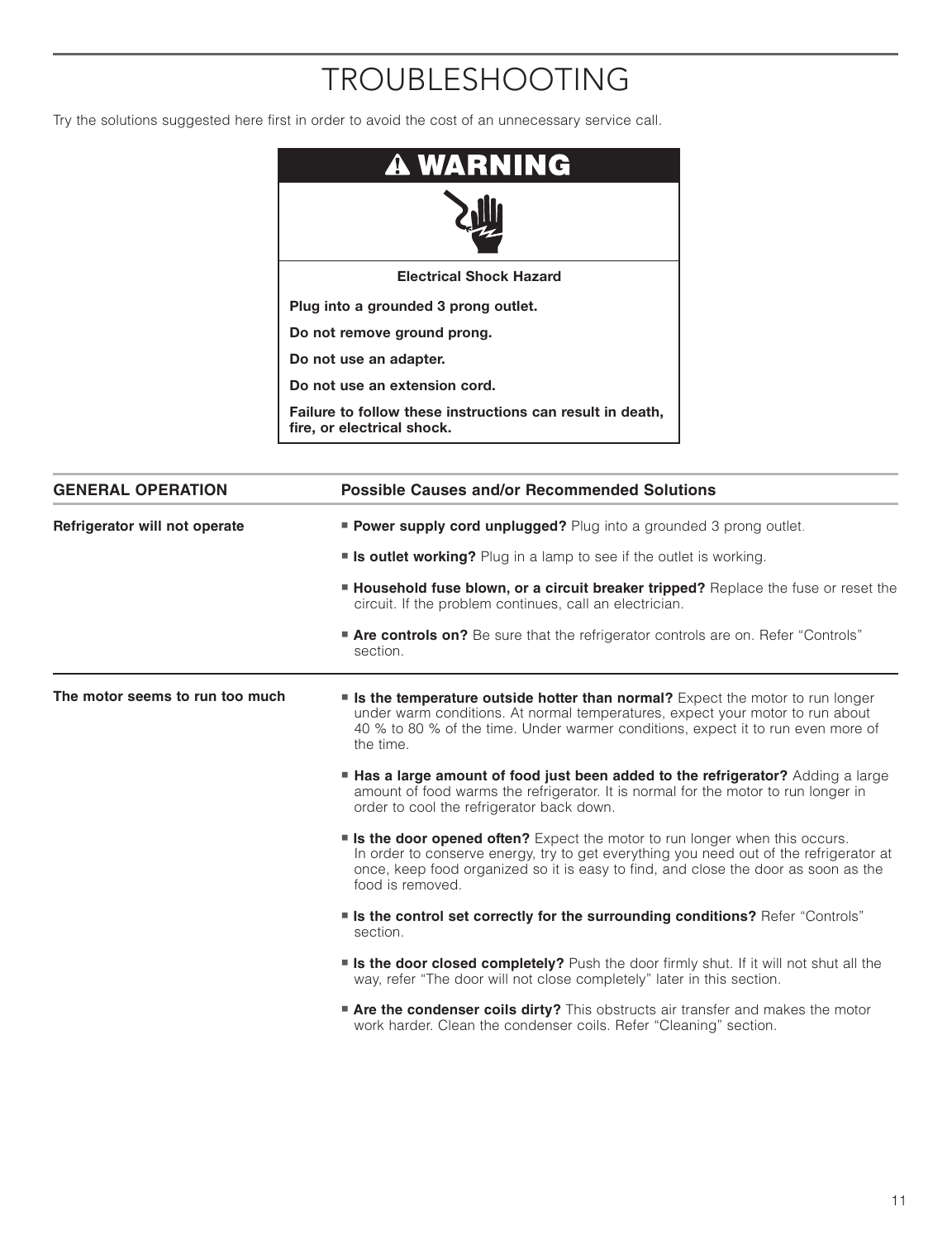| <b>TEMPERATURE AND MOISTURE</b>    | <b>Possible Causes and/or Recommended Solutions</b>                                                                                                                                                                                                                                                                                                                                                                                   |
|------------------------------------|---------------------------------------------------------------------------------------------------------------------------------------------------------------------------------------------------------------------------------------------------------------------------------------------------------------------------------------------------------------------------------------------------------------------------------------|
| Temperature is too warm            | <b>Some Is the door opened often?</b> Be aware that the refrigerator will warm up when this<br>occurs. In order to keep the refrigerator cool, try to get everything you need out of<br>the refrigerator at once, keep food organized so it is easy to find, and close the<br>door as soon as the food is removed.                                                                                                                    |
|                                    | <b>Has a large amount of food just been added to the refrigerator?</b> Adding a large<br>amount of food warms the refrigerator. It can take several hours for the refrigerator<br>to return to the normal temperature.                                                                                                                                                                                                                |
|                                    | <b>Solution I is the control set correctly for the surrounding conditions?</b> Refer "Using the<br>Controls."                                                                                                                                                                                                                                                                                                                         |
|                                    | <b>Solution I is the base grille blocked?</b> For best performance, do not install the refrigerator<br>behind a cabinet door or block the base grille.                                                                                                                                                                                                                                                                                |
| There is interior moisture buildup | <b>s Is the door opened often?</b> To avoid humidity buildup, try to get everything you<br>need out of the refrigerator at once, keep food organized so it is easy to find, and<br>close the door as soon as the food is removed. When the door is opened, humidity<br>from the room air enters the refrigerator. The more often the door is opened, the<br>faster humidity builds up, especially when the room itself is very humid. |
|                                    | <b>s</b> it humid? It is normal for moisture to build up inside the refrigerator when the air<br>is humid.                                                                                                                                                                                                                                                                                                                            |
|                                    | <b>Is the food packaged correctly?</b> Check that all food is securely wrapped. Wipe off<br>damp food containers before placing in the refrigerator.                                                                                                                                                                                                                                                                                  |
|                                    | <b>Solution 1 Is the control set correctly for the surrounding conditions?</b> Refer "Controls"<br>section.                                                                                                                                                                                                                                                                                                                           |

#### **DOOR**

**Possible Causes and/or Recommended Solutions**

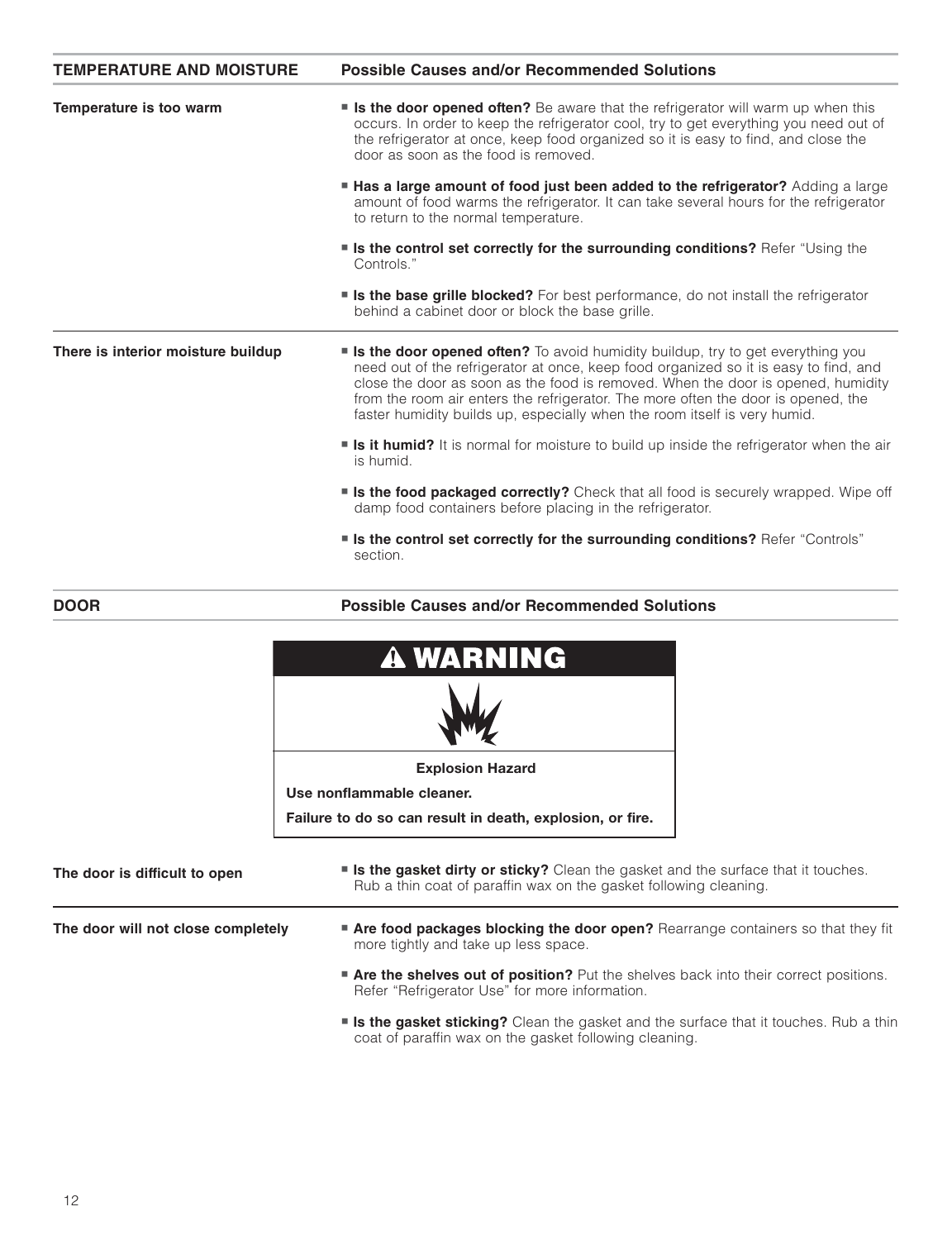# **ASSISTANCE**

#### **If you need service:**

Before calling for assistance or service, please check "Troubleshooting." It may save you the cost of a service call. If you still need help, follow the instructions below.

When calling, please know the purchase date and the complete model and serial number of your appliance. This information will help us to better respond to your request. Please refer to the warranty page in this manual for more information on service.

#### **If you need replacement parts:**

Component parts should be replaced with like components and servicing should be done by factory authorized service personnel, so as to minimize the risk of possible ignition due to incorrect parts or improper service.

## In the  $\cup$   $\subset$   $\triangle$

Call the KitchenAid Customer eXperience Center toll free: **1-800-422-1230**.

#### **Our Consultants Provide Assistance With:**

- Features and specifications on our full line of appliances.
- **Installation information.**
- **Use and maintenance procedures.**
- **Accessory and repair parts sales.**
- Specialized customer assistance (Spanish speaking, hearing impaired, limited vision, etc.).
- Referrals to local dealers, repair parts distributors, and service companies. KitchenAid designated service technicians are trained to fulfill the product warranty and provide after-warranty service, anywhere in the United States.

To locate the KitchenAid designated service company in your area, you can also look in your telephone directory Yellow Pages.

#### **For Further Assistance**

If you need further assistance, you can write to KitchenAid with any questions or concerns at:

 KitchenAid Brand Home Appliances Customer eXperience Center 553 Benson Road Benton Harbor, MI 49022-2692

Please include a daytime phone number in your correspondence.

### In Canada

Call the KitchenAid Canada Customer eXperience Centre toll free: **1-800-807-6777**.

#### **Our Consultants Provide Assistance With:**

- **Features and specifications on our full line of appliances.**
- **Use and maintenance procedures.**
- **Accessory and repair parts sales.**
- Referrals to local dealers, repair parts distributors, and services companies. KitchenAid Canada designated service technicians are trained to fulfill the product warranty and provide after-warranty service, anywhere in Canada.

#### **For Further Assistance**

If you need further assistance, you can write to KitchenAid Canada with any questions or concerns at:

 KitchenAid Canada Customer eXperience Centre 200 – 6750 Century Ave. Mississauga, Ontario L5N 0B7

Please include a daytime phone number in your correspondence.

### Accessories

The following accessories are available for your wine cellar. To order an accessory, contact us and ask for the Part Number.

In the U.S.A., visit our webpage **www.kitchenaid.com/accessories** or call **1-800-442-9991**.

In Canada, visit our webpage **www.whirlpoolparts.ca** or call **1-800-807-6777**.

### **Stainless Steel Cleaner and Polish**

Order Part #4396095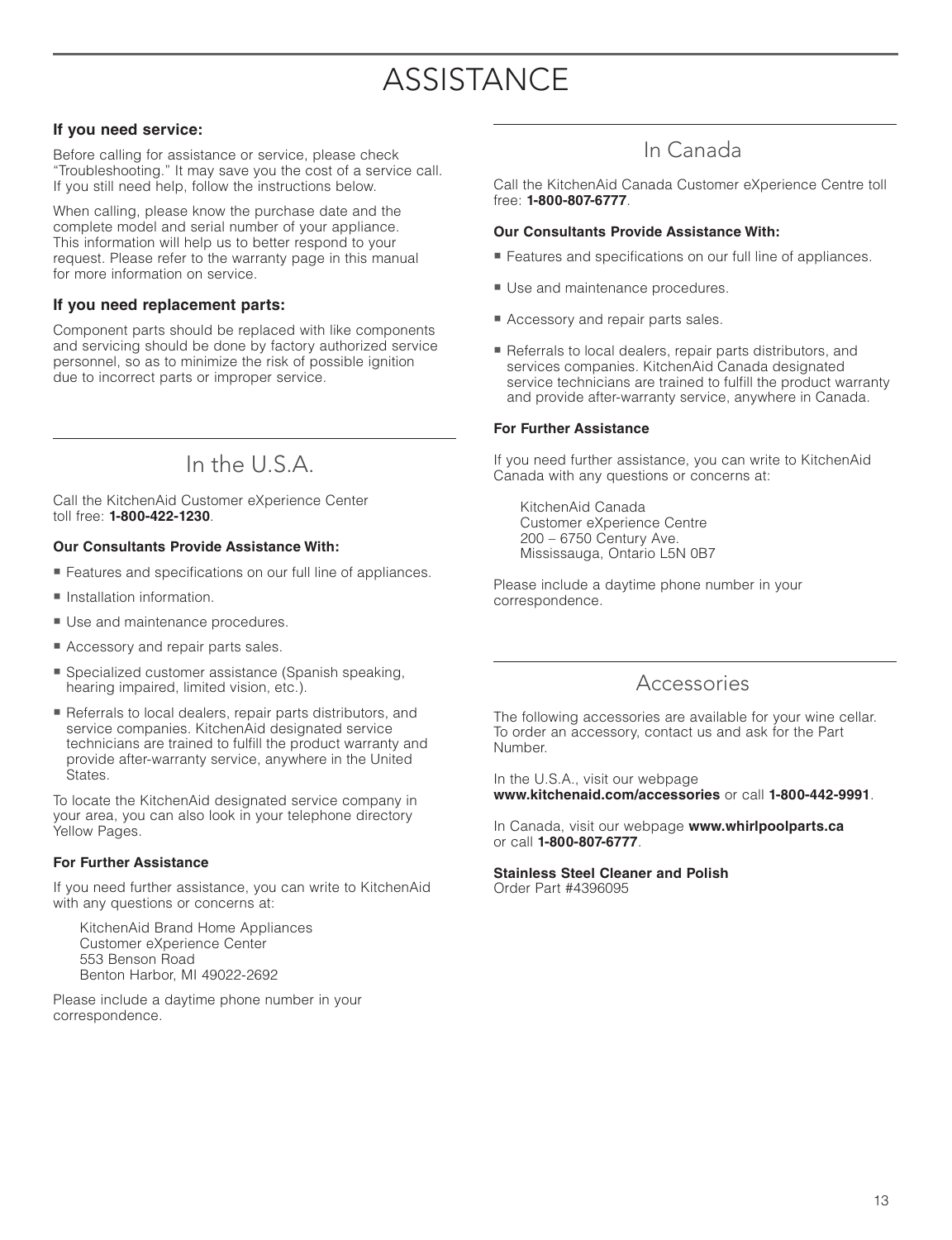## KitchenAid®

# RÉFRIGÉRATEUR SOUS COMPTOIR Guide d'Utilisation et d'Entretien et Instructions d'Installation

Pour des questions sur les fonctionnalités, fonctionnement/performance, pièces, accessoires ou service, appelez le: **1-800-422-1230** ou visitez notre site Web à ... **www.kitchenAid.com** Au Canada, pour assistance, installation ou service, composez le **1-800-807-6777** ou visitez notre site web à... **www.KitchenAid.ca**

## TABLE DES MATIÈRES

| Mise au Rebut du Vieux Réfrigérateur  16          |  |
|---------------------------------------------------|--|
|                                                   |  |
|                                                   |  |
|                                                   |  |
|                                                   |  |
|                                                   |  |
|                                                   |  |
| <b>INSTRUCTIONS D'INSTALLATION  18</b>            |  |
|                                                   |  |
| Installation du Panneau Personnalisé  19          |  |
|                                                   |  |
|                                                   |  |
|                                                   |  |
|                                                   |  |
|                                                   |  |
| Balconnets de Porte (modèles avec porte pleine)22 |  |
|                                                   |  |
|                                                   |  |
|                                                   |  |
|                                                   |  |
| Précautions à Prendre Avant un Déménagement  23   |  |
|                                                   |  |
|                                                   |  |
|                                                   |  |
|                                                   |  |
|                                                   |  |
|                                                   |  |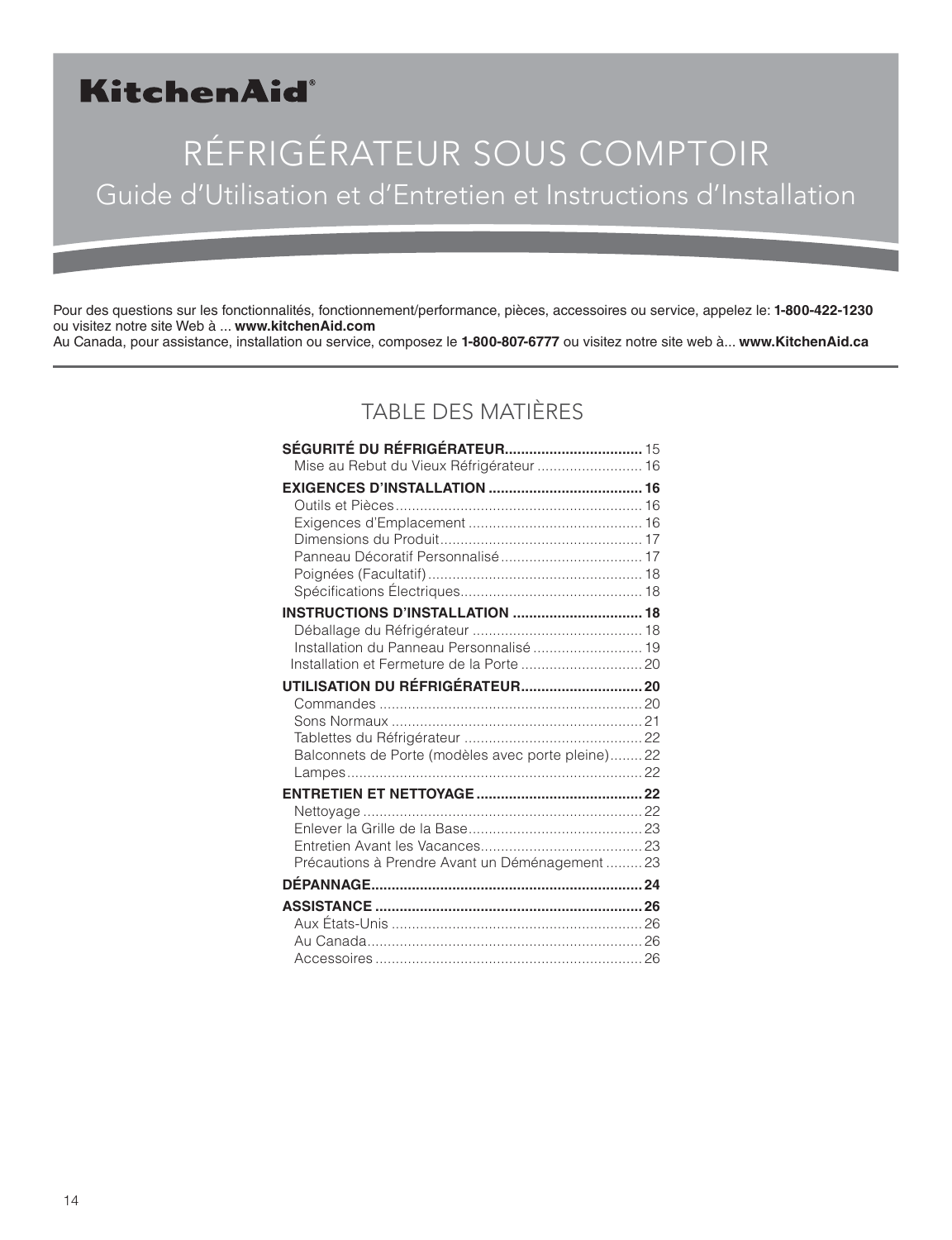### **Votre sécurité et celle des autres est très importante.**

Nous donnons de nombreux messages de sécurité importants dans ce manuel et sur votre appareil ménager. Assurezvous de toujours lire tous les messages de sécurité et de vous y conformer.



Voici le symbole d'alerte de sécurité.

Ce symbole d'alerte de sécurité vous signale les dangers potentiels de décès et de blessures graves à vous et à d'autres. Tous les messages de sécurité suivront le symbole d'alerte de sécurité et le mot "DANGER" ou "AVERTISSEMENT". Ces mots signifient:

#### **Risque possible de décès ou de blessure grave si vous ne suivez pas immédiatement les instructions.**

# SEM

**Risque possible de décès ou de blessure grave si vous ne suivez pas les instructions.**

Tous les messages de sécurité vous diront quel est le danger potentiel et vous disent comment réduire le risque de blessure et ce qui peut se produire en cas de non-respect des instructions.

### **IMPORTANTES INSTRUCTIONS DE SÉCURITÉ**

**AVERTISSEMENT:** Pour réduire les risques d'incendie, de décharge électrique ou de blessures lors de l'utilisation du réfrigérateur, prendre quelques précautions fondamentales, y compris les suivantes:

- Brancher sur une prise de courant à 3 alvéoles, reliée à la terre.
- Ne pas enlever la prise de liaison à la terre.
- Ne pas utiliser d'adaptateur.
- **Ne pas utiliser de rallonge.**
- Déconnecter la source de courant électrique avant l'entretien.
- Replacer pièces et panneaux avant de faire la mise en marche.
- Enlever les portes de votre ancien réfrigérateur.
- **Utiliser un produit de nettoyage ininflammable.**
- Ne pas utiliser ou conserver d'essence ni de liquides ou gaz inflammables à proximité de cet ou d'autres appareils électriques. Les fumées peuvent causer des incendies ou des explosions.
- Ne pas conserver de substances explosives, par exemple des bombes aérosols contenant un agent propulseur, dans ce réfrigérateur.
- Ne pas utiliser ni placer dans les compartiments du réfrigérateur des dispositifs électriques d'un type autre que celui expressément autorisé par le fabricant.
- Utiliser deux personnes ou plus pour déplacer et installer le réfrigérateur.
- Cet appareil ne convient pas à une utilisation par des personnes (y compris des enfants) à capacités physiques, sensorielles ou mentales réduites, ou possédant un manque d'expérience et de connaissances, à moins qu'elles ne soient placées sous supervision ou qu'elles aient reçu des instructions concernant l'utilisation de l'appareil par une personne responsable de leur sécurité.
- Les enfants doivent être placés sous surveillance afin de s'assurer qu'ils ne jouent pas avec l'appareil.
- Pour éviter le risque que des enfants restent enfermés à l'intérieur et s'asphyxient, ne pas les laisser jouer ou se cacher dans le réfrigérateur.
- Si le cordon d'alimentation est endommagé, il doit être remplacé par le fabricant ou son technicien d'entretien ou une personne possédant une qualification similaire.
- Les prises d'air de l'enceinte de l'appareil ou de la structure encastré doivent être dégagées en tout temps.
- Ne pas utiliser d'appareils mécaniques ou d'autres moyens pour accélérer le dégivrage que ceux recommandés par le fabricant.
- Ne pas endommager le circuit frigorigène.

## **CONSERVER CES INSTRUCTIONS**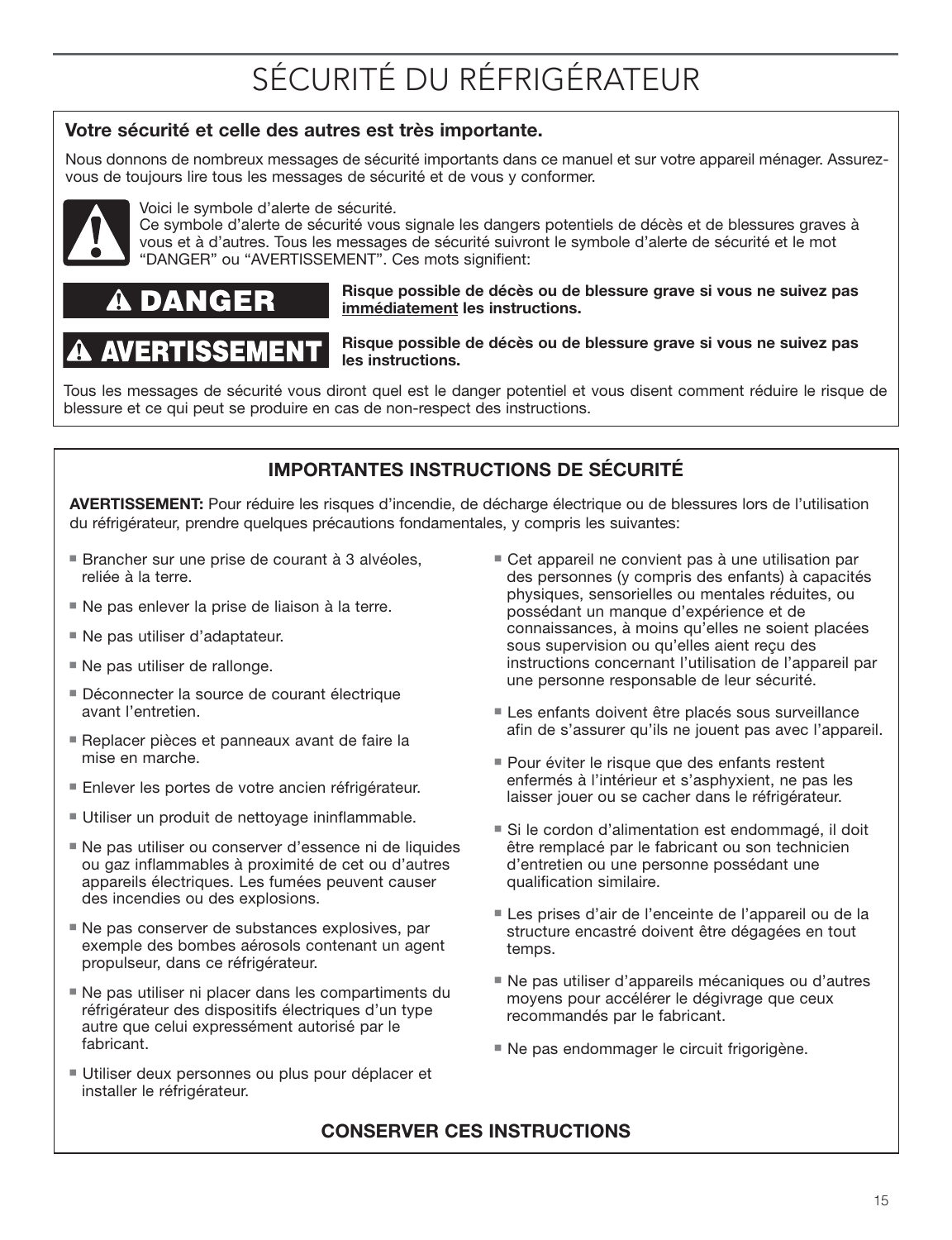## Mise au Rebut du Vieux Réfrigérateur

#### **AVERTISSEMENT: Risque de coincement de l'enfant. Avant de jeter votre ancien réfrigérateur ou congélateur:**

- Enlevez les portes.
- Laissez les étagères en place afin que les enfants ne puissent pas facilement grimper à l'intérieur.

## AVERTISSEMENT

**Risque de Suffoquer**

**Enlever les portes ou le couvercle de votre vieil appareil.**

**Le non-respect de cette instruction peut causer un décès ou des lésions cérébrales.**

**IMPORTANT:** Le risque qu'un enfant puisse se retrouver coincé et suffoquer

n'est pas chose du passé. Les réfrigérateurs jetés ou abandonnés restent dangereux, même s'ils ne restent à l'extérieur que pour "quelques jours seulement". Si l'ancien réfrigérateur doit être mis au rebut, suivre les instructions suivantes afin d'éviter les accidents.

#### **Renseignements importants à propos de la mise au rebut des fluides réfrigérants:**

Mettre le réfrigérateur au rebut conformément à la réglementation fédérale et locale. Les fluides réfrigérants doivent être évacués par un technicien certifié et agréé par l'EPA conformément aux procédures établies.

## EXIGENCES D'INSTALLATION

## Outils et Pièces

Rassembler les outils et pièces nécessaires avant d'entreprendre l'installation.

#### **Outils et pièces nécessaires:**

- Tournevis à tête cruciforme.
- Panneau de porte décoratif personnalisé voir la section "Dimensions du panneau décoratif personnalisé".
- Poignée personnalisée et matériel de fi xation (facultatif).

#### **Pièces fournies:**

■ 8 vis fraisées de M4 x 30.

## Exigences d'Emplacement

## SEMENT



**Risque d'Explosion**

**Garder les matériaux et les vapeurs inflammables, telle que l'essence, loin du réfrigérateur.**

**Le non-respect de cette instruction peut causer un décès, une explosion ou un incendie.**

**IMPORTANT:** Cet appareil est destiné à un usage domestique et à d'autres usages similaires comme:

- Espace de cuisine pour personnel de boutiques, bureaux et autres environnements professionnels.
- Fermes et par les clients des hôtels, motels et autres environnements de type résidentiel.
- Environnements de type chambres d'hôtes.
- Banquets et autres utilisations non commerciales semblables.

#### **REMARQUES:**

- Pour que le réfrigérateur soit en affl eurement avec la façade des armoires inférieures, retirer toutes les moulures ou plinthes de l'arrière de l'ouverture. Consulter la section « Dimensions du produit » et plus loin dans cette section "Dimensions de l'ouverture".
- li est conseillé de ne pas installer le réfrigérateur près d'un four, d'un radiateur ou de toute autre source de chaleur.
- Ne pas installer l'appareil dans un endroit où la température pourrait descendre sous 55 °F (13 °C). Pour obtenir le meilleur rendement, ne pas installer le réfrigérateur derrière une porte d'armoire ni obstruer la grille de la base.

#### **Dimensions de l'ouverture:**

- Les dimensions de hauteur indiquées correspondent à la configuration selon laquelle les pieds de nivellement sont déployés à la hauteur minimale.

**REMARQUE:** Lorsque les pieds de nivellement sont complètement déployés, ajouter 5/8" (15 mm) aux dimensions de hauteur. Voir la section "Dimensions du produit".

- Si le plancher de l'ouverture n'est pas au même niveau que le plancher de la cuisine, installer des cales pour établir un niveau uniforme avec le plancher de la cuisine.

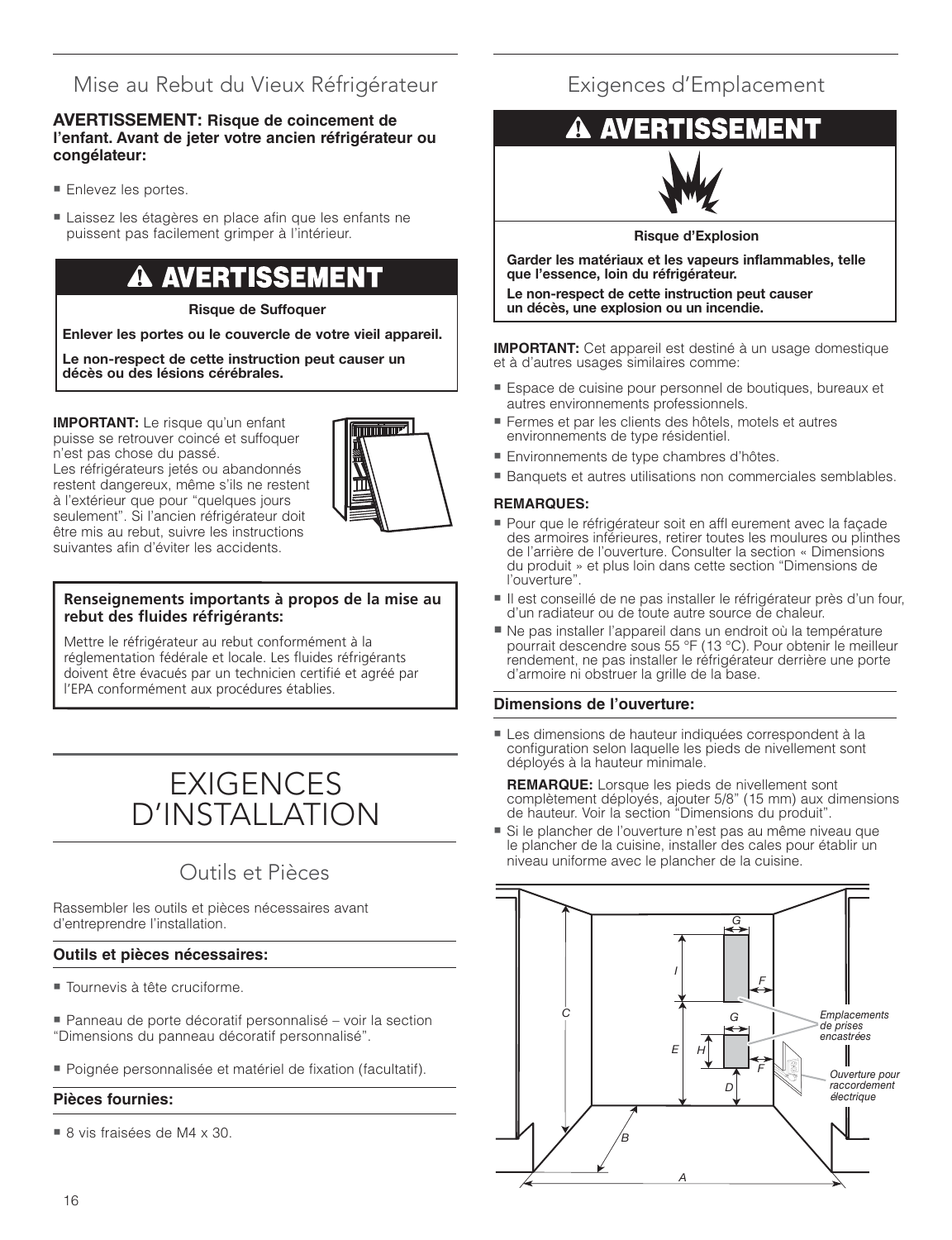| Dimensions de l'ouverture et de l'emplacement<br>pour raccordement électrique |                                                |
|-------------------------------------------------------------------------------|------------------------------------------------|
| Largeur de l'ouverture - A                                                    | 24" (60.96 cm) mín.                            |
| Profondeur de l'ouverture - B                                                 | 24" (60.96 cm) mín.                            |
| Hauteur de l'ouverture - C                                                    | $341/2$ " (87.6 cm) mín.<br>35" (88.9 cm) max. |
| Dimension - D                                                                 | 12 <sup>1</sup> /16" (30.64 cm)                |
| Dimension - E                                                                 | $213/4$ " (55.16 cm)                           |
| Dimension - F                                                                 | $13/4$ " (4.44 cm)                             |
| Dimension - G                                                                 | 3" (7.55 cm)                                   |
| Dimension - H                                                                 | 4 <sup>1</sup> /2" (11.37 cm)                  |
| Dimension - I                                                                 | $91/4$ " (23.47 cm)                            |

Pour une installation en affleurement, la prise de courant peut être installée dans des armoires adjacentes avec une découpe du côté du cordon d'alimentation pour l'acheminement du cordon d'alimentation.

La prise de courant peut également être encastrée sur le mur arrière derrière l'appareil, conformément aux emplacements recommandés pour les prises dans l'illustration ci-dessus.

### Dimensions du Produit

| <b>Produit entier</b>                                                                             |                                |
|---------------------------------------------------------------------------------------------------|--------------------------------|
| Largeur (jusqu'au cache charnière)                                                                | 237/8" (60.72 cm)              |
| Hauteur (jusqu'au cache charnière)                                                                | 343/8" (87.32 cm)              |
| Profondeur des modèles compatibles<br>avec les panneaux (avec panneau de<br>3/4" et sans poignée) | 2313/16" (60.5 cm)             |
| Hauteur de porte                                                                                  | 30 <sup>5</sup> /8" (77.75 cm) |
| Profondeur (sans poignée)                                                                         | 235/8" (60.01 cm)              |

**REMARQUE:** La longueur du cordon d'alimentation est de 60" (152,4 cm). de largo.



## Panneau Décoratif Personnalisé

**REMARQUE:** Pour les modèles standards en acier inoxydable ou avec porte en verre, passer ces instructions et commencer directement à la section "Spécifications électriques".

Pour l'installation d'un panneau décoratif personnalisé, l'installateur devra fabriquer lui-même le panneau ou consulter un ébéniste ou menuisier qualifié. Consulter le dessin des dimensions pour les spécifications du panneau.

#### **IMPORTANT:**

- L'épaisseur du panneau décoratif doit être de 3/4" (19 mm).
- Le poids du panneau décoratif plein personnalisé ne doit pas dépasser 20 lb (9,07 kg).
- Le poids du panneau décoratif en verre personnalisé ne doit pas dépasser 10 lb (4,54 kg).
- Un panneau décoratif pesant plus que la limite recommandée risque d'endommager l'appareil.

#### **Panneau décoratif plein personnalisé - Préparation:**

Fabriquer le panneau décoratif personnalisé en utilisant les dimensions indiquées dans l'illustration "dimensions du panneau décoratif plein personnalisé et position des charnières". Les zones foncées doivent être creusées de 1/2" (12 mm) comme indiqué.

**IMPORTANT:** L'illustration suivante présente un panneau personnalisé pour une porte dont les charnières sont installées du côté droit. Si les charnières de votre cave à vin sont installées du côté gauche, faire tourner le cadre personnalisé de 180° pour que les marques de charnière se retrouvent du côté gauche.



Dimensions du panneau décoratif plein personnalisé et position des charnières.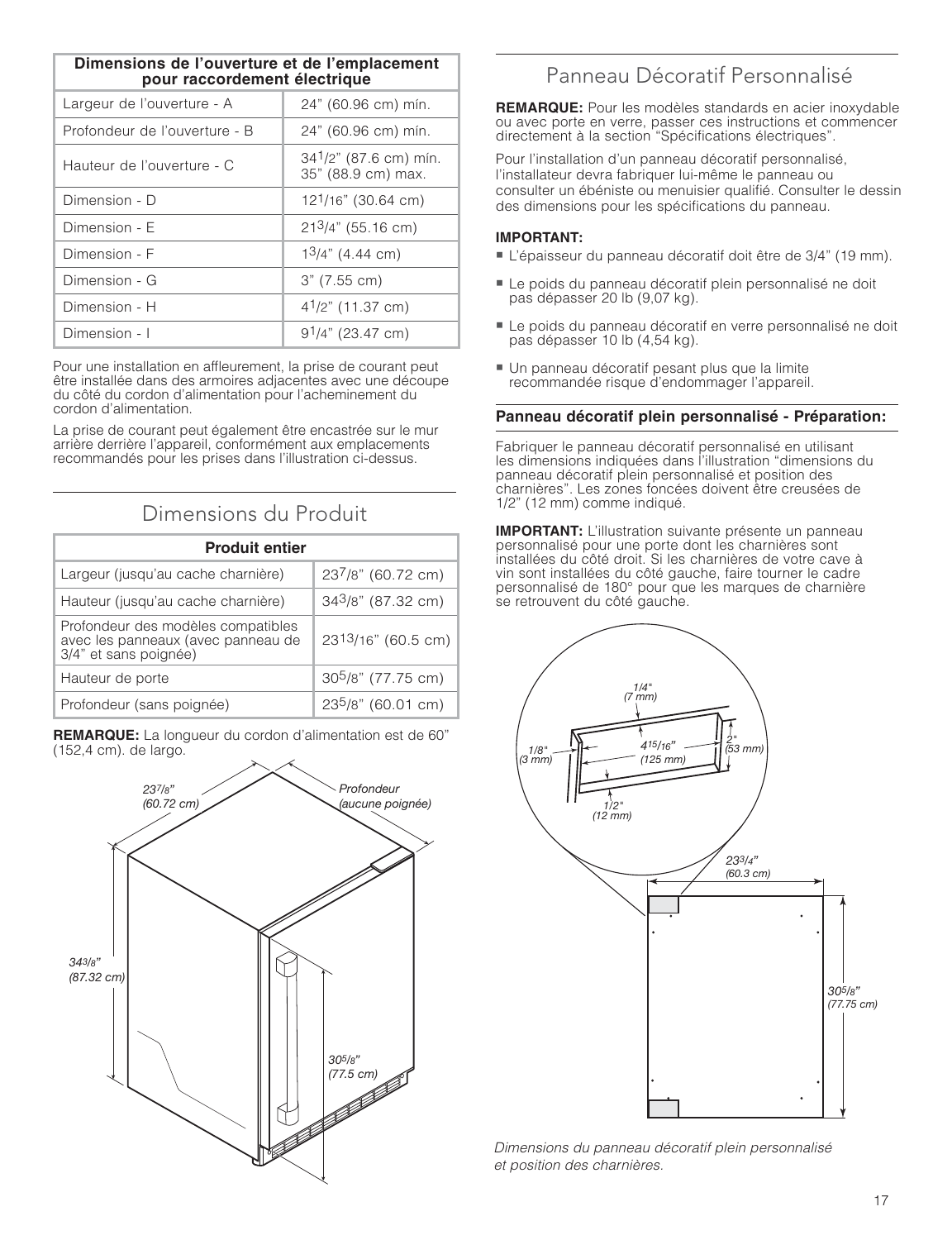#### **Panneau décoratif en verre personnalisé Préparation:**

Fabriquer le panneau décoratif personnalisé en utilisant les dimensions indiquées dans l'illustration "dimensions du panneau décoratif en verre personnalisé et position des charnières". Les zones foncées doivent être creusées de 1/2" (12 mm) comme indiqué.

**IMPORTANTE:** L'illustration suivante présente un panneau personnalisé pour une porte dont les charnières sont installées du côté droit. Si les charnières de votre réfrigérateur sont installées du côté gauche, faire tourner le cadre personnalisé de 180° pour que les marques de charnière se retrouvent du côté gauche.



Dimensions du panneau décoratif en verre personnalisé et position des charnières.

## Poignées (facultatif)

Des poignées personnalisées sont habituellement fixées seulement sur le panneau de porte personnalisé.

Consulter les instructions reçues avec la trousse de poignée KitchenAid pour installer ces poignées sur les panneaux de bois personnalisés.

Les poignées personnalisées doivent être installées sur le panneau de porte à l'aide de trous fraisés, avant d'installer le panneau sur la porte du réfrigérateur.

## Spécifications Électriques

## A AVERTISSEMENT



**Risque de Décharge Électrique**

**Brancher sur une prise à 3 alvéoles reliée à la terre.**

**Ne pas enlever la broche de liaison à la terre.**

**Ne pas utiliser un adaptateur.**

**Ne pas utiliser un câble de rallonge.**

**Le non-respect de ces instructions peut causer un décès, un incendie ou un décharge électrique.**

Avant de placer le réfrigérateur à son emplacement final, il est important de s'assurer d'avoir le raccordement électrique approprié.

#### **Méthode recommandée de mise à la terre:**

Chaque appareil doit être alimenté par un circuit à 115 VAC à 60 Hz relié à la terre et protégé par un fusible de 15 A ou 20 A. Il est recommandé d'utiliser un circuit distinct pour alimenter le réfrigérateur uniquement. Utiliser une prise de courant dont l'alimentation ne peut pas être interrompue par un interrupteur. Ne pas utiliser de rallonge.

**REMARQUE:** Avant d'exécuter tout type d'installation, de nettoyage ou de remplacement d'ampoule d'éclairage, débrancher le réfrigérateur ou déconnecter la source de courant électrique.

## INSTRUCTIONS D'INSTALLATION

Déballage du Réfrigérateur

## **A AVERTISSEMENT**

#### **Risque du Poids Excessif**

**Utiliser deux personnes ou plus pour déplacer et installer ou désinstaller l'appareil.**

**Le non-respect de cette instruction peut causer une blessure au dos ou d'autre blessure.**

Avant d'utiliser le réfrigérateur, tous les matériaux d'emballage doivent être enlevés et l'intérieur doit être nettoyé.

- Enlever tout résidu de ruban adhésif et de colle des surfaces du réfrigérateur avant de le mettre en marche. Frotter une petite quantité de savon à vaisselle liquide avec ses doigts sur tout adhésif et essuyer avec de l'eau chaude pour enlever.
- Ne pas utiliser d'instruments coupants, d'alcool à friction, de liquides inflammables ou de nettoyants abrasifs pour enlever le ruban adhésif ou la colle. Ces produits peuvent endommager les surfaces du réfrigérateur. Pour plus de renseignements, consulter la section "Sécurité du réfrigérateur".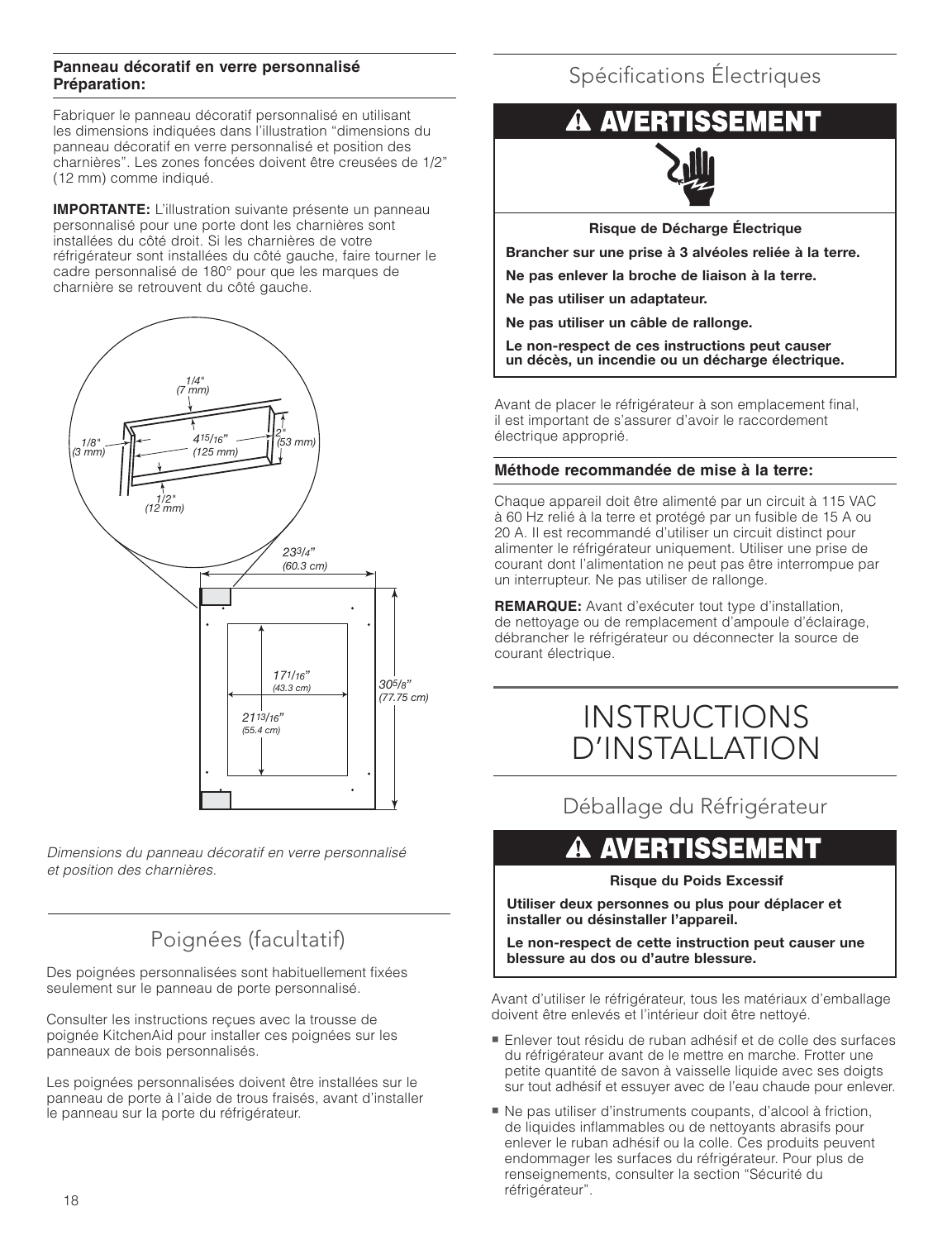- Jeter ou recycler tous les matériaux d'emballage.
- Une fois que tous les matériaux d'emballage ont été retirés, nettoyer l'intérieur de votre réfrigérateur. Consulter les instructions de nettoyage dans la section "Nettoyage".

#### **Importants renseignements à savoir au sujet des tablettes et des couvercles en verre:**

Ne pas nettoyer les tablettes ou couvercles en verre avec de l'eau tiède quand ils sont froids. Les tablettes et les couvercles peuvent se briser s'ils sont exposés à des changements soudains de température ou à un impact tel que coup brusque. Le verre trempé est conçu pour éclater en d'innombrables pièces minuscules. Ceci est normal. Les tablettes et les couvercles en verre sont lourds. Les saisir à deux mains lors de leur dépose afin d'éviter de les faire tomber.

**REMARQUE:** Pour les modèles standards en acier inoxydable ou avec porte en verre, passer la section "Fermeture de la porte".

## Installation du Panneau Personnalisé

#### **IMPORTANT:**

- Réaliser le panneau décoratif personnalisé selon les spécifications de la section "Panneau décoratif personnalisé".
- KitchenAid n'est pas responsable des opérations d'enlèvement et de réinstallation des moulures ou panneaux décoratifs qui entraveraient l'accès au réfrigérateur lors d'une intervention de réparation.
- **1.** Ouvrir complètement



**2.** Retirer le joint d'étanchéité des coins de la porte en tirant doucement jusqu'à ce que les deux trous de vis dans chaque coin de la porte soient visibles.

 **REMARQUE:** Le joint d'étanchéité n'a pas besoin d'être enlevé de la porte, seulement les coins.

A. Trous de vis B. Joint d'étanchéité



**3.** À deux personnes, maintenir le panneau personnalisé contre la porte. S'assurer que les charnières du haut et du bas s'insèrent parfaitement dans les fentes au dos du panneau personnalisé.



**REMARQUE:** Les poignées doivent être installées sur le panneau de porte avant d'installer ce dernier sur la porte du réfrigérateur.

**4.** Fixer le panneau personnalisé sur la porte à l'aide de deux vis à bois (fournies dans l'ensemble d'installation) à chaque coin.



- A. Vis à tête fraisée M4 x 30 (incluses dans la trousse d'installation)
- **5.** Appuyer fermement sur le joint pour le remettre à sa place.

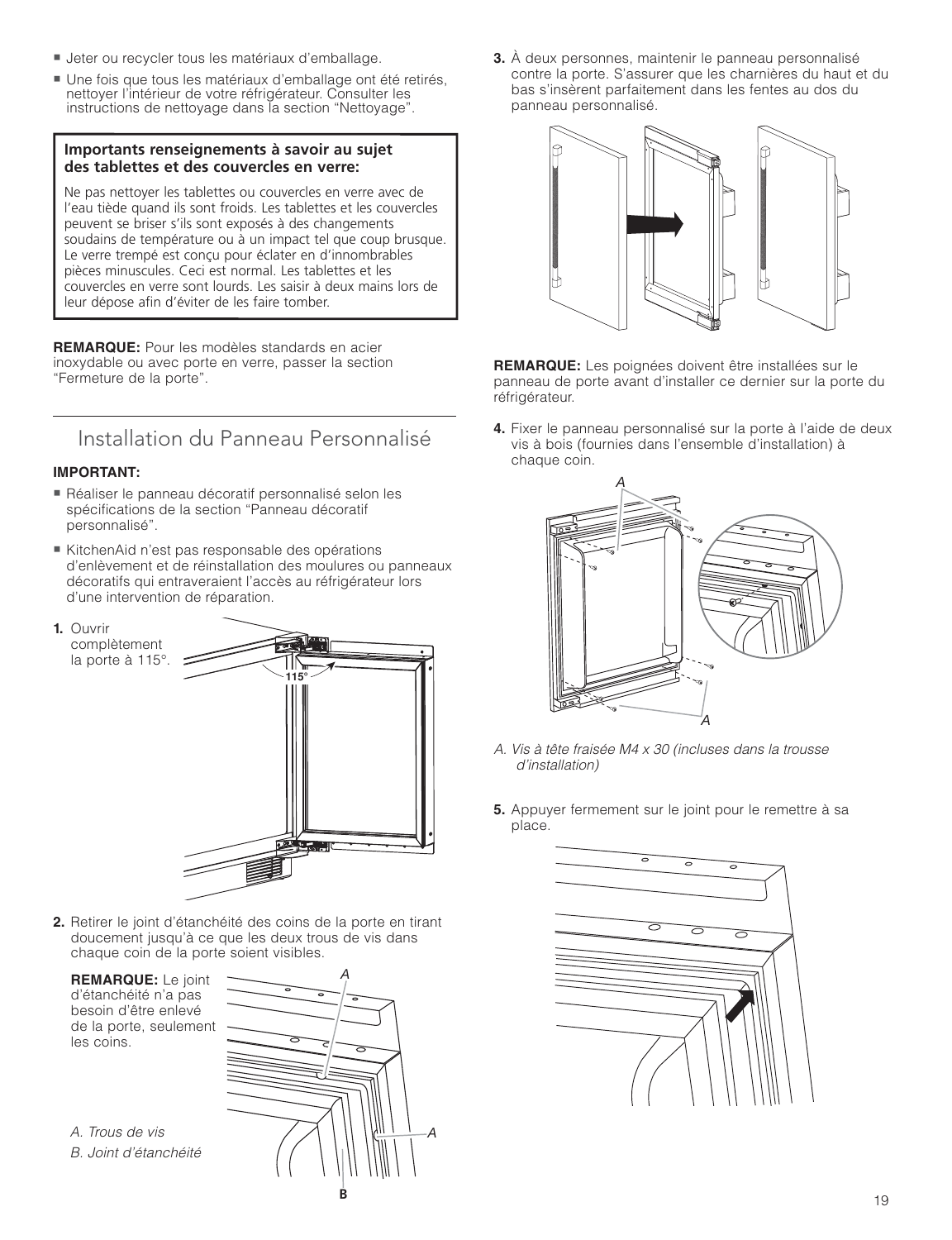## Installation et Fermeture de la Porte

Le réfrigérateur dispose de quatre pieds de nivellement. Si votre réfrigérateur semble instable ou si on souhaite que la porte se ferme plus facilement, ajuster l'inclinaison du réfrigérateur en observant les instructions suivantes.

#### ER EME



**Risque de Décharge Électrique**

**Brancher sur une prise à 3 alvéoles reliée à la terre.**

**Ne pas enlever la broche de liaison à la terre.**

**Ne pas utiliser un adaptateur.**

**Ne pas utiliser un câble de rallonge.**

**Le non-respect de ces instructions peut causer un décès, un incendie ou un décharge électrique.**

**1.** Brancher l'appareil sur une prise à 3 alvéoles reliée à la terre.

## AVERTISSEMENT

**Risque du Poids Excessif**

**Utiliser deux personnes ou plus pour déplacer et installer ou désinstaller l'appareil.**

**Le non-respect de cette instruction peut causer une blessure au dos ou d'autre blessure.**

#### **Déplacement de votre Réfrigérateur:**

Votre réfrigérateur est lourd. Lors du déplacement du réfrigérateur pour un nettoyage, un entretien ou réparation, veiller à recouvrir le plancher avec du carton ou un panneau de fibre dur pour éviter qu'il ne subisse tout dommage. Toujours tirer le réfrigérateur tout droit lors du déplacement. Ne pas incliner la cave à vin d'un côté ou de l'autre ni la "faire marcher" en essayant de le déplacer, car le plancher pourrait être endommagé.

- **2.** Déplacer le réfrigérateur à sa position finale.
- **3.** Tourner les pieds de nivellement vers la droite pour abaisser le réfrigérateur ou tourner les pieds de nivellement vers la gauche pour le lever. Il peut être nécessaire de tourner les pieds de nivellement plusieurs fois pour ajuster l'inclinaison du réfrigérateur.

**REMARQUE:** Si une autre personne pousse le haut du réfrigérateur, le poids devient moins lourd sur les pieds de nivellement. Ceci rend plus facile l'ajustement des pieds d'aplomb.



**4.** Ouvrir la porte et s'assurer qu'elle ferme comme vous le désirez. Sinon, incliner le réfrigérateur un peu plus vers l'arrière en tournant les deux vis de nivellement avant vers la droite. Plusieurs tours peuvent être nécessaires et il convient de tourner les deux vis de réglage de l'aplomb de façon égale.

# UTILISATION DU RÉFRIGÉRATEUR



#### **REMARQUES:**

- Le tableau de commande se trouve dans la partie supérieure et fait face vers l'avant.
- La commande du réfrigérateur ne comporte aucune pièce ou aucun bouton mécaniques. Lorsqu'elle est déconnectée, la commande n'affiche rien et peut être difficile à repérer.

#### **1.** Mise en Marche/Arrêt de la Commande

 La première fois que le réfrigérateur est branché, la commande est réglée en mode Cool Off (refroidissement désactivé). Cool On (refroidissement activé) et Cool Off (refroidissement désactivé) sont les seules options affichées.



 Appuyer sur Cool On (refroidissement activé) pendant 3 secondes pour mettre en marche le réfrigérateur. Tous les menus et les réglages de température recommandés s'affichent.

Max Cool

#### **2.** Max Cool (refroidissement maximal)

 Diminuez la température interne à son point le plus bas pendant 24 heures.

- Appuyer sur Max Cool (refroidissement maximal) pour activer la caractéristique. La caractéristique sera activée.
- - Appuyer sur Max Cool (refroidissement maximal) pour désactiver la caractéristique et revenir aux réglages précédents.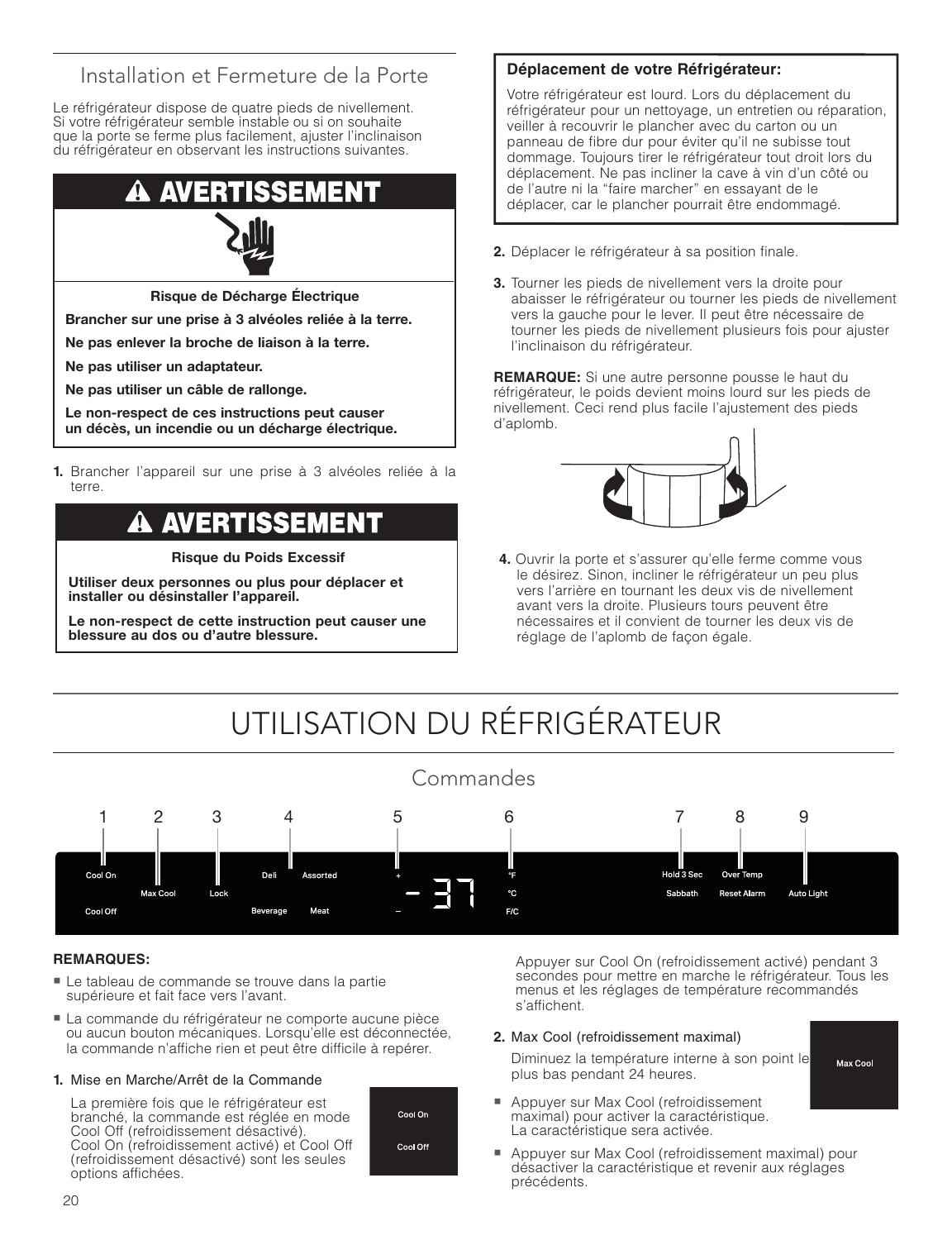#### **3.** Control Lock (verrouillage des commandes)

 Évite les changements de température inattendus et facilite le nettoyage des commandes.

Lock

۰F °C  $F/C$ 

۰F

 $F/C$ 

Hold 3 Sec Sabbath

 Pour activer le mode de verrouillage, appuyer sur LOCK (verrouillage) pendant 3 secondes. Après le compte à rebours, tous les autres affichages s'éteignent et deviennent indisponibles sauf Cool On (refroidissement activé), Cool Off (refroidissement désactivé) et Lock (verrouillage).

#### **4.** Utilisation des Préréglages



Pour votre commodité, le réfrigérateur est également équipé de commandes préréglées à des températures d'entreposage recommandées pour des produits spécifiques. En appuyant sur une option de préréglage, la température sera réglée au niveau recommandé pour chaque catégorie de produits:

| Deli (Produits de spécialité) : 39 °F (3 °C)      |
|---------------------------------------------------|
| Assorted (Assortiment): 37 °F (2 °C)              |
| Beverage (Boisson) 34 $\degree$ F (1 $\degree$ C) |
| Meat (Viande): $32 \degree F$ (0 $\degree C$ )    |
|                                                   |

#### **5.** Réglage des Températures



(moins) jusqu'à ce que la température désirée soit atteinte. La commande est réglée correctement lorsque le lait et les boissons sont à la température idéale.

#### **REMARQUES:**

- La température recommandée par défaut du réfrigérateur est de 37 °F (2 °C). La fourchette de points de réglages pour ce modèle est de 32 °F à 42 °F (0 °C à 5 °C).
- Attendre au moins 24 heures entre les réglages pour que le réfrigérateur s'adapte.

#### **6.** Visualisation de la Température en Degrés Celsius/Fahrenheit

 Appuyer sur la touche tactile F/C pour alterner l'affichage de la température en degrés Fahrenheit ou en degrés Celsius. Le témoin correspondant s'allumera.

#### **7.** Mode Sabbath (Sabbat)

 Permet d'ouvrir ou de fermer la porte du réfrigérateur le jour du sabbat ou lors d'autres fêtes religieuses sans allumer ou éteindre directement les lumières, les affichages numériques, les ventilateurs, les vannes, les

 tonalités ou les alarmes. En sélectionnant cette caractéristique, les points de réglage de température restent inchangés, mais les lumières du panneau de commande, les lampes intérieur et les signaux sonores du panneau de commande sont désactivés. Pour un fonctionnement plus efficace du réfrigérateur, il est

 recommandé de sortir du mode Sabbat lorsque celui-ci n'est plus nécessaire.

- Appuyer sur SABBATH (Sabbat) pendant 3 secondes pour activer la caractéristique. Après le compte à rebours de 3 secondes, la caractéristique s'active et tous les autres affichages s'éteignent.

- Appuyer sur SABBATH (Sabbat) pendant 3 secondes pour désactiver la caractéristique et activer l'affichage.

#### **8.** Alarme de Dépassement de Température

 Permet d'éviter que les aliments ne se gâtent en donnant une alerte sonore et visuelle si la température dans l'une ou l'autre des zones dépasse la plage prédéfinie pendant 4 heures.

Over Temp Reset Alarm

 L'alarme sonore s'éteint automatiquement lorsque la température revient à la normale. Pour vous avertir d'un dépassement de température, le témoin lumineux continue de clignoter jusqu'à ce que l'on appuie sur la touche Reset Alarm (réinitialisation de l'alarme). Si le dépassement de température persiste après une réinitialisation de l'alarme de dépassement de température, le témoin lumineux continue de se réactiver toutes les 4 heures jusqu'à ce que la température du réfrigérateur descende en dessous de la plage des températures préréglées.

**REMARQUE:** Ces caractéristiques ne s'affichent pas sur la commande à moins que la température du réfrigérateur dépasse la plage des températures préréglées et que l'alarme doit être réinitialisée.

#### **9.** Lampe Automatique (modèles avec porte en verre)

 Le réfrigérateur est équipé d'un détecteur qui illumine automatiquement l'intérieur lorsqu'une personne passe devant. Lorsque plus aucun mouvement n'est détecté, la lampe intérieure s'éteint après 2 minutes.



- - Appuyer sur l'option Auto Light (lampe auto) pour activer cette caractéristique.
- - Lorsque la fonction Autor Light (lampe auto) n'est pas ctivée, la lampe d'intérieur ne s'allume que lorsque la porte est ouverte.

 **REMARQUE:** La température du réfrigérateur augmente légèrement si la lumière est laissée allumée pendant une période prolongée.

#### **10.** Alarme de Porte Ouverte

 Permet d'éviter que les aliments ne se gâtent en donnant une alerte sonore et visuelle si la porte reste ouverte pendant 5 minutes.

 Si la porte est laissée ouverte pendant plus de 5 minutes, l'avertisseur retentira toutes les 2 minutes jusqu'à ce que l'on ferme la porte ou que l'on appuie sur n'importe quelle touche.

#### **11.** Mode d'Exposition

 Ce mode est utilisé uniquement lorsque le réfrigérateur est en exposition dans le magasin. Pour activer le mode d'Exposición, maintenez les touches Cool On et Sabbath en même temps pendant 3 secondes. Si l'on active involontairement le mode d'exposition, "Cool Off" (refroidissement désactivé) s'allume sur l'affichage et les commandes semblent fonctionner. Sortir du mode d'exposition en appuyant simultanément sur Cool On (refroidissement activé) et SABBATH (Sabbat) pendant 3 secondes.

### Sons Normaux

Il est possible que le réfrigérateur neuf émette des sons que l'appareil précédent ne produisait pas. Comme ces sons sont nouveaux, ils peuvent vous inquiéter. La plupart de ces nouveaux sons sont normaux. Les sons peuvent vous sembler plus forts avec des surfaces dures comme le plancher et les structures adjacentes. Les descriptions suivantes indiquent le genre de sons et leur cause possible.

■ Votre réfrigérateur est conçu pour fonctionner plus efficacement afin de conserver les aliments aux températures désirées et pour réduire la consommation d'énergie. Le compresseur et les ventilateurs très efficaces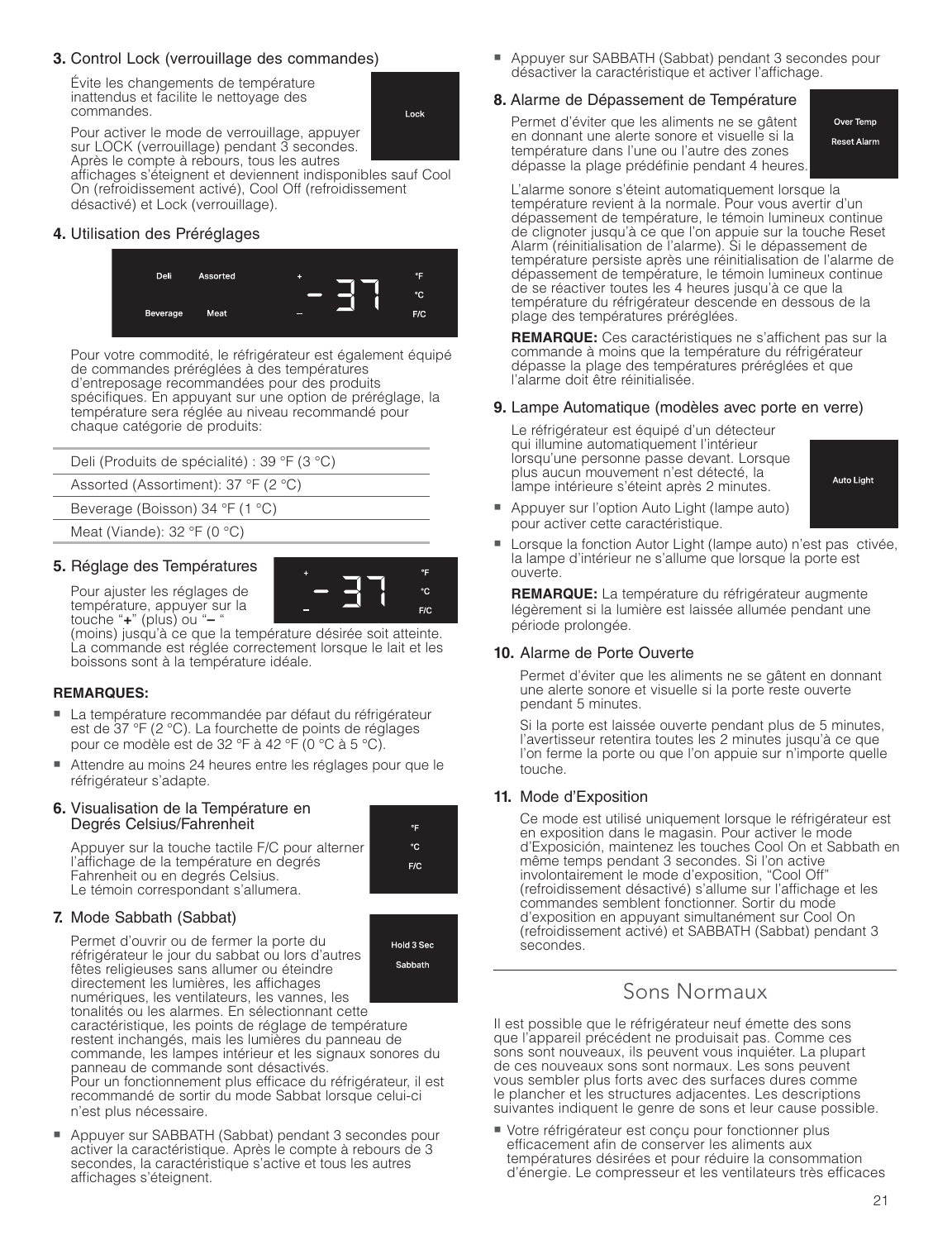peuvent faire fonctionner votre réfrigérateur plus longtemps que l'ancien. Il se peut également que vous entendiez un bruit saccadé ou aigu provenant du compresseur ou des ventilateurs se règlent pour optimiser la performance.

- Des vibrations sonores peuvent provenir de l'écoulement du réfrigérant ou d'articles placés dans le réfrigérateur.
- À la fin de chaque programme, vous pouvez entendre un gargouillement attribuable au réfrigérant qui se trouve dans votre réfrigérateur.
- Vous pouvez entendre l'écoulement de l'eau dans le plat de récupération d'eau de dégivrage lorsque le réfrigérateur dégivre.
- Vous pouvez entendre des déclics lorsque le réfrigérateur se met en marche ou s'arrête.

## Tabletes du Réfrigérateur

#### **Pour enlever et ajuster les tablettes supérieures:**

**1.** Ôter la tablette en la soulevant pour la sortir des supports de tablette.



**2.** Réinstaller la tablette en l'insérant dans les supports de tablette.

**REMARQUE:** Vérifier que la tablette est d'aplomb.

#### **Pour enlever et réinstaller la tablette du bas:**

**1.** Pour retirer la tablette située tout en bas, tirer tout droit vers l'extérieur.



**2.** Réinstaller la tablette en alignant les bords avec les glissières et en la poussant vers l'arrière du réfrigérateur.



### Balconnetes de Porte (Modèles avec porte pleine)

Le réfrigérateur comporte deux emplacements pour balconnets de porte pour une capacité de rangement maximale.

#### **Retrait et réinstallation des balconnets de porte:**

- **1.** Enlever le balconnet de porte en l'inclinant vers l'avant pour le sortir.
- **2.** Réinstaller le balconnet en plaçant l'arrière du balconnet sous le support de la porte et en le glissant en place.



### Lampes

Le réfrigérateur est muni d'une lampe intérieure qui s'allume lorsque la porte est ouverte.

**REMARQUE:** La lampe est une DEL qui n'a pas besoin d'être remplacée. Si la DEL ne s'allume pas quand on ouvre la porte, appeler le service de dépannage. Consulter la section « Assistance » pour obtenir les coordonnées.

# ENTRETIEN ET NETTOYAGE

Nettoyage



Nettoyer le réfrigérateur une fois par mois pour empêcher une accumulation d'odeurs. Essuyer les renversements immédiatement.

#### **Pour nettoyer le réfrigérateur:**

- **1.** Débrancher le réfrigérateur ou déconnecter la source de courant électrique.
- **2.** Retirer toutes les tablettes et tous les balconnets de l'intérieur du réfrigérateur.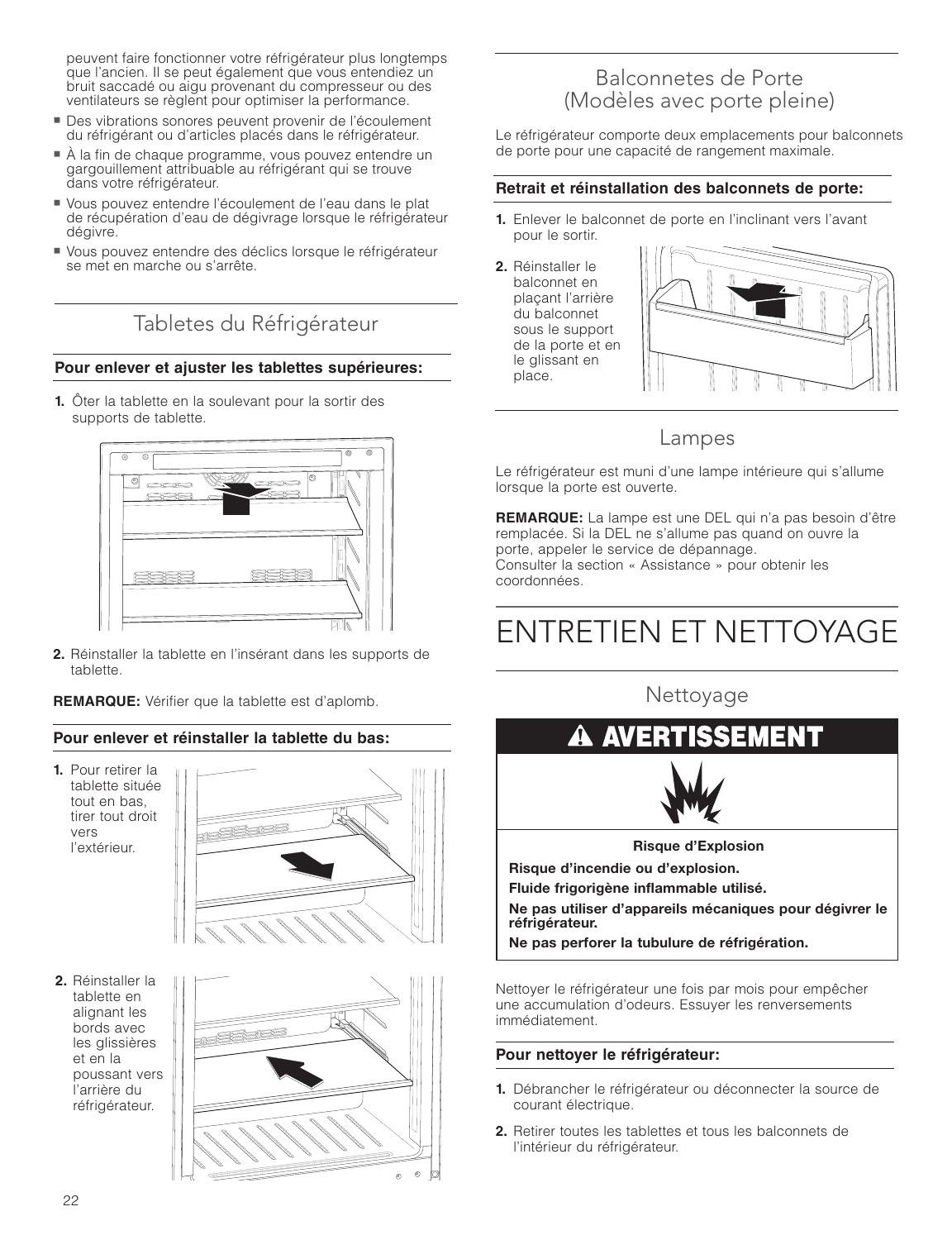- **3.** Laver à la main, rincer et sécher les pièces amovibles et les surfaces internes soigneusement. Utiliser une éponge propre ou un linge doux et un détergent doux dans de l'eau tiède.
- Afin d'éviter d'endommager les tiges en bois et les garnitures, les essuyer avec une éponge propre ou un chiffon doux et de l'eau tiède. Ne pas utiliser de détergent ni immerger le porte bouteilles tout entier dans l'eau lors du nettoyage.
- Ne pas utiliser de nettoyants puissants ou abrasifs tels que les nettoyants à vitre en atomiseurs, nettoyants à récurer, liquides inflammables, cires nettoyantes, détergents concentrés, agents de blanchiment ou nettoyants contenant du pétrole sur les pièces en plastique, les garnitures intérieures et garnitures de portes ou sur les joints de portes. Ne pas utiliser d'essuie-tout, de tampons à récurer ou d'autres outils de nettoyage abrasifs. Ces produits risquent d'égratigner ou d'endommager les matériaux.
- Pour aider à éliminer les odeurs, on peut laver les parois intérieures avec un mélange d'eau tiède et de bicarbonate de soude (2 c. à soupe pour 1 pte [26 g pour 0,95 L] d'eau).
- **4.** Laver les surfaces extérieures en acier inoxydable et surfaces extérieures peintes avec une éponge propre ou un linge doux et un détergent doux dans de l'eau tiède. Ne pas utiliser de produits de nettoyage forts ou abrasifs, ni de nettoyants à base de chlore. Ces produits risquent d'égratigner ou d'endommager les matériaux. Séchez immédiatement avec un chiffon doux et sec pour absorber l'eau restante.

 **REMARQUE:** Pour que votre réfrigérateur en acier inoxydable conserve son aspect neuf et pour enlever les petites égratignures ou marques, il est recommandé d'utiliser le nettoyant et poli pour acier inoxydable approuvé par le fabricant.

#### **IMPORTANT:**

- Ce nettoyant doit être utilisé sur les pièces en acier inoxydable uniquement!
- Veiller à ce que le nettoyant et poli pour acier inoxydable n'entre pas en contact avec les pièces de plastique comme les garnitures, couvercles de distributeurs ou joints de porte. En cas de contact non intentionnel, nettoyer la pièce de plastique avec une éponge et un détergent doux dans de l'eau tiède. Séchez immédiatement avec un chiffon doux et sec pour absorber l'eau restante.
- **5.** Replacer les tablettes et balconnets.

#### **Nettoyage du condensateur**



- condenseur aux fins de nettoyage. Se reporter à la section "Retrait de la grille de la base".
- **2.** Nettoyer régulièrement les serpentins du condenseur. Ils sont situés derrière le casier de la base. Il se peut que les serpentins aient besoin d'être nettoyés tous les deux mois. Ce nettoyage peut aider à économiser de l'énergie.

### Enlever la Grille de la Base

La grille de la base doit être retirée pour pouvoir accéder aux serpentins du condenseur lors du nettoyage.

#### **Pour enlever la grille de la base:**

**1.** Ouvrir la porte du réfrigérateur.



- **2.** À l'aide d'un tournevis à tête cruciforme, ôter les deux vis.
- **3.** Retirer la grille de la base.

#### **Pour replacer la grille de la base:**

- **1.** Ouvrir la porte du réfrigérateur.
- **2.** Positionner la grille de la base de façon à ce que les onglets soient alignés et que la grille de la base s'emboîte. Réinstaller les deux vis. Serrer les vis.

### Entretien Avant les Vacances

Pour arrêter le réfrigérateur avant de partir, suivre ces étapes.

- **1.** Enlever tous les aliments du réfrigérateur.
- **2.** Débrancher le réfrigérateur.
- **3.** Nettoyer le réfrigérateur. Se reporter à la section "Nettoyage".
- **4.** À l'aide d'un ruban adhésif, placer un bloc de caoutchouc ou de bois dans la partie supérieure de la porte de façon à ce qu'elle soit suffisamment ouverte pour permettre l'entrée de l'air à l'intérieur, afin d'éviter l'accumulation d'odeur ou de moisissure.

#### Précautions à Prendre Avant un Déménagement

Lors du déménagement et du déplacement du réfrigérateur dans une nouvelle habitation, suivre ces étapes pour préparer le déménagement.

- **1.** Enlever tous les aliments du réfrigérateur.
- **2.** Débrancher le réfrigérateur.
- **3.** Nettoyer, essuyer et sécher à fond.
- **4.** Retirer toutes les pièces amovibles, bien les envelopper et les attacher ensemble avec du ruban adhésif pour qu'elles ne bougent et ne s'entrechoquent pas durant le déménagement.
- **5.** Fermer les portes à l'aide de ruban adhésif et fixer le cordon d'alimentation au réfrigérateur.

Lors de l'arrivée au nouveau domicile, remettre tout en place et consulter la section "Instructions d'Installation".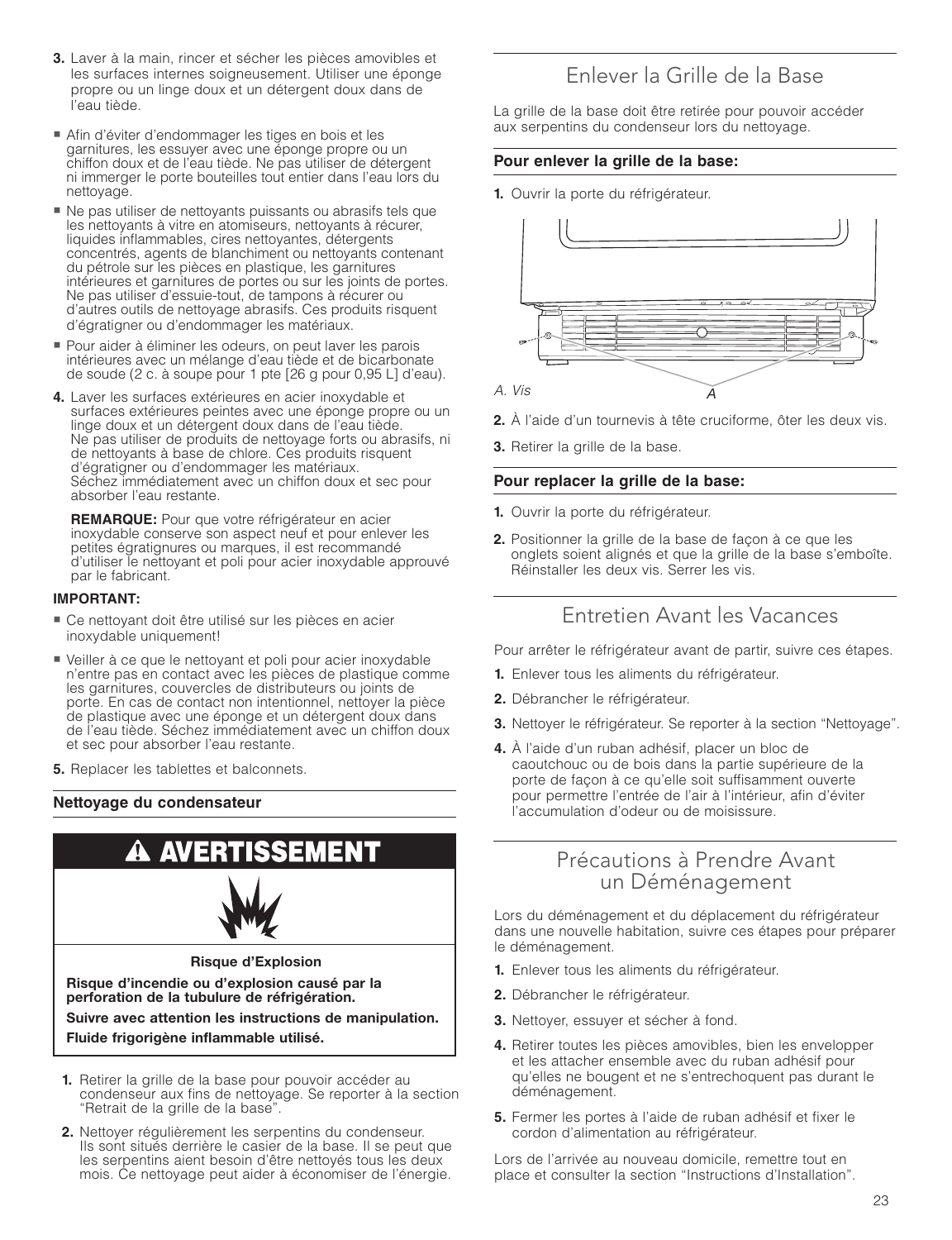# DÉPANNAGE

Essayer d'abord les solutions suggérées ici afin d'éviter le coût d'une intervention de dépannage inutile.

| <b>A AVERTISSEMENT</b>                                                                             |
|----------------------------------------------------------------------------------------------------|
|                                                                                                    |
| Risque de Décharge Électrique                                                                      |
| Brancher sur une prise à 3 alvéoles reliée à la terre.                                             |
| Ne pas enlever la broche de liaison à la terre.                                                    |
| Ne pas utiliser un adaptateur.                                                                     |
| Ne pas utiliser un câble de rallonge.                                                              |
| Le non-respect de ces instructions peut causer<br>un décès, un incendie ou un décharge électrique. |

| <b>UTILISATION GÉNÉRALE</b>        | <b>Causes Possibles et Solutions Recommandées</b>                                                                                                                                                                                                                                                                                                                 |  |
|------------------------------------|-------------------------------------------------------------------------------------------------------------------------------------------------------------------------------------------------------------------------------------------------------------------------------------------------------------------------------------------------------------------|--|
| Le réfrigérateur ne fonctionne pas | " Le cordon d'alimentation électrique est-il débranché? Brancher l'appareil sur une<br>prise à 3 alvéoles reliée à la terre.                                                                                                                                                                                                                                      |  |
|                                    | La prise électrique fonctionne-t-elle? Brancher une lampe pour voir si la prise<br>fonctionne.                                                                                                                                                                                                                                                                    |  |
|                                    | Un fusible du domicile est-il grillé ou un disjoncteur s'est-il déclenché?<br>Remplacer le fusible ou remettre le disjoncteur en fonction. Si le problème persiste,<br>appeler un électricien.                                                                                                                                                                    |  |
|                                    | Les commandes sont-elles activées? S'assurer que les commandes du<br>réfrigérateur sont activées. Se reporter à la section "Commandes".                                                                                                                                                                                                                           |  |
| Le moteur semble fonctionner trop  | La température ambiante est-elle plus élevée que d'habitude? Prévoir que le<br>moteur fonctionnera plus longtemps dans des conditions de chaleur. Pour des<br>températures normales, prévoir que le moteur fonctionne environ 40 % à 80 % du<br>temps. Dans des conditions plus chaudes, prévoir un fonctionnement encore plus<br>fréquent.                       |  |
|                                    | " Vient-on d'ajouter une grande quantité d'aliments au réfrigérateur? L'ajout d'une<br>grande quantité d'aliments réchauffe le réfrigérateur. Il est normal que le moteur<br>fonctionne plus longtemps afin de refroidir de nouveau le réfrigérateur.                                                                                                             |  |
|                                    | <b>La porte est-elle ouverte fréquemment?</b> Prévoir que le moteur fonctionne plus<br>longtemps dans ce cas. Afin de conserver l'énergie, essayer de sortir du<br>réfrigérateur tout ce dont vous avez besoin en une fois, garder les aliments<br>organisés de sorte qu'ils soient faciles à trouver et fermer la porte dès que les<br>aliments ont été retirés. |  |
|                                    | Le réglage est-il correct pour les conditions existantes? Se reporter à la section<br>"Commandes".                                                                                                                                                                                                                                                                |  |
|                                    | La porte est-elle bien fermée? Bien fermer la porte. Si elle ne ferme pas<br>complètement, voir "La porte ne ferme pas complètement" plus loin dans cette<br>section.                                                                                                                                                                                             |  |
|                                    | <b>Les serpentins du condenseur sont-ils sales?</b> Cette situation fait obstruction au<br>transfert de l'air et fait travailler davantage le moteur. Nettoyer les serpentins du<br>condenseur. Se reporter à la section "Nettoyage".                                                                                                                             |  |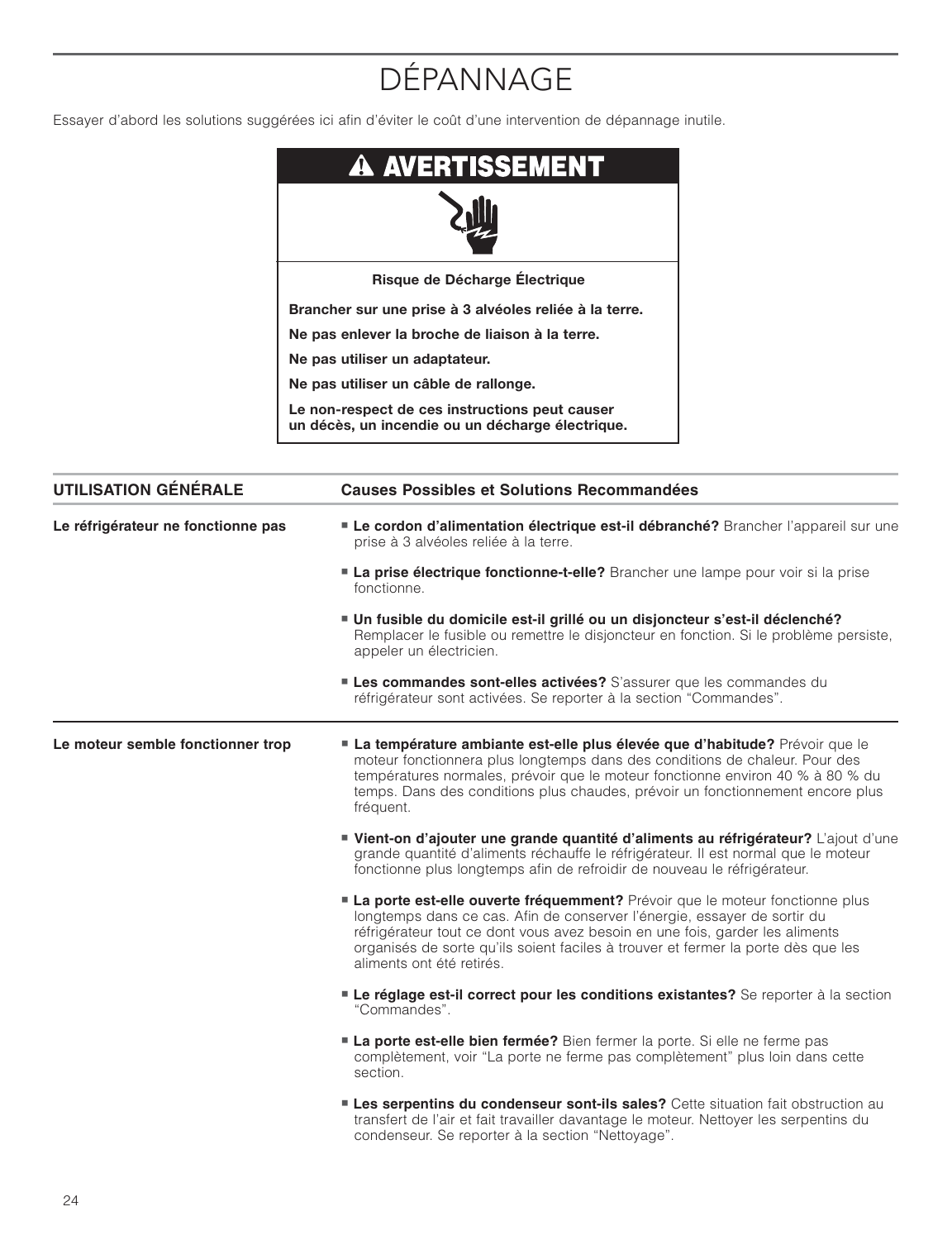| <b>TEMPÉRATURE ET HUMIDITÉ</b>                  | <b>Causes Possibles et Solutions Recommandées</b>                                                                                                                                                                                                                                                                                                                                                                                                                                                                        |
|-------------------------------------------------|--------------------------------------------------------------------------------------------------------------------------------------------------------------------------------------------------------------------------------------------------------------------------------------------------------------------------------------------------------------------------------------------------------------------------------------------------------------------------------------------------------------------------|
| La température est trop élevée                  | <b>La porte est-elle ouverte fréquemment?</b> Prévoir que le réfrigérateur se réchauffera<br>dans ce cas. Pour garder le réfrigérateur froid, essayer de sortir du réfrigérateur<br>tout ce dont vous avez besoin en une fois, garder les aliments organisés de sorte<br>qu'ils soient faciles à trouver et fermer la porte dès que les aliments ont été retirés.                                                                                                                                                        |
|                                                 | Vient-on d'ajouter une grande quantité d'aliments au réfrigérateur? L'ajout d'une<br>grande quantité d'aliments réchauffe le réfrigérateur. Plusieurs heures peuvent être<br>nécessaires pour que le réfrigérateur revienne à la température normale.                                                                                                                                                                                                                                                                    |
|                                                 | Le réglage est-il correct pour les conditions existantes? Consulter la section<br>"Utilisation des commandes".                                                                                                                                                                                                                                                                                                                                                                                                           |
|                                                 | <b>La grille de la base est-elle obstruée?</b> Pour obtenir le meilleur rendement, ne pas<br>installer le réfrigérateur derrière une porte d'armoire ni obstruer la grille de la base.                                                                                                                                                                                                                                                                                                                                   |
| Il y a accumulation d'humidité à<br>l'intérieur | <b>La porte est-elle ouverte fréquemment?</b> Pour éviter l'accumulation d'humidité,<br>essayer de sortir du réfrigérateur tout ce dont vous avez besoin en une fois, garder<br>les aliments organisés de sorte qu'ils soient faciles à trouver et fermer la porte dès<br>que les aliments ont été retirés. Lorsque la porte est ouverte, l'humidité de l'air<br>extérieur pénètre dans le réfrigérateur. Plus la porte est ouverte, plus l'humidité<br>s'accumule rapidement, surtout lorsque la pièce est très humide. |
|                                                 | <b>La pièce est-elle humide?</b> Il est normal que de l'humidité s'accumule à l'intérieur<br>du réfrigérateur lorsque l'air est humide.                                                                                                                                                                                                                                                                                                                                                                                  |
|                                                 | <b>Les aliments sont-ils bien emballés?</b> Vérifier que tous les aliments sont bien<br>emballés. Essuyer les contenants humides avant de les placer dans le réfrigérateur.                                                                                                                                                                                                                                                                                                                                              |
|                                                 | <b>Le réglage est-il correct pour les conditions existantes?</b> Se reporter à la section<br>"Commandes".                                                                                                                                                                                                                                                                                                                                                                                                                |

#### **Causes Possibles et Solutions Recommandées**

**PORTE**

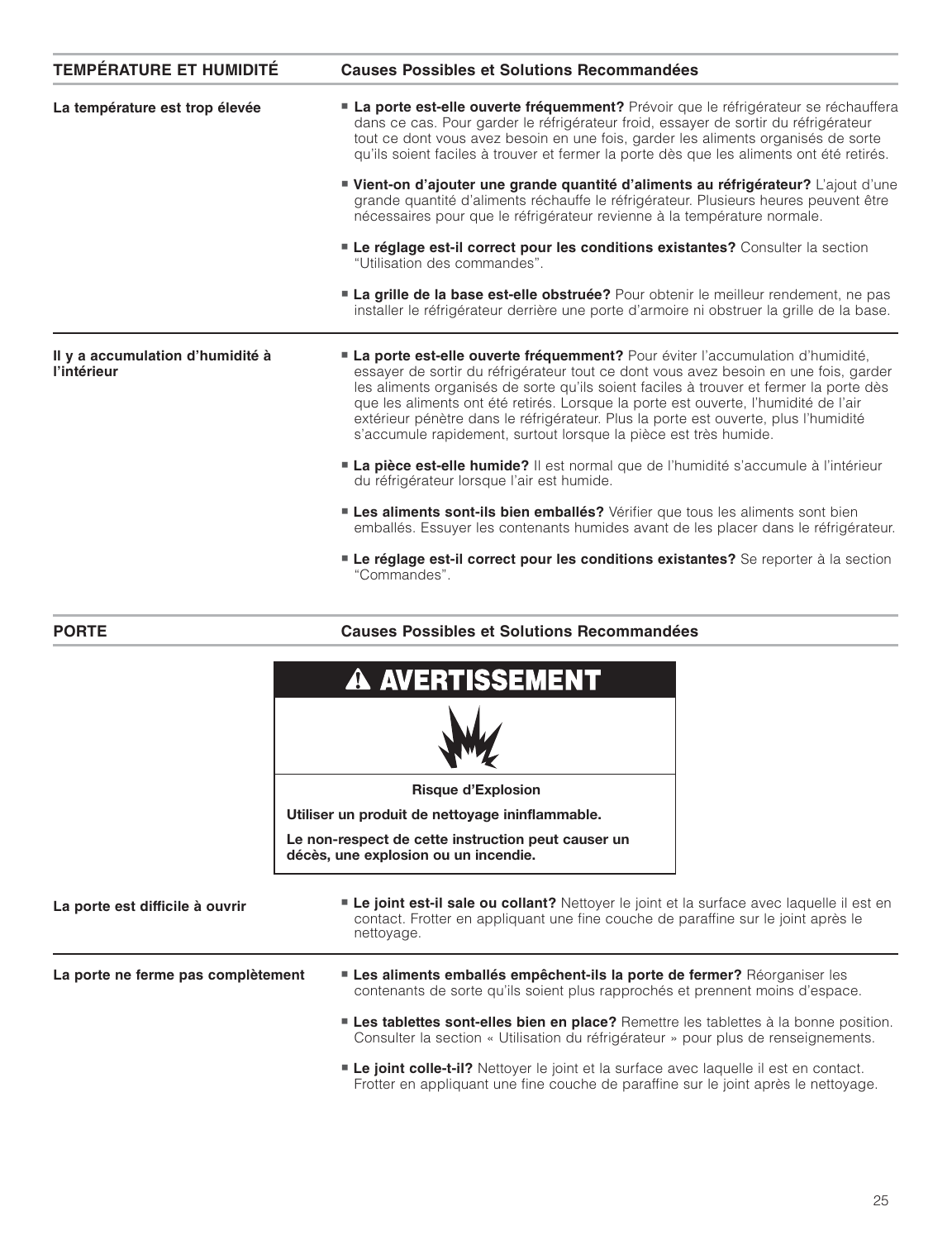# **ASSISTANCE**

#### **Si vous avez besoin d'un entretien:**

Avant de faire un appel pour assistance ou dépannage, vérifiez la section "Dépannage". Cette vérification peut vous faire économiser le coût d'une intervention de dépannage. Pour de l'aide supplémentaire, suivez les instructions ci-dessous.

Avant d'appeler, avoir à portée de la main la date d'achat, ainsi que les numéros de modèle et de série complets de l'appareil. Ces renseignements nous aideront à mieux répondre à votre demande. Consultez la page de garantie du présent manuel pour plus d'information sur l'entretien.

#### **Si vous avez besoin de pièces de rechange:**

Les composants doivent être remplacés par des composants similaires et l'entretien doit être effectué par une personne d'entretien autorisée par l'usine, ce qui permettra de réduire les risques d'ignition possible causés par l'utilisation de mauvaises pièces ou le mauvais entretien.

## Aux États-Unis

Téléphoner au Centre pour l'eXpérience de la clientèle de KitchenAid sans frais: **1-800-422-1230**.

#### **Nos Consultants Fournissent de l'Assistance Pour:**

- Caractéristiques et spécifications de notre gamme complète d'appareils ménagers.
- Renseignements d'installation.
- Procédés d'utilisation et d'entretien.
- Vente d'accessoires et de pièces de rechange.
- Assistance spécialisée au client (langue espagnole, malentendants, malvoyants, etc.).
- Les références aux concessionnaires, compagnies d'entretien et de réparation, et distributeurs de pièces de rechange locaux. Les techniciens d'entretien désignés par KitchenAid sont formés pour remplir la garantie des produits et fournir un service après garantie partout aux États-Unis.

Pour localiser la compagnie d'entretien désignée par KitchenAid dans votre région, vous pouvez également consulter les Pages jaunes.

#### **Pour Plus d'Assistance**

Si vous avez besoin de plus d'assistance, vous pouvez écrire à KitchenAid en soumettant toute question ou problème à:

 KitchenAid Brand Home Appliances Customer eXperience Center 553 Benson Road Benton Harbor, MI 49022-2692

Dans votre correspondance, veuillez indiquer un numéro de téléphone où l'on peut vous joindre dans la journée.

## Au Canada

Téléphoner sans frais au Centre pour l'eXpérience de la clientèle de KitchenAid Canada au: **1-800-807-6777**.

#### **Nos Consultants Fournissent de l'Assistance Pour:**

- Caractéristiques et spécifi cations de notre gamme complète d'appareils ménagers.
- Procédés d'utilisation et d'entretien.
- Vente d'accessoires et de pièces de rechange.
- Les références aux concessionnaires, compagnies d'entretien et de réparation, et distributeurs de pièces de rechange locaux. Les techniciens d'entretien désignés par KitchenAid Canada sont formés pour remplir la garantie des produits et fournir un service après garantie, partout au Canada.

#### **Pour Plus d'Assistance:**

Si vous avez besoin de plus d'assistance, vous pouvez écrire à KitchenAid Canada en soumettant toute question ou problème à:

 KitchenAid Canada Customer eXperience Centre 200 – 6750 Century Ave. Mississauga, Ontario L5N 0B7

Dans votre correspondance, veuillez indiquer un numéro de téléphone où l'on peut vous joindre dans la journée.

### Accessoires

Les accessoires pour cave à vin suivants sont disponibles. Pour commander un accessoire, veuillez communiquer avec nous et demander le numéro de pièce correspondant.

Aux États-Unis, visitez notre site web à **www.kitchenaid.com/accessories** ou composer le **1-800-442-9991**.

Au Canada, visitez notre site web à **www.whirlpoolparts.ca** ou composer le **1-800-807-6777**.

#### **Nettoyant et poli pour acier inoxydable**

Commander la pièce n° 4396095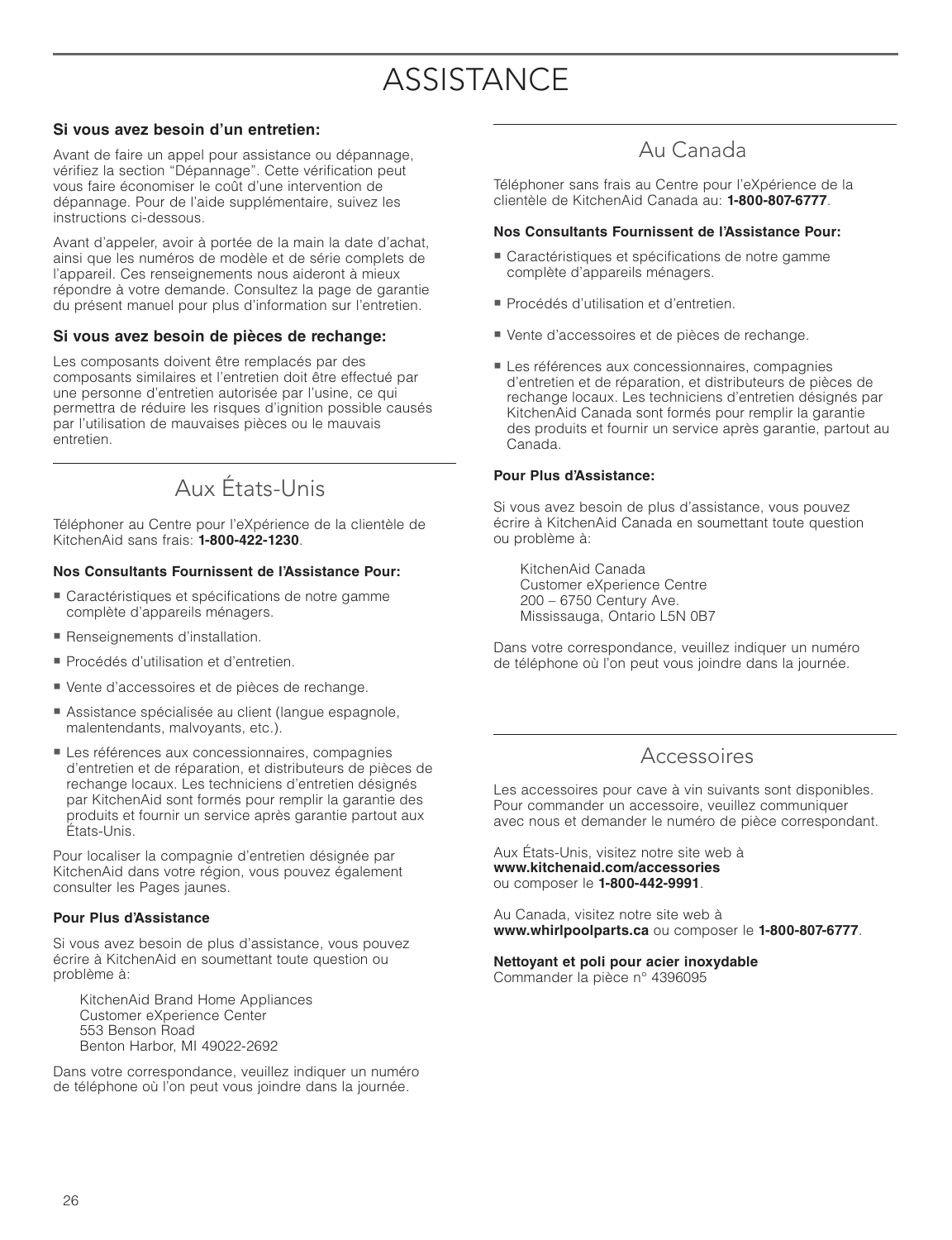## KitchenAid®

# REFRIGERADOR COMPACTO Guía de Uso y Cuidados e Instrucciones de Instalación

Para preguntas sobre los recursos, operaciones/desempeño, piezas, accesorios o servicio, llamar al: **1-800-422-1230** o acceda a nuestro sitio web... **www.kitchenAid.com** En Canadá, llamar al: **1-800-807-6777**, o acceda a nuestro sitio web... **www.KitchenAid.ca**

## TABLA DE CONTENIDO

| Cómo Deshacerse Adecuadamente de su              |  |
|--------------------------------------------------|--|
|                                                  |  |
|                                                  |  |
|                                                  |  |
|                                                  |  |
|                                                  |  |
|                                                  |  |
|                                                  |  |
|                                                  |  |
| <b>INSTRUCCIONES DE INSTALACIÓN 31</b>           |  |
| Instalación del Panel Recubierto Personalizado32 |  |
|                                                  |  |
|                                                  |  |
|                                                  |  |
|                                                  |  |
|                                                  |  |
|                                                  |  |
|                                                  |  |
|                                                  |  |
|                                                  |  |
|                                                  |  |
|                                                  |  |
|                                                  |  |
|                                                  |  |
|                                                  |  |
|                                                  |  |
|                                                  |  |
|                                                  |  |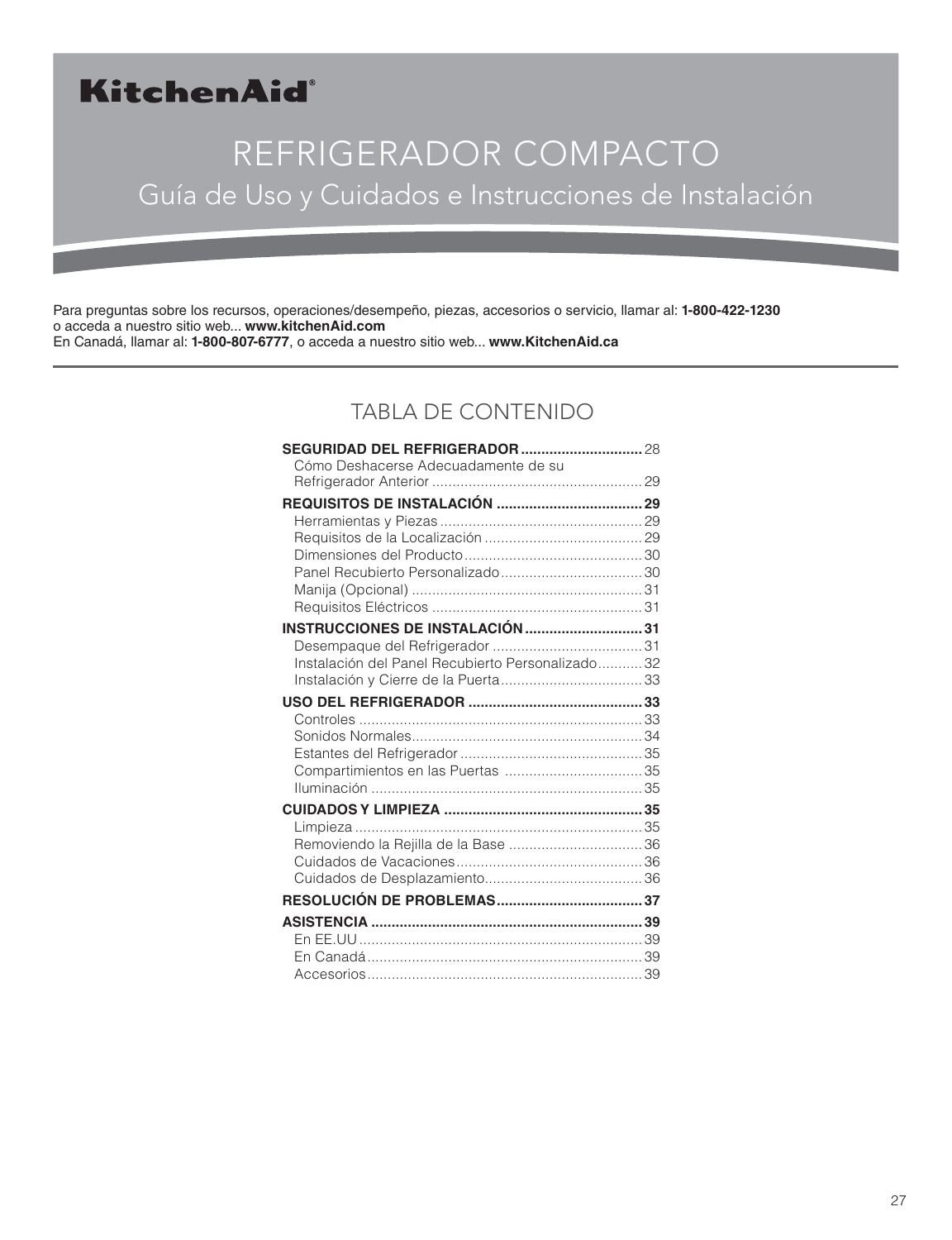# SEGURIDAD DEL REFRIGERADOR

### **Su seguridad y la de los demás es muy importante.**

Hemos provisto muchos mensajes de seguridad importantes en este manual y en su aparato. Siempre lea y obedezca a todos los mensajes de seguridad.



#### **Este es el símbolo de alerta de seguridad.**

**Ese símbolo le alertará con respecto a posibles peligros que pueden matar o herir a usted o a otros. Todos los mensajes de seguridad acompañarán el símbolo de alerta de seguridad y las palabras "PELIGRO" o "ADVERTENCIA". Esas palabras significan:**



**ADVERTENCIA** 

#### **Usted puede morir o resultar gravemente herido si no sigue inmediatamente las instrucciones.**

#### **Usted puede morir o resultar gravemente herido si no sigue las instrucciones.**

Todos los mensajes de seguridad le dirán cuáles son los posibles peligros, cómo reducir las posibilidades de lesiones y dirán qué podrá ocurrir si se dejan de seguir las instrucciones.

### **INSTRUCCIONES DE SEGURIDAD IMPORTANTES**

**ALERTA:** Para reducir el riesgo de incendio, choque eléctrico o lesión al utilizar su refrigerador, siga estas siguientes precauciones básicas:

- Conéctelo en un tomacorriente de 3 polos con toma de tierra.
- No retire la clavija con toma de tierra.
- No utilice un adaptador.
- No utilice una extensión eléctrica.
- Desconecte de la energía antes de realizar el mantenimiento.
- Sustituya todas las piezas y paneles antes de operar.
- Retire las puertas de su refrigerador antiguo.
- No utilice un limpiador inflamable.
- No almacene o utilice gasolina, líquidos inflamables o gas alrededor de ese o de otros aparatos eléctricos. Los vapores pueden causar incendios o explosiones.
- No almacene sustancias explosivas, como latas de aerosol, con un propulsor inflamable en su refrigerador.
- No utilice o inserte aparatos eléctricos en los compartimientos del refrigerador si estos no son del tipo expresamente autorizado por el fabricante.
- Utilice dos o más personas para mover e instalar el refrigerador.
- Este aparato no ha sido diseñado para ser utilizado por personas (incluyendo niños) con capacidades físicas, sensoriales o mentales reducidas, o con falta de experiencia y conocimiento, a menos que ellos reciban supervisión o instrucción con respecto al uso del aparato por una persona responsable por su seguridad.
- Los niños deben ser supervisados para garantizar que no jugarán con el aparato.
- Para evitar riesgo de que algún niño quede encerrado y con peligro de asfixia, no permita que ellos jueguen o que se escondan dentro del refrigerador.
- Si el cable de alimentación está dañado, debe ser sustituido por el fabricante, su agente de servicio o por una persona igualmente calificada.
- Mantenga las aberturas de ventilación del nicho o de la estructura integrada del aparato libres de obstrucción.
- No utilice aparatos mecánicos u otros medios para acelerar el proceso de descongelamiento además de aquellos recomendados por el fabricante.
- No dañe el circuito de refrigeración.

### **GUARDE ESTAS INSTRUCCIONES**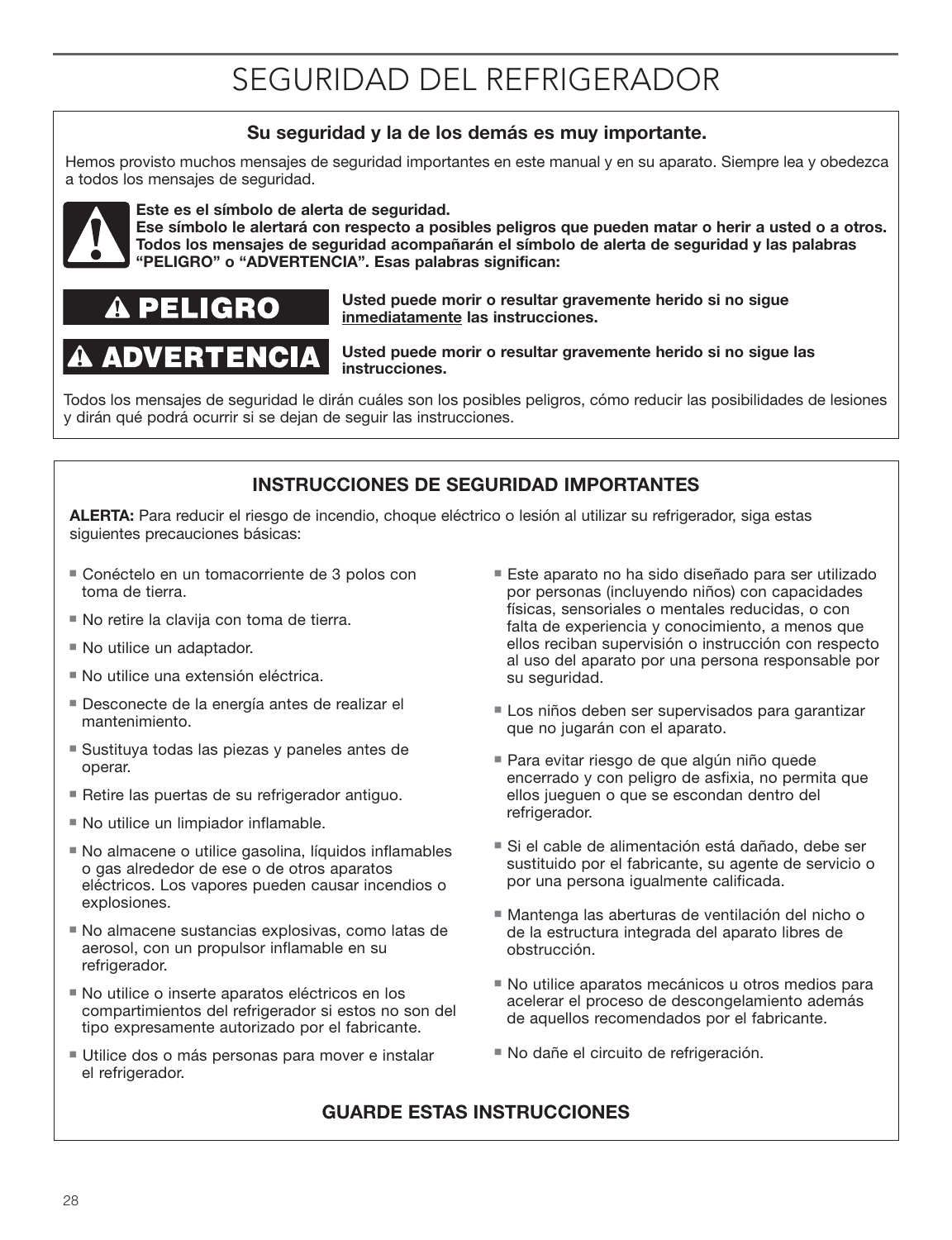## Cómo Deshacerse Adecuadamente de su Refrigerador Anterior

#### **ADVERTENCIA: Riesgo de niños atrapados. Antes de desechar su refrigerador o congelador anterior:**

- Saque las puertas.
- Deje los estantes en su lugar para los niños no puedan introducirse con facilidad.

## **ADVERTENCIA**

**Peligro de Asfixia**

**Quite las puertas o la tapa de su electrodoméstico anterior.**

**No seguir esta instrucción puede ocasionar la muerte o daño al cerebro.**

**IMPORTANTE:** El atrapamiento y la asfixia de los niños no son problemas del pasado. Los refrigeradores tirados y abandonados igual constituyen un peligro, incluso si van a quedar ahí "por unos pocos días". Si está por deshacerse de su refrigerador anterior, siga las instrucciones a continuación para evitar accidentes.



#### **Información importante para saber acerca del desecho de refrigerantes:**

Deshágase del refrigerador siguiendo los reglamentos federales y locales. Los refrigerantes deberán ser evacuados por un técnico certificado en refrigeración por EPA (Agencia de Protección del Medioambiente) según los procedimientos establecidos.

## REQUISITOS DE INSTALACIÓN

## Herramientas y Piezas

Reúna las herramientas y piezas necesarias antes de empezar la instalación.

#### **Herramientas y piezas necesarias:**

- **Destornillador Phillips.**
- Panel de Puerta Superior Personalizado "Puerta de Panel Recubierto Personalizado".
- Mango personalizado y equipo de montaje (opcional).

#### **Piezas provistas:**

■ Tornillos de cabeza plana M4 x 30 (8).

## Requisitos de la Localización

#### **ENCIA ADVER**



#### **Peligro de Explosión**

**Mantenga materiales inflamables y vapores, como gasolina, lejos del refrigerador.**

**No hacerlo podrá resultar en muerte, explosión o incendio.**

**IMPORTANTE:** Ese aparato ha sido diseñado para ser usado en ambientes domésticos y aplicaciones similares, tales como:

- Áreas con personal de cocina en tiendas, oficinas y otros ambientes de trabajo;
- Haciendas y por clientes en hoteles, moteles y otros tipos de ambientes residenciales;
- Ambientes del tipo albergues;
- Buffet y otras aplicaciones no comerciales.

#### **NOTAS:**

- Para que el refrigerador quede al ras con la parte delantera de los gabinetes de la base, retire los zócalos o molduras de la parte trasera de la abertura. Consulte "Dimensiones del producto" y más adelante en esta sección, "Dimensiones de Abertura".
- Se recomienda que el refrigerador no sea instalado cerca de un horno, radiador, u otra fuente de calor.
- No instale en un local donde la temperatura caerá por debajo de los 55 °F (13 °C). Para un mejor desempeño, no instale el refrigerador por detrás de una puerta de alacena ni bloquee la rejilla de la base.

#### **Dimensiones de abertura:**

- Las dimensiones de altura se muestran con las patas de nivelación extendidas en su altura mínima.

**NOTA:** Cuando las patas de nivelación estuvieren totalmente extendidas, añada 5/8" (15 mm) a las dimensiones de altura. Vea "Dimensiones del Producto".

■ Si el piso de la abertura no está nivelado con el piso de la cocina, calce la abertura para nivelarla con el piso de la cocina.

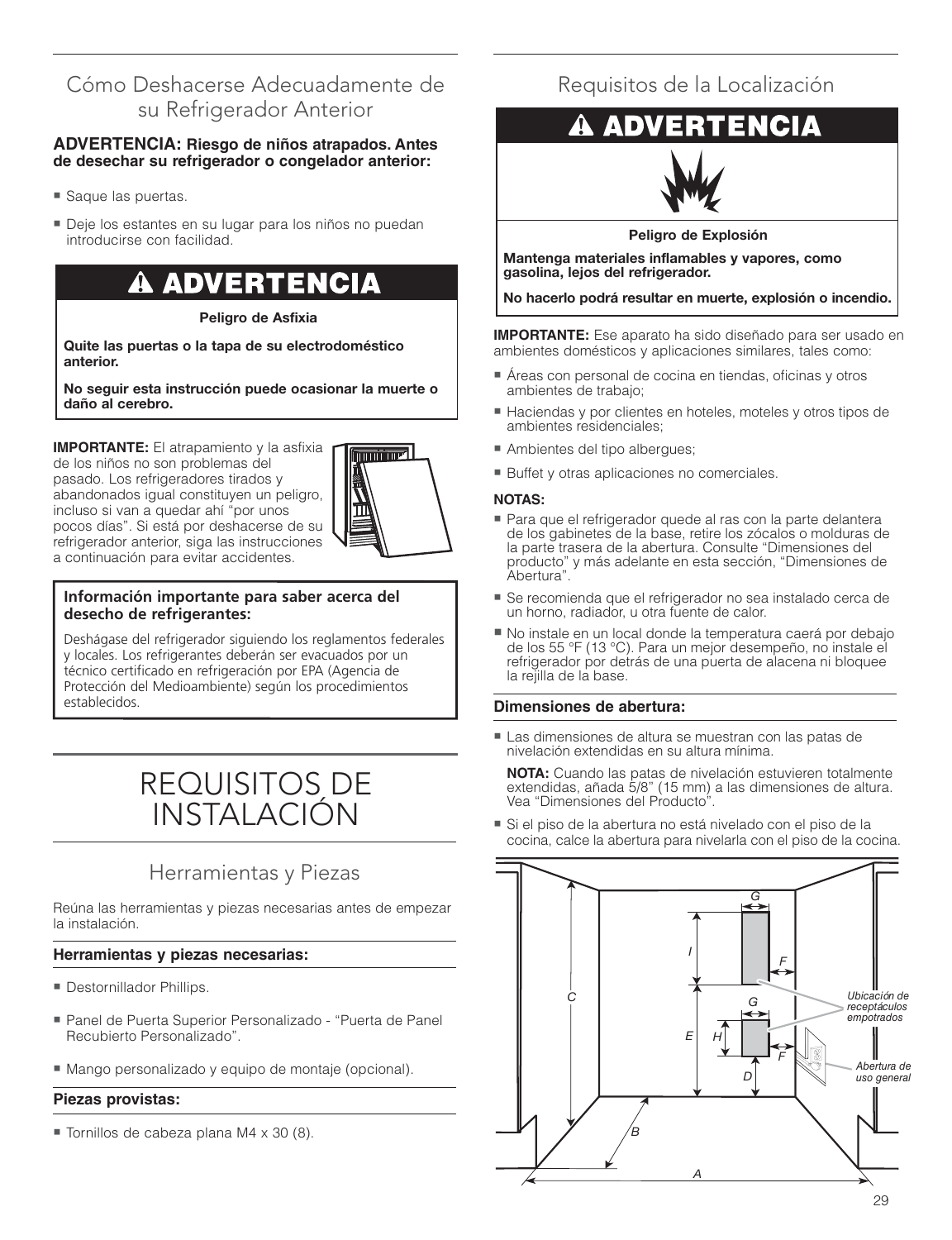| Dimensiones de la apertura y localización de<br>los servicios |                                             |  |
|---------------------------------------------------------------|---------------------------------------------|--|
| Ancho de la abertura - A                                      | 24" (60.96 cm) mín.                         |  |
| Profundidad de la abertura- B                                 | 24" (60.96 cm) mín.                         |  |
| Altura de la abertura - C                                     | 341/2" (87.6 cm) mín.<br>35" (88.9 cm) max. |  |
| Dimensión - D                                                 | $12^{1/16}$ " (30.64 cm)                    |  |
| Dimensión - E                                                 | $213/4$ " (55.16 cm)                        |  |
| Dimensión - F                                                 | $13/4$ " (4.44 cm)                          |  |
| Dimensión - G                                                 | 3" (7.55 cm)                                |  |
| Dimensión - H                                                 | $4^{1}/2$ " (11.37 cm)                      |  |
| Dimensión - I                                                 | $91/4$ " (23.47 cm)                         |  |

Para instalación al ras, el tomacorriente puede ser instalado en un gabinete adyacente con un corte en el lado del cable de alimentación para encaminarlo hasta allí.

El tomacorriente también puede ser empotrado en la pared posterior, por detrás de la unidad, según la localización de receptáculo recomendada en la ilustración arriba.

### Dimensiones del Producto

| General del producto                                                               |                                |
|------------------------------------------------------------------------------------|--------------------------------|
| Ancho (hasta la tapa de la bisagra)                                                | 237/8" (60,72 cm)              |
| Altura (hasta la tapa de la bisagra)                                               | 343/8" (87,32 cm)              |
| Profundidad de modelos con paneles<br>listos (con un panel de 3/4" y sin<br>mango) | 2313/16" (60,5 cm)             |
| Altura de la puerta                                                                | 30 <sup>5</sup> /8" (77,75 cm) |
| Profundidad (sin manija)                                                           | 235/8" (60,01 cm)              |

**NOTA:** El cable de alimentación tiene 60" (152,4 cm) de largo.



## Panel Recubierto Personalizado

**NOTA:** Para modelos estándar de acero inoxidable o de puertas de vidrio, omita esas instrucciones y proceda a la sección "Requisitos Eléctricos".

Si está planeando instalar un panel recubierto personalizado, usted mismo deberá crear el panel o consultar un fabricante de gabinetes o carpintero calificado. Consulte los dibujos de las dimensiones para las especificaciones del panel.

#### **IMPORTANTE:**

- **..... STERNITE:**<br>■ El espesor del panel recubierto debe ser 3/4" (19 mm).
- El panel recubierto personalizado de la puerta sólida no debe pesar más de 20 lb (9,07 kg).
- El panel recubierto personalizado de la puerta de vidrio no debe pesar más de 10 lb (4,54 kg).
- Páneles recubiertos que pesan más de lo recomendado pueden dañar su aparato.

#### **Panel recubierto de puerta sólida - Preparación:**

Cree el panel recubierto personalizado utilizando las dimensiones exhibidas en la ilustración "Dimensiones del panel recubierto de puerta sólida y encaminamiento de las bisagras". Encamine las áreas sombreadas con una profundidad de 1/2" (12 mm), según la exhibición.

**IMPORTANTE:** Los gráficos siguientes muestran un panel personalizado para una puerta con bisagras instaladas a su derecha. Si su refrigerador tiene bisagras instaladas a su izquierda, gire la estructura personalizada 180° para que las marcas de las bisagras estén a la izquierda.



Dimensiones del panel recubierto de puerta sólida y encaminamiento de las bisagras.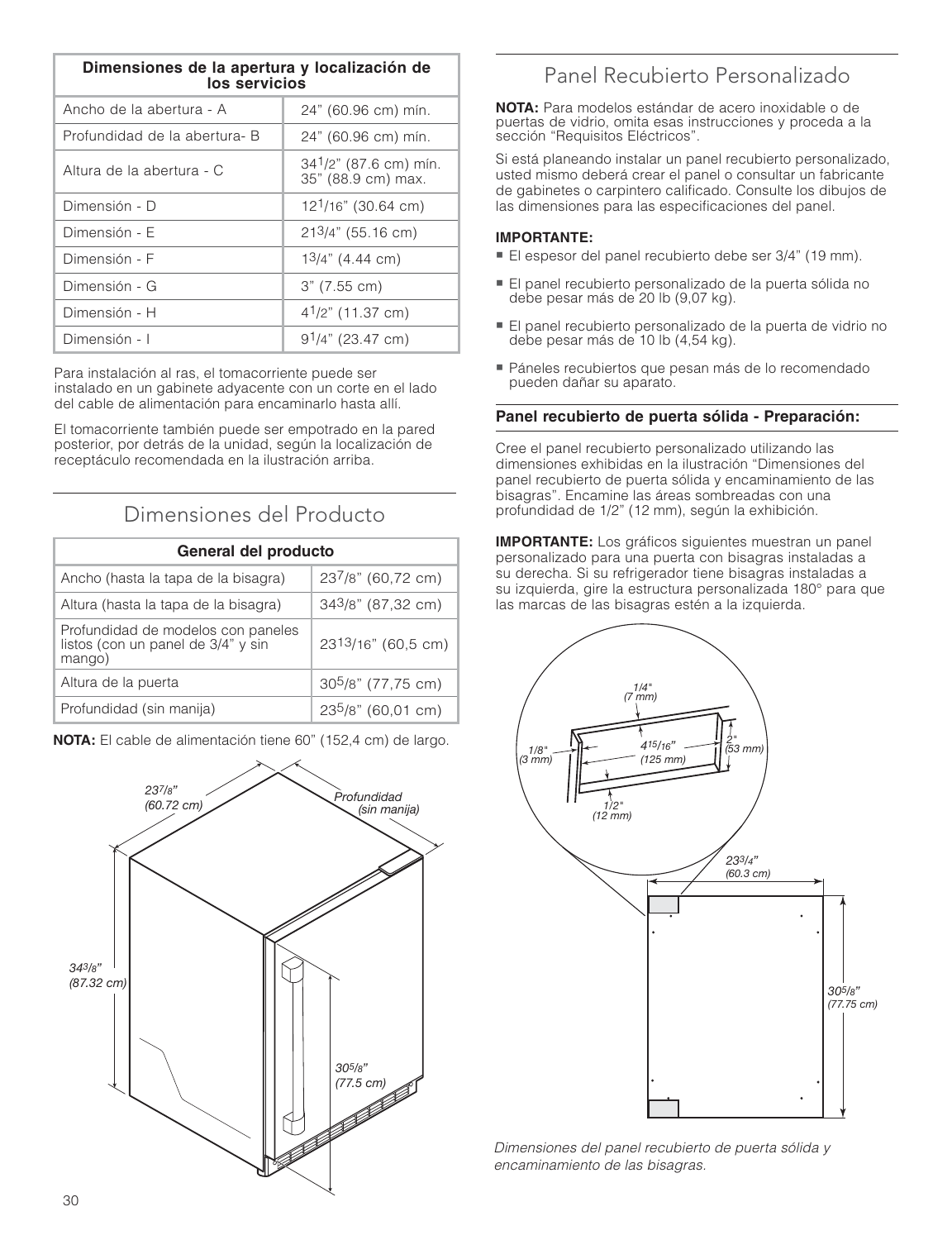#### **Panel recubierto de puerta de vidrio - Preparación:**

Cree el panel recubierto personalizado utilizando las dimensiones que se muestran en la ilustración "Dimensiones del panel recubierto de puerta de vidrio y encaminamiento de las bisagras". Encamine las áreas sombreadas con una profundidad de 1/2" (12 mm), según la exhibición.

**IMPORTANTE:** Los gráficos siguientes muestran un panel personalizado para una puerta con bisagras instaladas a su derecha. Si su refrigerador tiene bisagras instaladas a su izquierda, gire la estructura personalizada 180° para que las marcas de las bisagras estén a la izquierda.



Dimensiones del panel recubierto de puerta de vidrio y encaminamiento de las bisagras.

## Manija (opcional)

Las manijas personalizadas suelen estar fijadas solamente al panel recubierto personalizado de la puerta.

Consulte las instrucciones recibidas con los kits de manijas KitchenAid para instalar esas manijas en paneles de madera personalizados.

Las manijas personalizadas deben ser instaladas en el panel de la puerta con agujeros avellanados e instaladas antes que el panel recubierto personalizado de la puerta sea instalado en la puerta del refrigerador.

## Requisitos Eléctricos

#### ENCIA AD)



**Peligro de Choque Eléctrico**

**Conéctelo en un tomacorriente de 3 polos con toma de tierra.** 

**No retire la clavija con toma de tierra.**

**No utilice un adaptador.**

**No utilice una extensión eléctrica.**

**No seguir estas instrucciones podrá resultar en muerte, incendio o choque eléctrico.**

Antes de mover su refrigerador hasta su localización final, asegúrese de que usted posee la conexión eléctrica adecuada.

#### **Método de puesta a tierra recomendado:**

Una fuente de alimentación de 115 VAC, 60 Hz, 15 A o 20 A con fusibles y puesta a tierra es necesaria. Se recomienda un circuito separado para alimentar solamente a su refrigerador. Utilice un tomacorriente que no puede ser apagado por un interruptor. No utilice una extensión eléctrica.

**NOTA:** Antes de realizar algún tipo de instalación, limpieza o de quitar una bombilla, desconecte el refrigerador de la fuente de alimentación.

## INSTRUCCIONES DE INSTALACIÓN

Desempaque del Refrigerador

## **ADVERTENCIA**

#### **Peligro de Peso Excesivo**

**Use dos o más personas para mover e instalar o desinstalar el aparato.**

**No seguir esta instrucción puede ocasionar una lesión en la espalda u otro tipo de lesiones.**

Antes de utilizar su refrigerador, deberá quitar todos los materiales de embalaje y limpiar el interior.

- Quite los residuos de cinta adhesiva y de pegamento de las superficies antes de encender su refrigerador. Con sus dedos, frote una pequeña cantidad de detergente para platos sobre cualquier adhesivo y limpie con agua caliente para eliminarlo.
- No utilice instrumentos afilados, alcohol para frotar, fluidos inflamables o limpiadores abrasivos para eliminar cinta adhesiva o pegamento. Ellos pueden dañar las superficies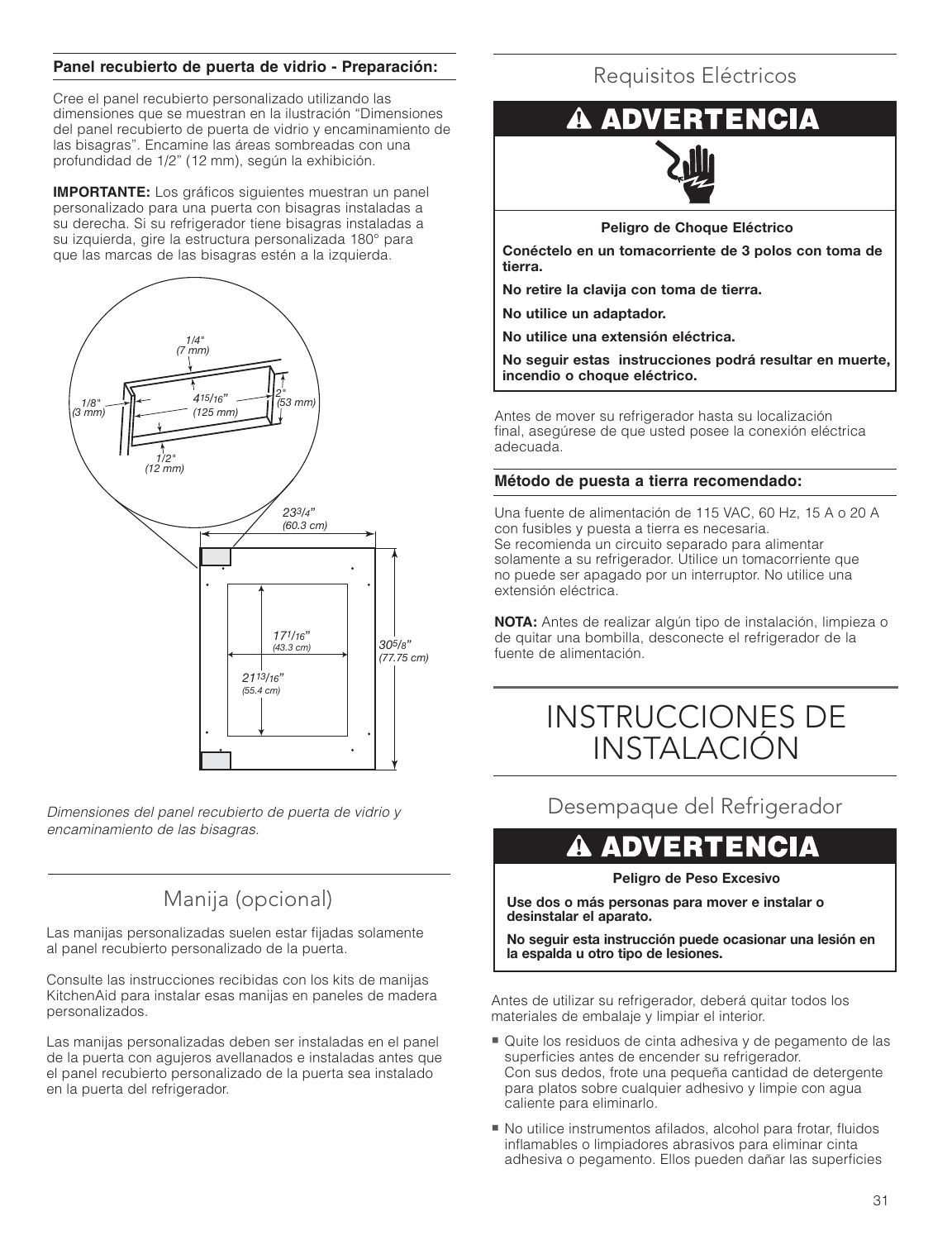de su refrigerador. Para más información, vea la sección "Seguridad del Refrigerador".

- Deshágase de y/o recicle todos los materiales de embalaje.
- Después que todos los materiales de embalaje han sido quitados, limpie el interior de su refrigerador. Vea las instrucciones de limpieza de la sección "Limpieza".

#### **Información importante que hay que saber sobre los estantes de vidrio y las cubiertas:**

No limpie los estantes de vidrio o las cubiertas con agua caliente cuando estén fríos. Los estantes y las cubiertas pueden romperse si se exponen a cambios repentinos de temperatura o impacto, como los choques. El vidrio templado está diseñado para romperse en muchos trozos pequeños del tamaño de una piedra. Esto es normal. Los estantes y las cubiertas de vidrio son pesados. Use ambas manos al quitarlos para evitar que se caigan.

**NOTA:** Para modelos estándar de acero inoxidable o de puertas de vidrio, omita la sección "Cerrando la Puerta".

### Instalación del Panel Recubierto Personalizado

#### **IMPORTANTE:**

- Cree el panel recubierto personalizado según las especificaciones de la sección "Panel Recubierto" Personalizado".
- KitchenAid no es responsable por la remoción o adición de estructuras o paneles decorativos que imposibilitan el acceso a el
- refrigerador para mantenimiento.

en 115°.



**2.** Retire las juntas de las esquinas de la puerta, jalando suavemente hasta que sea posible ver los dos orifícios de tornillos en cada esquina de la puerta.

 **NOTA:** No es necesario quitar toda la junta de la puerta, solo las esquinas.



A. Orificios de los tornillos B. Junta

**3.** Utilizando dos personas, sostenga el panel recubierto personalizado contra la puerta. Asegúrese de que las bisagras superior e inferior se ajustan correctamente en el encaminamiento por detrás del panel personalizado de madera.



**NOTA:** La manija debe ser instalada antes que el panel recubierto de la puerta sea instalado en la puerta del refrigerador.

**4.** Fije en panel personalizado a la puerta utilizando dos tornillos de madera (provistos en el kit de instalación) en cada esquina.



- A. Tornillos de cabeza plana M4 x 30 (provistos en el kit de instalación)
- **5.** Presione la junta firmemente de nuevo en su posición original.

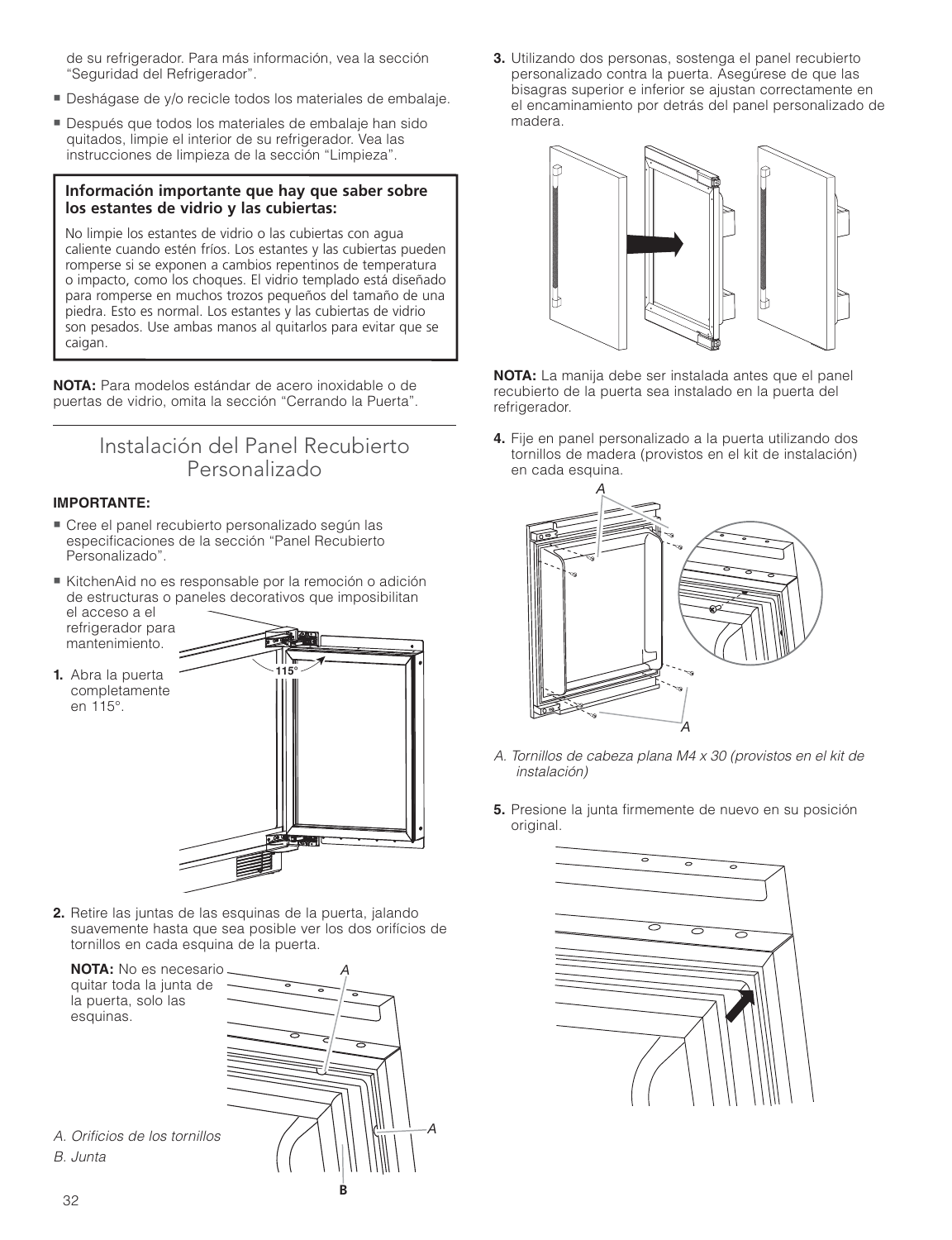## Instalación y Cierre de la Puerta

Su refrigerador tiene cuatro patas de nivelación. Si siente que su refrigerador no está nivelado o si desea que la puerta se cierre con más facilidad, ajuste la inclinación del refrigerador utilizando las instrucciones abajo.

## ADV



**Peligro de Choque Eléctrico**

**Conéctelo en un tomacorriente de 3 polos con toma de tierra.** 

**No retire la clavija con toma de tierra.**

**No utilice un adaptador.**

**No utilice una extensión eléctrica.**

**No seguir estas instrucciones podrá resultar en muerte, incendio o choque eléctrico.**

**1.** Conéctelo en un tomacorriente de 3 polos con toma de tierra.

## ADVERTENCIA

**Peligro de Peso Excesivo**

**Use dos o más personas para mover e instalar o desinstalar el aparato.**

**No seguir esta instrucción puede ocasionar una lesión en la espalda u otro tipo de lesiones.**

#### **Al mover su Refrigerador:**

Su refrigerador es pesado. Al mover el refrigerador para limpieza o mantenimiento, asegúrese de cubrir la puerta con cartón o HDF para evitar que la puerta sufra daños. Siempre jale el refrigerador directamente para fuera al moverlo. No menee o "camine" con el refrigerador al intentar moverlo, pues eso podría dañar la puerta.

- **2.** Mueva el refrigerador hasta su localización final.
- **3.** Gire las patas de nivelación a la derecha para bajar el refrigerador o gire las patas de nivelación a la izquierda para levantarlo. Pueden ser necesarios diversos giros de las patas de nivelación para ajustar la inclinación del refrigerador.

**NOTA:** Hacer que alguien empuje la parte superior del refrigerador reduce un poco del peso de las patas de nivelación. Eso facilita el ajuste de las patas de nivelación.



**4.** Abra la puerta y verifique si se cierra tan fácilmente como le gustaría. Si no, incline el refrigerador un poco más hacia atrás girando los dos tornillos de nivelación delanteros a la derecha. Puede que sea necesario dar más vueltas, y las dos patas de nivelación deben ser giradas en la misma proporción.

# USO DEL REFRIGERADOR



#### **NOTAS:**

- El panel de control está situado en la parte superior del compartimiento y orientado hacia el frente.
- El control del refrigerador no tiene piezas mecánicas ni botones. Cuando se desconecta, el panel de control no muestra nada y puede ser difícil de localizar.

#### **1.** Encender / Apagar el Control

 Al conectar el refrigerador por la primera vez, el control estará en el modo Cool Off (Enfriar desactivado). Cool On (Enfriar activado) y Cool Off (Enfriar desactivado) serán las únicas opciones presentadas.



 Presione Cool On (Enfriar activado) por 3 segundos para encender el refrigerador. Todos los menús y configuraciones de temperatura recomendadas serán presentados.

#### **2.** Max Cool

 Disminuir las temperaturas internas a su punto más bajo durante 24 horas.

- Presione Max Cool para activar la función. La función se activará.

Max Cool

- Presione Max Cool para desactivar la función y volver a la configuración anterior.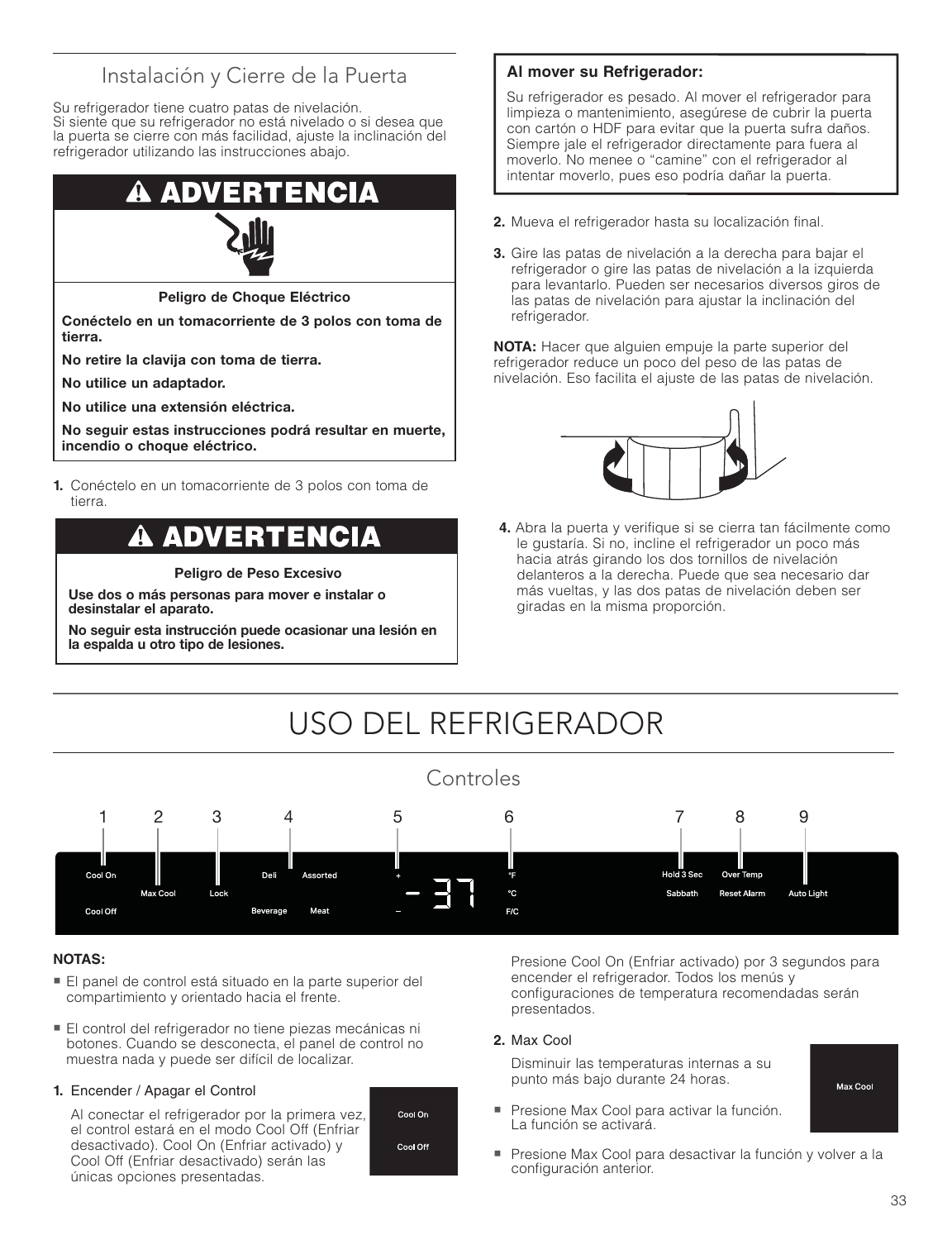#### **3.** Bloqueo del Control

 Evita cambios de temperatura no deseados y facilita la limpieza de los controles.



 Para activar el modo de Bloqueo, mantenga presionado Lock (Bloquear) durante 3 segundos. Después de la cuenta regresiva, todas las demás pantallas se apagarán y no están disponibles excepto Cool On (Enfriar activado), Cool Off (Enfriar desactivado) y Lock (Bloquear).

#### **4.** Uso de los Preajustes



Para su conveniencia, su refrigerador también tiene controles que están preestablecidos a las temperaturas de almacenamiento recomendadas para productos específicos. Presionando cualquier opción preestablecida, el valor de la temperatura será la temperatura recomendada para cada categoría:

| Delicatesen: $39 °F (3 °C)$                         |
|-----------------------------------------------------|
| Surtido: $37 \text{ }^{\circ}F$ (2 $^{\circ}C$ )    |
| Bebida: $34 \text{ }^{\circ}F(1 \text{ }^{\circ}C)$ |
| Carne: $32 °F (0 °C)$                               |
|                                                     |

#### **5.** Ajustando las Temperaturas

 Para ajustar las temperaturas del punto de ajuste, presione "**+**" (más) o "**-**" (menos) hasta

que se alcance el ajuste de temperatura deseado. El control se ajusta correctamente cuando la leche y las bebidas están tan frías como se desea.

#### **NOTAS:**

- La temperatura recomendada predeterminada para el refrigerador es de 37 °F ( 2 °C). El rango del punto de ajuste para este modelo es de 32 °F a 42 °F (0 °C a 5 °C).
- - Espere al menos 24 horas entre los ajustes para que el refrigerador pueda aclimatarse.

#### **6.** Viendo Temperaturas Celsius/ Fahrenheit

 Presione el panel táctil F/C para alternar entre exhibir la temperatura en grados Fahrenheit y grados Celsius. El indicador correspondiente se encenderá.

#### **7.** Modo de Sabbath (Sábado)

 Permite que la puerta del refrigerador permanezca abierta o cerrada durante el sábado u otros feriados religiosos sin encender o apagar directamente cualquier luz, lectura digital, ventilador, válvula, sonido o alarma. Al seleccionar ese recurso, el valor



۰F °C  $F/C$ 

۰p °C.  $F/C$ 

objetivo de la temperatura no cambiará, pero las luces del panel de control, las luces interiores y el audio de control serán apagados. Para una operación más eficiente del refrigerador, se recomienda salir del modo de Sabbath (Sábado) cuando ese deje de ser necesario.

- Presione y mantenga Sabbath (Sábado) presionado por 3 segundos para encender el recurso. Después de la cuenta regresiva de 3 segundos, el recurso será activado y todos los otros visualizadores serán apagados.

■ Presione y mantenga Sabbath (Sábado) presionado por 3 segundos para apagar el recurso y encender el visualizador.

#### **8.** Alarma de Exceso de Temperatura

 Ayuda a evitar que los alimentos y las bebidas se echen a perder al dar una alerta sonora y visual si la temperatura sube por encima del rango preestablecido durante 4 horas.

Over Temp **Reset Alarm** 

 La alarma acústica se apagará automáticamente cuando la temperatura vuelva a la normalidad. Para avisarle que ocurrió una condición de temperatura excesiva, la luz indicadora continuará parpadeando hasta que se presione el panel táctil Reset Alarm (Reinicio de la Alarma). Si la condición de exceso de temperatura todavía existir cuando un reinicio de Over Temp (Excesso de Temperatura) es realizado, la luz indicadora continuará a ser reactivada cada 4 horas hasta que la temperatura del refrigerador esté por debajo del rango preestablecido.

**NOTA:** Esos recursos no aparecerán en su control a menos que su refrigerador esté por encima del rango preestablecido y la alarma deba ser reiniciada.

#### **9.** Luz Automática (modelos de puerta de vidrio)

 El refrigerador tiene un sensor que enciende la luz de la pantalla interior automáticamente cuando alguien pasa por allí. Cuando ya no se detecta movimiento, la luz de la pantalla interior se apagará después de 2 minutos.



- Presione la opción de Luz Automática para activar esta función.
- - Cuando la luz automática no está activada, la luz de la pantalla interior solo se encenderá cuando se abra la puerta.

 **NOTA:** Si se deja la luz encendida durante un período prolongado, la temperatura del refrigerador aumentará ligeramente.

#### **10.** Alarma de Puerta Abierta

 Ayuda a evitar que el alimento y la bebida se echen a perder dando una alerta sonora y visual si se deja la puerta abierta por más de 5 minutos.

 Si se deja la puerta abierta por más de 5 minutos, una alarma sonará cada 2 minutos hasta que la puerta se cierre o se presione algún control.

#### **11.** Modo Sala de Exposición

 Este modo es utilizado solamente cuando el refrigerador está en exhibición en una tienda minitorista. Para activar el modo Sala de exposición mantenga presionado al mismo tiempo, Cool On (Enfriar activado) y Sabbath (Sábado), durante 3 segundos. En caso que encienda el modo de Sala de exposición, Cool Off (Enfriar desactivado) se encenderá en el visualizador, y los controles aparecerán para operación. Salga del modo de Sala de Exposición al mantener presionados Cool On (Enfriar activado) y Sabbath (Sábado) al mismo tiempo por 3 segundos

### Sonidos Normales

Su nuevo refrigerador puede producir ruidos que su refrigerador anterior no producía. Como esos sonidos le son nuevos, ellos pueden preocuparle. La mayor parte de esos nuevos sonidos son normales. Superficies duras, como el piso y las estructuras adyacentes, pueden hacerlos sonar más alto. Lo siguiente describe los tipos de sonidos y qué les pueden estar produciendo.

■ Su refrigerador está diseñado para funcionar de forma más eficiente para mantener sus alimentos a las temperaturas deseadas y para minimizar el uso de energía.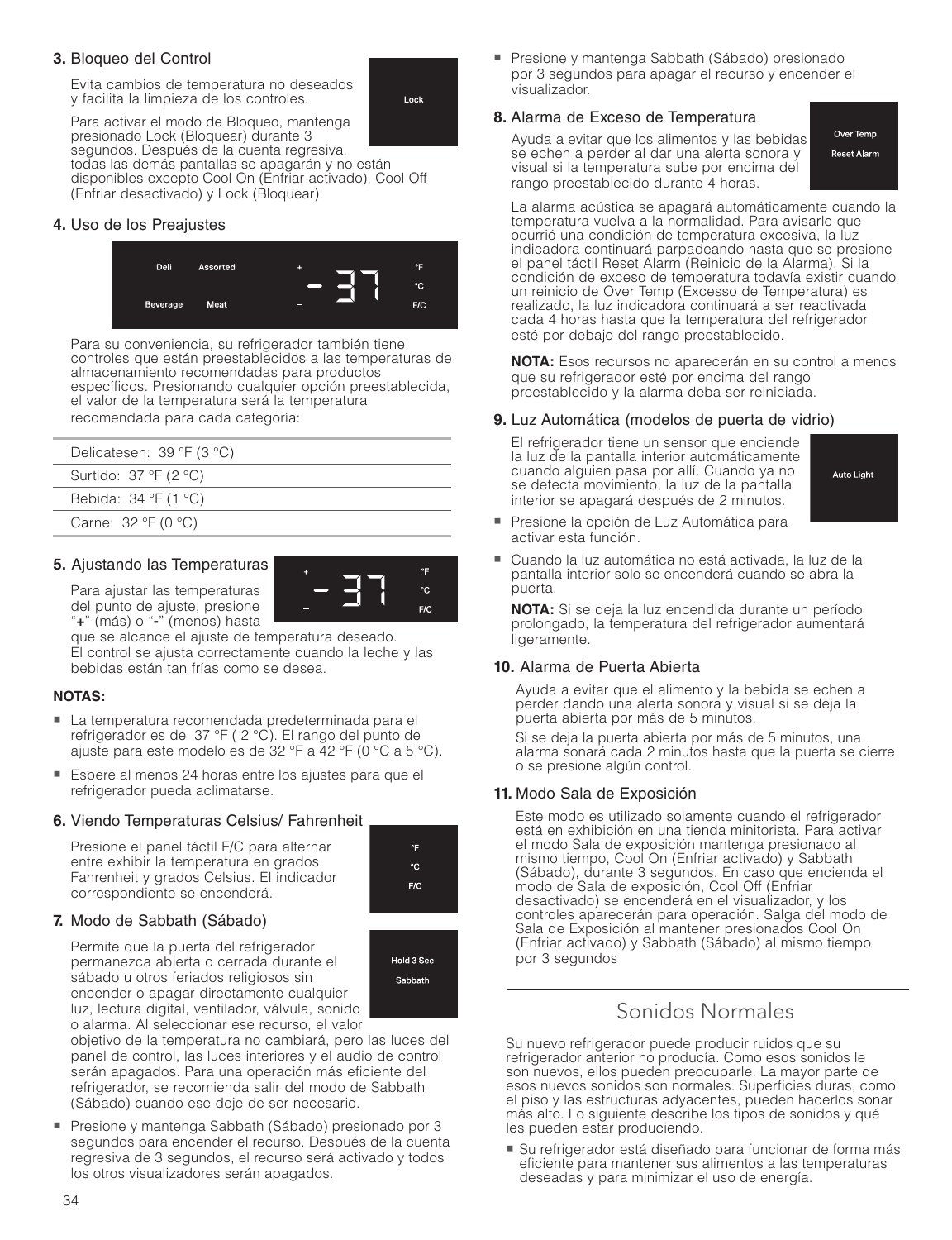El compresor de alta eficiencia y los ventiladores pueden hacer su refrigerador funcionar por más tiempo que su refrigerador anterior. Puede que usted también escuche un sonido pulsado o agudo del compresor o ventiladores ajustándose para un desempeño óptimo.

- Un ruido de cascabeleo puede originarse del flujo del refrigerante o de artículos almacenados dentro del refrigerador.
- A medida que cada ciclo termina, usted podrá escuchar un sonido de gorgoteo debido al flujo del refrigerante en su refrigerador.
- Usted podrá escuchar agua corriendo en la bandeja de drenaje cuando el refrigerador es descongelado.
- Usted podrá escuchar sonidos de clics cuando el refrigerador empieza o para de funcionar.

## Estantes del Refrigerador

#### **Para quitar o ajustar los estantes superiores:**

**1.** Retire el estante levantándolo y sacándolo de los soportes del estante.



**2.** Vuelva a colocar el estante insertándolo en los soportes del estante.

**NOTA:** Para retirar y volver a colocar el estante inferior asegúrese de que el estante esté nivelado.

#### **El estante inferior se desliza hacia afuera:**

**1.** El estante inferior se desliza hacia afuera.



**2.** Vuelva a colocar el estante alineando los bordes con las guías y empujándolo hacia la parte trasera del refrigerador.



### Compartimientos en las Puertas (modelos de puerta sólida)

Su refrigerador tiene dos ubicaciones con compartimientos para brindar una capacidad máxima de almacenamiento.

#### **Para quitar y reemplazar los compartimientos de la puerta:**

- **1.** Retire el compartimiento de la puerta inclinándolo hacia adelante y sacándolo.
- **2.** Vuelva a colocar el recipiente colocando la parte trasera del mismo bajo el soporte de la puerta y deslizándolo en su lugar.



## Iluminación

El refrigerador tiene una luz interior que se ilumina cuando se abre la puerta.

**NOTA:** La luz es un LED que no necesita ser reemplazado. Si el LED no se ilumina cuando la puerta se abre, llame al servicio técnico. Consulte la sección "Asistencia" para obtener información de contacto.

# CUIDADOS Y LIMPIEZA

Limpieza



**No use dispositivos mecánicos para descongelar el refrigerador.**

**No perfore la tubería del refrigerante.**

Limpie el refrigerador una vez al mes para evitar el acúmulo de olores. Limpie derrames inmediatamente.

#### **Para limpiar su Refrigerador:**

- **1.** Desconecte el refrigerador o la fuente de alimentación.
- **2.** Retire todas las estanterías del interior del refrigerador.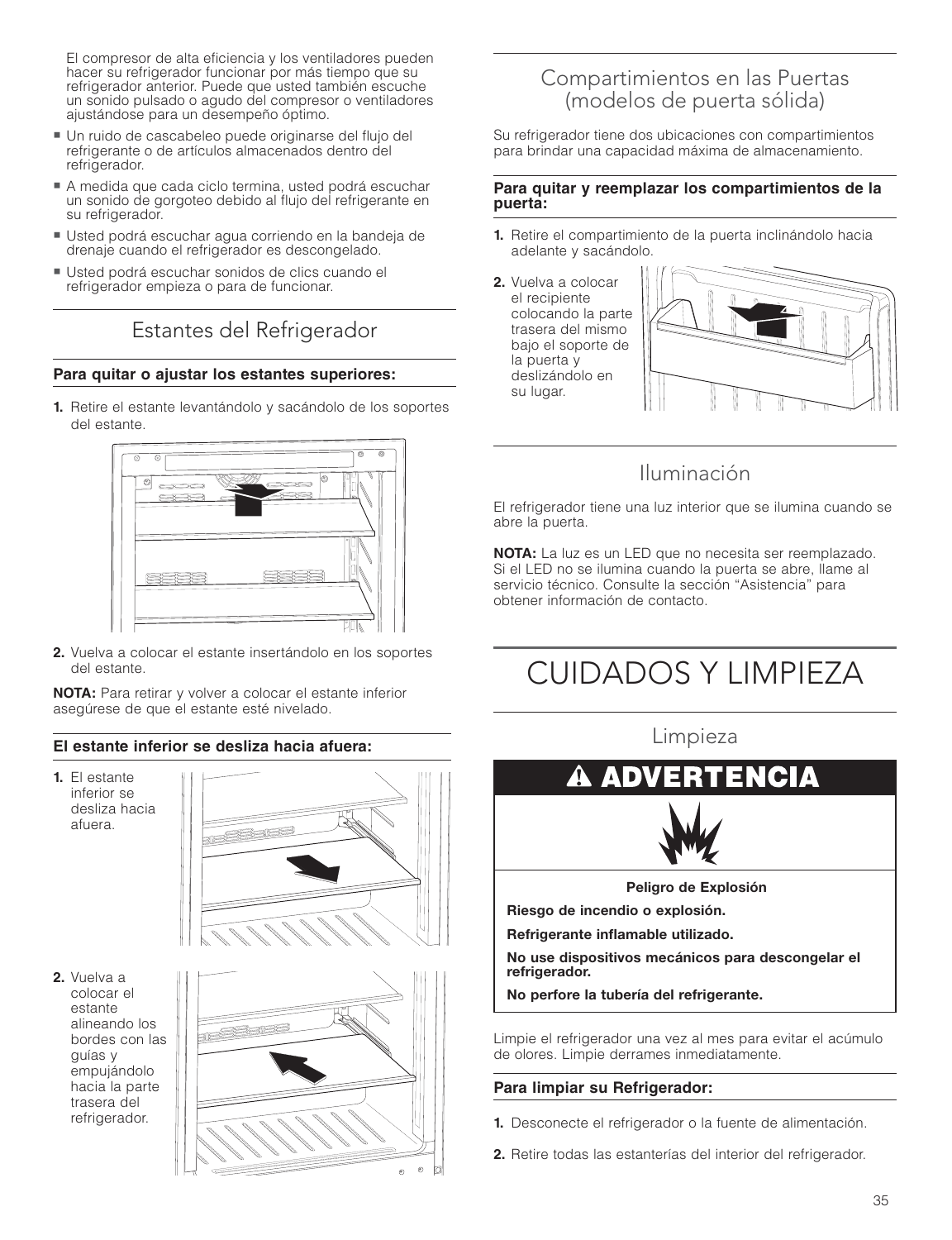- **3.** Lave a mano, enjuague y seque las piezas removibles y las superficies interiores con atención. Utilice una esponja limpia o un paño y detergente suaves en agua caliente.
- Para evitar dañar dientes de madera y piezas de recorte, límpielos con una esponja limpia o un paño suave y agua caliente. No utilice detergente o sumerja la estantería entera en agua al limpiar.
- No utilice limpiadores abrasivos o duros, como limpiadores en aerosol de ventanas, limpiadores de fregar, fluidos inflamables, ceras de limpieza, detergentes concentrados, blanqueadores o limpiadores que contengan productos de petróleo en piezas de plástico, en el interior y en los revestimientos de las puertas o juntas. No utilice toallas de papel, estropajos u otras herramientas duras de limpieza. Estos pueden rayar o dañar los materiales.
- Para ayudar a eliminar olores, usted puede lavar las paredes interiores con una mezcla de agua caliente y bicarbonato de sodio [2 cucharitas para 1 qt (26 g para 0,95 L) de agua].
- **4.** Lave acero inoxidable y exteriores de metal pintado con una esponja limpia o con un paño y detergente suaves en agua caliente. No utilice limpiadores abrasivos, limpiadores duros o limpiadores que contienen cloro. Estos pueden rayar o dañar los materiales. Seque inmediatamente con un paño suave y seco para absorber los restos de agua.

 **NOTA:** Para mantener su refrigerador de acero inoxidable como nuevo y para eliminar rayas y marcas menores, se recomienda que utilice el limpiador y pulidora de acero Inoxidable aprobados por el fabricante. Para más información sobre limpiadores, vea la sección "Accesorios".

#### **IMPORTANTE:**

- ¡Ese limpiador sirve solamente para piezas de acero inoxidable!
- No permita que el limpiador y pulidora de acero inoxidable entre en contacto con piezas de plástico, como las piezas de recorte, las tapas del dispensador o las juntas de la puerta. En caso de contacto no intencional, limpie la pieza de plástico con una esponja y detergente suave en agua caliente. Seque inmediatamente con un paño suave y seco para absorber los restos de agua.
- **5.** Vuelva a colocar las estanterías.

#### **Limpieza del condensador**



**2.** Limpie las bobinas del condensador regularmente. Estas están localizadas por detrás de la rejilla de la base. Las bobinas deben ser limpiadas una vez cada dos meses. Eso puede ayudar a ahorrar energía.

### Removiendo la Rejilla de la Base

Debe quitarse la rejilla de la base para acceder a las bobinas del condensador para limpieza.

#### **Para quitar la rejilla de la base:**

**1.** Abra la puerta del refrigerador.



- **2.** Utilizando un destornillador Phillips, retire los dos tornillos.
- **3.** Retire la rejilla de la base.

#### **Para sustituir la rejilla de la base:**

- **1.** Abra la puerta del refrigerador.
- **2.** Coloque la rejilla de la base para que las dos pestañas se alineen y esta se encaje en la posición. Vuelva a poner los dos tornillos. Apriete los tornillos.

### Cuidados de Vacaciones

Si elige apagar el refrigerador antes de partir, siga estos pasos.

- **1.** Retire todos los alimentos y las bebidas del refrigerador.
- **2.** Desconecte el refrigerador.
- **3.** Limpie el refrigerador. Vea la sección "Limpieza".
- **4.** Coloque una goma o un bloque de madera con una cinta adhesiva en la parte superior de la puerta para mantenerla suficientemente abierta para que el aire pueda entrar. Eso impedirá la acumulación de olores y moho.

## Cuidados de Desplazamiento

Al mover su refrigerador a su nuevo hogar, siga estos pasos para prepararlo para el desplazamiento.

- **1.** Retire todos los alimentos y las bebidas del refrigerador.
- **2.** Desconecte el refrigerador
- **3.** Limpie, frote y seque bien el refrigerador.
- **4.** Retire todas las piezas removibles, envuélvelas bien y fíjelas con cinta para que no se desplacen y hagan ruidos durante la mudanza.
- **5.** Cierre las puertas y prenda el cable de alimentación a el refrigerador con cinta.

Al llegar en su nuevo hogar, ponga todo en su respectivo lugar y consulte las "Instrucciones de Instalación" que ha recibido con el refrigerador.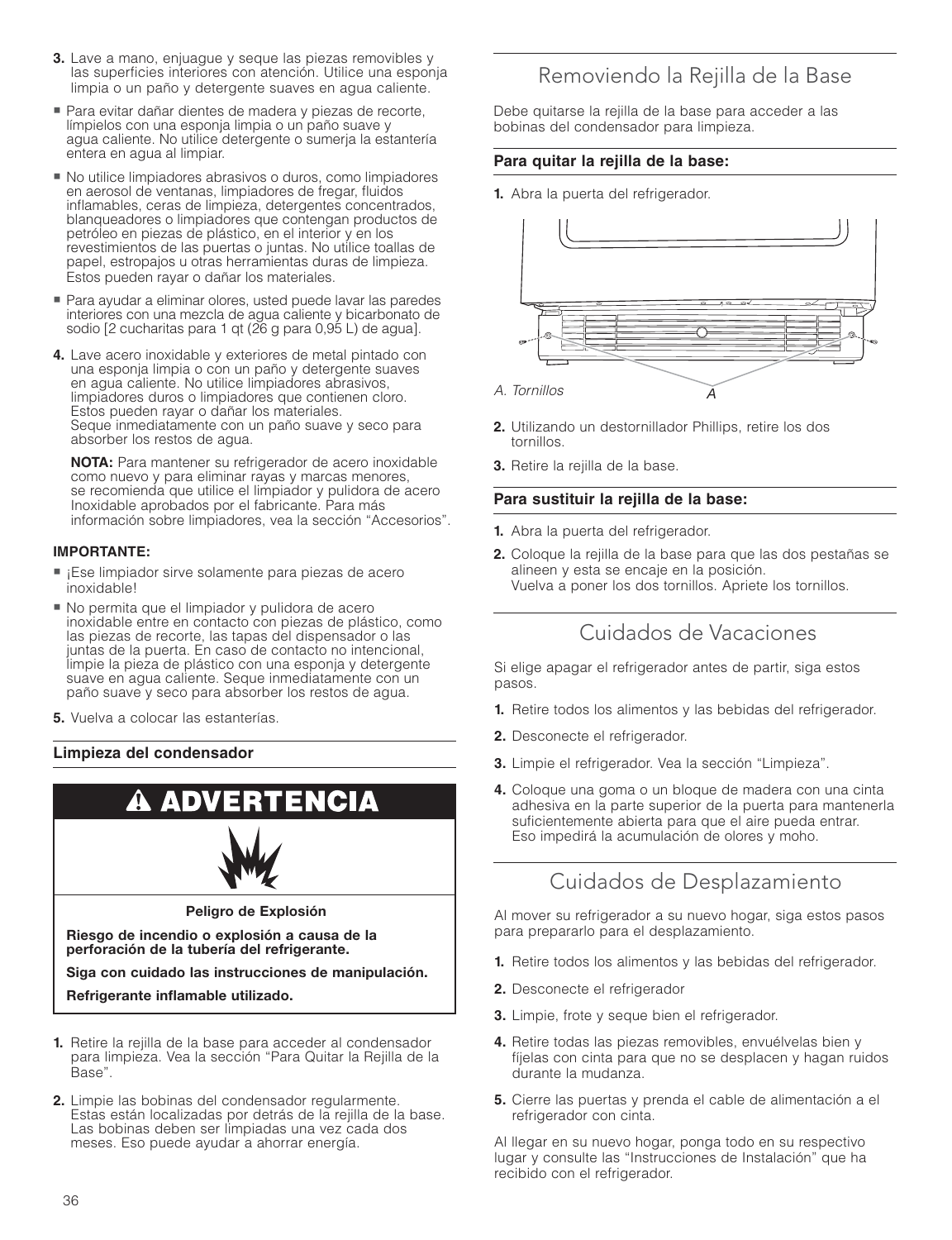# RESOLUCIÓN DE PROBLEMAS

Intente las soluciones sugeridas aquí primero para evitar los costos de llamadas innecesarias de servicio de atención al cliente.

| <b>A ADVERTENCIA</b>                                                                    |
|-----------------------------------------------------------------------------------------|
|                                                                                         |
| Peligro de Choque Eléctrico                                                             |
| Conéctelo en un tomacorriente de 3 polos con toma de<br>tierra.                         |
| No retire la clavija con toma de tierra.                                                |
| No utilice un adaptador.                                                                |
| No utilice una extensión eléctrica.                                                     |
| No seguir estas instrucciones podrá resultar en muerte,<br>incendio o choque eléctrico. |

| <b>FUNCIONAMIENTO EN GENERAL</b>                 | Causas Posibles y/o Soluciones Recomendadas                                                                                                                                                                                                                                                                                         |
|--------------------------------------------------|-------------------------------------------------------------------------------------------------------------------------------------------------------------------------------------------------------------------------------------------------------------------------------------------------------------------------------------|
| El refrigerador no funciona                      | El cable de alimentación está desconectado? Conéctelo en un tomacorriente de<br>3 polos con toma de tierra.                                                                                                                                                                                                                         |
|                                                  | <b>El tomacorriente está funcionando?</b> Conecte una lámpara para verificar si el<br>tomacorriente está funcionando.                                                                                                                                                                                                               |
|                                                  | <b>■ ¿Fusible doméstico quemado o un disyuntor disparado?</b> Sustituya el fusible o<br>reinicie el circuito. Si el problema persiste, llame a un electricista.                                                                                                                                                                     |
|                                                  | Los controles están encendidos? Asegúrese de que los controles del<br>refrigerador están encendidos. Consulte la sección "Controles".                                                                                                                                                                                               |
| Parece que el motor funciona por<br>mucho tiempo | La temperatura externa está más elevada de lo normal? Espere que el motor<br>funcione por más tiempo en condiciones más calientes. Bajo temperaturas<br>normales, espere que el motor funcione alrededor del 40 % al 80 % del tiempo.<br>Bajo condiciones más calientes, espere que este funcione por más tiempo.                   |
|                                                  | ■ ¿Se acaba de añadir una gran cantidad de alimentos al refrigerador? Añadir<br>una gran cantidad de alimentos calienta el refrigerador. Es normal que el motor<br>funcione más tiempo para enfriar el refrigerador.                                                                                                                |
|                                                  | Las puertas se abren con frecuencia? Espere que el motor funcione por más<br>tiempo cuando eso se pasa. Para conservar energía, intente tomar todo lo que<br>necesita del refrigerador de una sola vez. Guarde los alimentos organizados para<br>que sean fáciles de encontrar y cierre la puerta después de retirar los alimentos. |
|                                                  | Los controles se configuraron correctamente para las condiciones del<br>ambiente? Consulte la sección "Controles".                                                                                                                                                                                                                  |
|                                                  | La puerta se cerró completamente? Empuje la puerta con firmeza para cerrarla<br>bien. Si la puerta no se cierra completamente, vea "La puerta no se cierra<br>completamente", más adelante, en esta sección.                                                                                                                        |
|                                                  | Las bobinas del condensador están sucias? Eso obstruye la transferencia del<br>aire y hace que el motor trabaje más duro. Limpie las bobinas del condensador.<br>Vea la sección "Limpieza".                                                                                                                                         |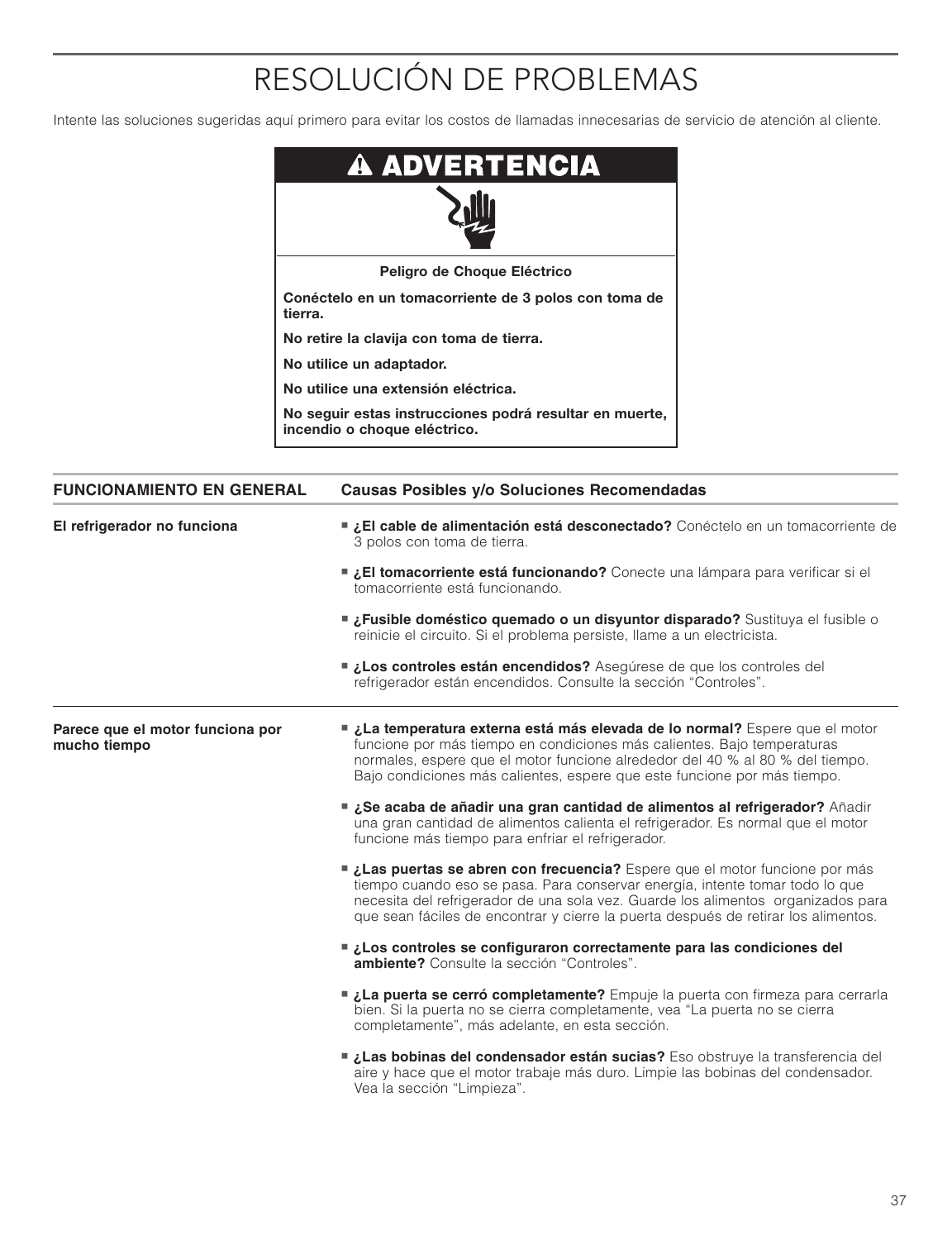| <b>TEMPERATURA Y HUMEDAD</b>              | <b>Causas Posibles y/o Soluciones Recomendadas</b>                                                                                                                                                                                                                                                                                                                                                                                                                                       |
|-------------------------------------------|------------------------------------------------------------------------------------------------------------------------------------------------------------------------------------------------------------------------------------------------------------------------------------------------------------------------------------------------------------------------------------------------------------------------------------------------------------------------------------------|
| La temperatura está demasiado<br>caliente | Las puertas se abren con frecuencia? Sepa que el refrigerador se calentará<br>cuando eso pasa. Para mantener el refrigerador frío, intente tomar todo lo que<br>necesita del refrigerador de una sola vez. Guarde los alimentos organizados para<br>que sean fáciles de encontrar y cierre la puerta después de retirar los alimentos.                                                                                                                                                   |
|                                           | ■ ¿Se acaba de añadir una gran cantidad de alimentos al refrigerador? Añadir una<br>gran cantidad de alimentos calienta el refrigerador. El refrigerador puede pasar<br>varias horas en volver a la temperatura normal.                                                                                                                                                                                                                                                                  |
|                                           | Los controles se configuraron correctamente para las condiciones del<br><b>ambiente?</b> Consulte la sección "Controles".                                                                                                                                                                                                                                                                                                                                                                |
|                                           | La rejilla de la base está trabada? Para un mejor desempeño, no instale el<br>refrigerador por detrás de una puerta de alacena ni bloquee la rejilla de la base.                                                                                                                                                                                                                                                                                                                         |
| Hay acúmulo de humedad interior           | Las puertas se abren con frecuencia? Para evitar el acúmulo de humedad,<br>intente tomar todo lo que necesita del refrigerador de una sola vez. Guarde los<br>alimentos organizados para que sean fáciles de encontrar y cierre la puerta<br>después de retirar los alimentos. Cuando la puerta es abierta, la humedad de la<br>habitación entra en el refrigerador. Entre más se abra la puerta, más rápido la<br>humedad se acumula, en especial si la habitación en sí es muy húmeda. |
|                                           | ■ ¿Está húmedo? Es normal que la humedad se acumule en el interior del<br>refrigerador cuando el aire está húmedo.                                                                                                                                                                                                                                                                                                                                                                       |
|                                           | <b>■ ¿Están los alimentos empaquetados correctamente?</b> Compruebe que todos los<br>alimentos estén bien envueltos. Limpie los contenedores de alimento húmedos<br>antes de que se colocan en el refrigerador.                                                                                                                                                                                                                                                                          |
|                                           | Los controles se configuraron correctamente para las condiciones del<br>ambiente? Consulte la sección "Controles".                                                                                                                                                                                                                                                                                                                                                                       |

#### **Causas Posibles y/o Soluciones Recomendadas**



**PUERTA**